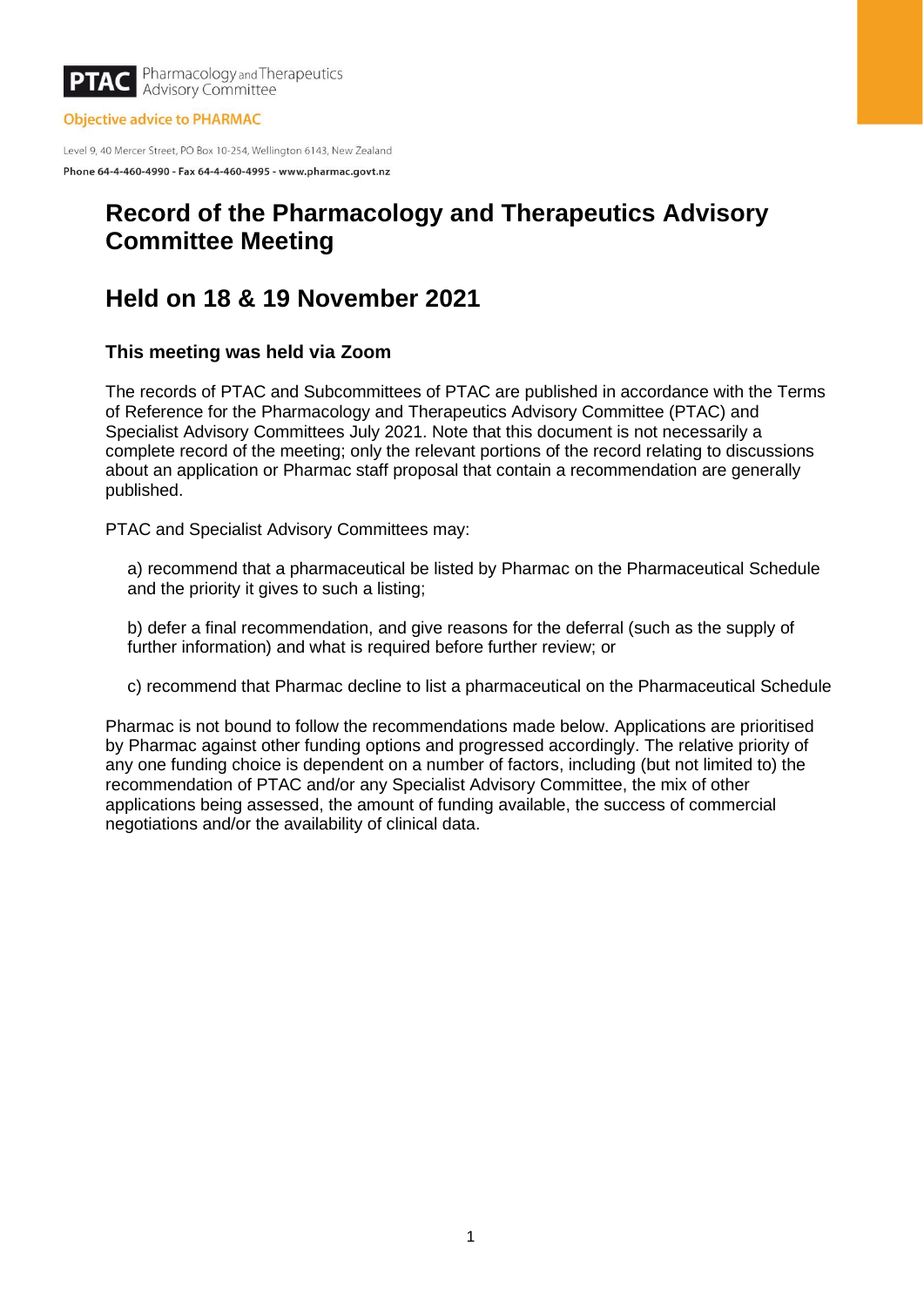| <b>Present:</b> |                                                                                                                                                                                                                                    | 3              |
|-----------------|------------------------------------------------------------------------------------------------------------------------------------------------------------------------------------------------------------------------------------|----------------|
| 1.              | The role of PTAC, Specialist Advisory Committees and meeting records                                                                                                                                                               | 4              |
| 2.              | Record of PTAC meeting held 18 & 19 August 2021                                                                                                                                                                                    | 4              |
| 3.              | <b>Subcommittee Records</b>                                                                                                                                                                                                        | 4              |
|                 | Rare Disorders and Neurological Subcommittee record review                                                                                                                                                                         | $\overline{4}$ |
|                 | CaTSoP record review                                                                                                                                                                                                               | 4              |
|                 | Mental Health Advisory Committee record review                                                                                                                                                                                     | $\overline{7}$ |
|                 | Ad-hoc Rheumatology Advisory Committee record review                                                                                                                                                                               | $\overline{7}$ |
| 7.              | <b>Correspondence &amp; Matters Arising</b>                                                                                                                                                                                        | $\overline{7}$ |
|                 | Trastuzumab treatment for metastatic breast cancer following treatment with trastuzumab<br>emtansine (T-DM1) in the neoadjuvant setting                                                                                            | $\overline{7}$ |
|                 | <b>Discussion</b>                                                                                                                                                                                                                  | $\overline{7}$ |
|                 | Capsaicin 0.075% cream for cannabinoid hyperemesis syndrome                                                                                                                                                                        | 8              |
| 8.              | Daratumumab in combination with bortezomib, cyclophosphamide and dexamethasone (D-<br>VCd) for the treatment of newly diagnosed systemic light chain (AL) amyloidosis                                                              | 10             |
|                 | Application                                                                                                                                                                                                                        | 10             |
|                 | Recommendation                                                                                                                                                                                                                     | 10             |
|                 | <b>Discussion</b>                                                                                                                                                                                                                  | 11             |
| 9.              | Upadacitinib for the treatment of moderate to severe atopic dermatitis                                                                                                                                                             | 16             |
|                 | Application                                                                                                                                                                                                                        | 17             |
|                 | Recommendation                                                                                                                                                                                                                     | 17             |
|                 | <b>Discussion</b>                                                                                                                                                                                                                  | 17             |
| 10.             | Elexacaftor/tezacaftor/ivacaftor (ELX/TEZ/IVA) in the treatment of cystic fibrosis patients<br>aged 6 years and older with at least one F508del mutation in the cystic fibrosis transmembrane<br>conductance regulator (CFTR) gene | 23             |
|                 | Application                                                                                                                                                                                                                        | 23             |
|                 | Recommendation                                                                                                                                                                                                                     | 23             |
|                 | <b>Discussion</b>                                                                                                                                                                                                                  | 24             |
| 11.             | Lanthanum carbonate for adult chronic kidney disease (CKD) patients with<br>hyperphosphataemia who are on dialysis and are not adequately controlled on calcium                                                                    | 31             |
|                 | Application                                                                                                                                                                                                                        | 31             |
|                 | Recommendation                                                                                                                                                                                                                     | 31             |
|                 | <b>Discussion</b>                                                                                                                                                                                                                  | 32             |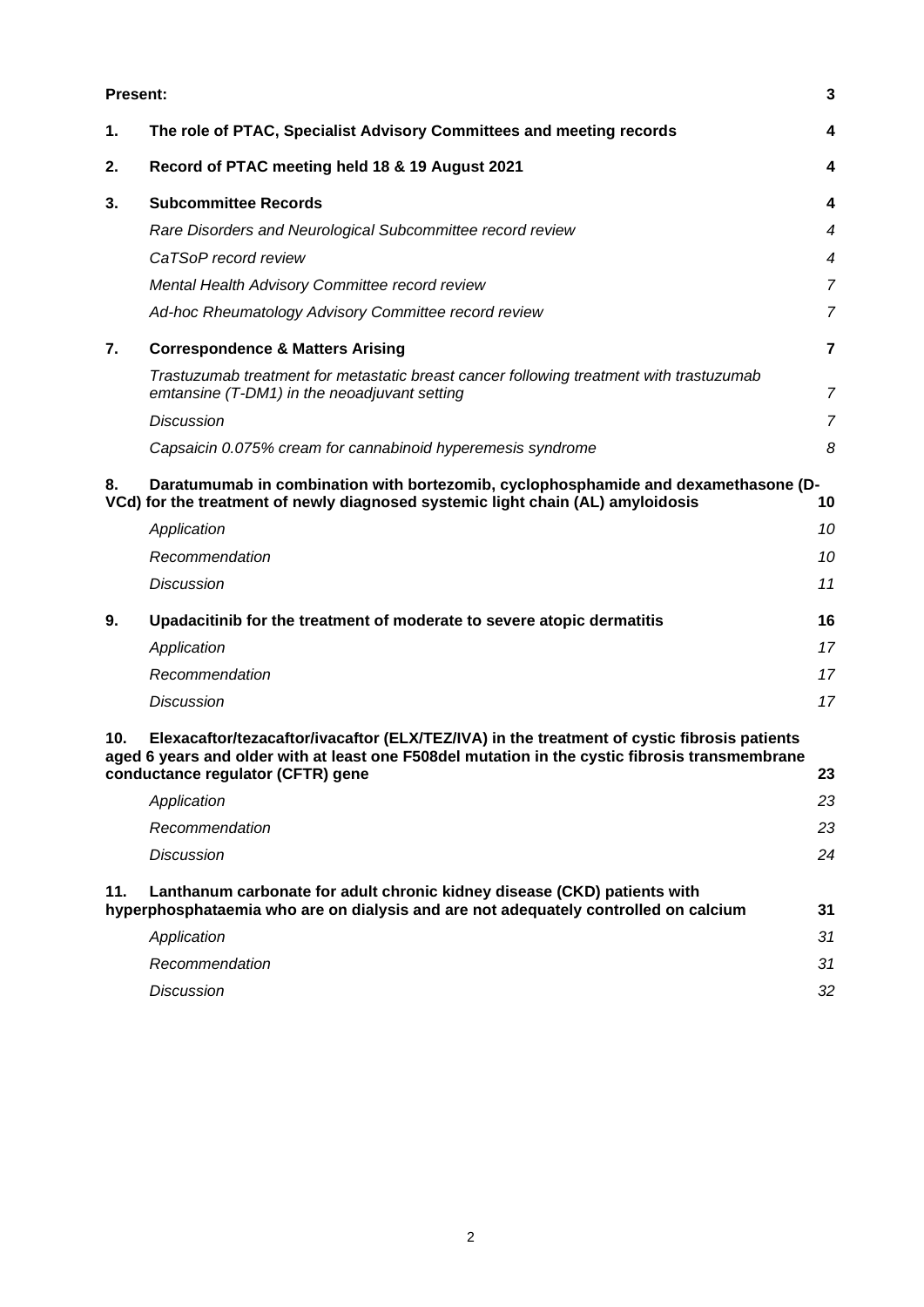# <span id="page-2-0"></span>**Present:**

# **PTAC members:**

Mark Weatherall (Chair) Marius Rademaker (Deputy Chair) Alan Fraser Brian Anderson Giles Newton Howes Jane Thomas Jennifer Martin Lisa Stamp Matthew Strother Rhiannon Braund Sean Hanna Simon Wynn Thomas Stephen Munn Tim Stokes

### **Apologies:**

Bruce King Elizabeth Dennett

# **Guests:**

Robyn Manuel (CAC observer) Hazel Heal (CAC observer)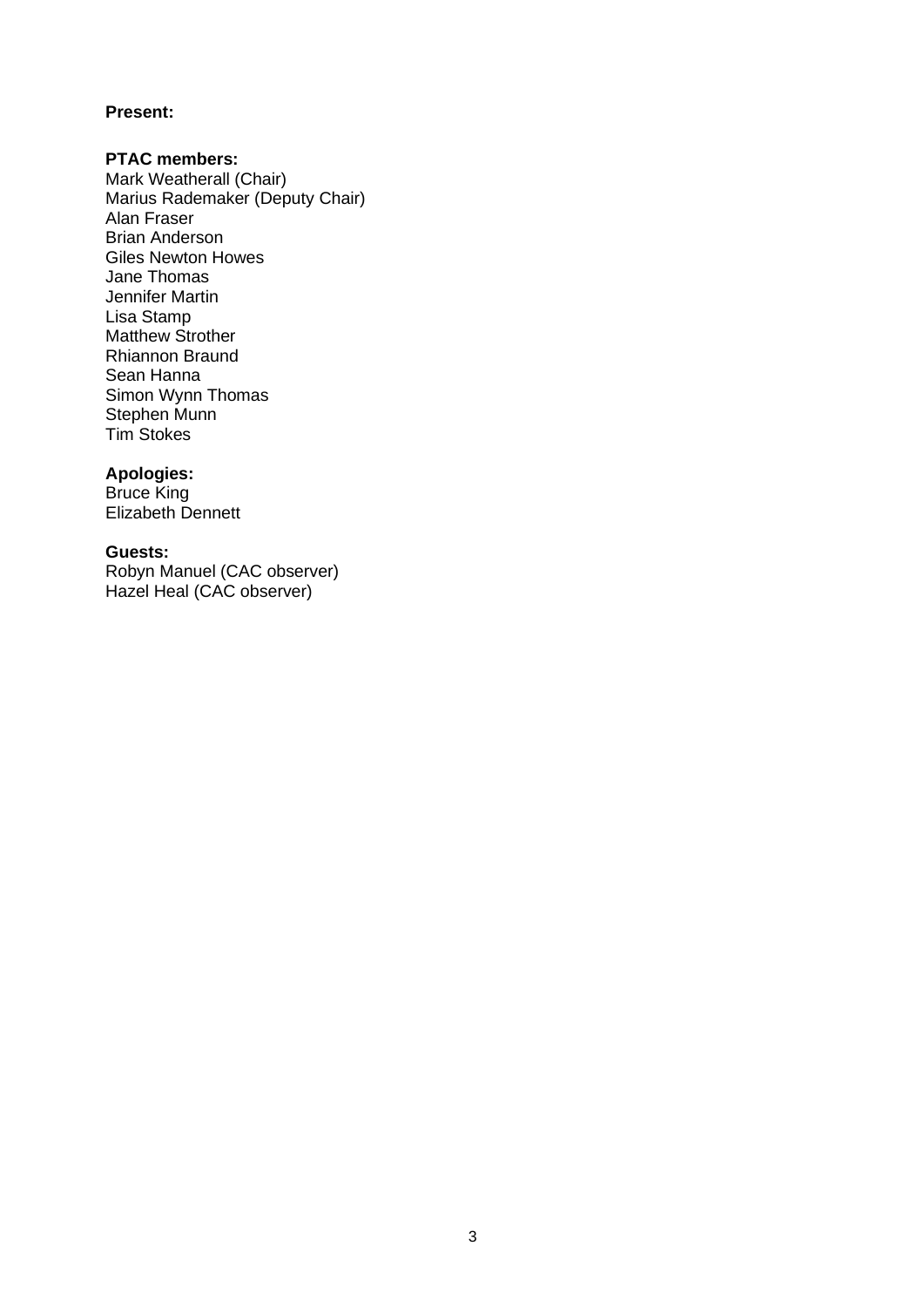# <span id="page-3-0"></span>**1. The role of PTAC, Specialist Advisory Committees and meeting records**

- This meeting record of PTAC is published in accordance with the Terms of Reference for the Pharmacology and Therapeutics Advisory Committee (PTAC) July 2021, available on the Pharmac website at [Pharmacology and Therapeutics Advisory Committee \(PTAC\) Terms of](https://pharmac.govt.nz/about/expert-advice/pharmacology-and-therapeutics-advisory-committee-ptac/ptac-terms-of-reference-july-2021/)  Reference July 2021 - [Pharmac | New Zealand Government](https://pharmac.govt.nz/about/expert-advice/pharmacology-and-therapeutics-advisory-committee-ptac/ptac-terms-of-reference-july-2021/)
- The PTAC Terms of Reference describe, *inter alia*, the establishment, activities, considerations, advice, and the publication of such advice of PTAC and Specialist Advisory Committees.
- 1.3. Conflicts of Interest are described and managed in accordance with section 6.4 of the PTAC Terms of Reference.
- PTAC and Specialist Advisory Committees have complementary roles, expertise, experience, and perspectives. PTAC may therefore, at times, make recommendations that differ from Specialist Advisory Committees, including the priority assigned to recommendations, when considering the same evidence. Likewise, Specialist Advisory Committees may, at times, make recommendations that differ from PTAC's, or from other Specialist Advisory Committees', when considering the same evidence.

Pharmac considers the recommendations provided by both PTAC and Specialist Advisory Committees when assessing applications.

# <span id="page-3-1"></span>**2. Record of PTAC meeting held 18 & 19 August 2021**

- 2.1. The Committee reviewed the record of the PTAC meeting held on 19 & 20 August 2021
- 2.2. The Committee accepted the record.

# <span id="page-3-2"></span>**3. Subcommittee Records**

# <span id="page-3-3"></span>**Rare Disorders and Neurological Subcommittee record review**

- 3.1.1. The Committee noted the record and recommendations of the joint Rare Disorders and Neurological Subcommittees meeting held in July 2021.
- 3.1.2. The Committee noted that PTAC has since considered the funding application for risdiplam for SMA (in August 2021) following the Subcommittees' review and made its own recommendations.

# <span id="page-3-4"></span>**CaTSoP record review**

- 3.1.3. The Committee noted that PTAC and PTAC Specialist Advisory Committees may differ in the advice they provide to Pharmac, including recommendations and priority, due to the Committees' different, albeit complementary, roles, expertise, experience, and perspectives, and that Pharmac would take into consideration both Committees' point of view in its assessment of this application.
- 3.1.4. With regard to item 4, the Committee noted the Subcommittee's comments about possible alternatives for mitomycin and noted the presence of early trials indicating gemcitabine may have an effect in similar patient populations, and considered this could be an alternative, if required. The Committee considered advice should still be sought as recommended by the Subcommittee to confirm what acceptable alternatives are available, if required to meet patient needs.
- 3.1.5. With regard to item 7 and Cancer Treatment Subcommittee's (CaTSoP) consideration of daratumumab in combination with bortezomib and dexamethasone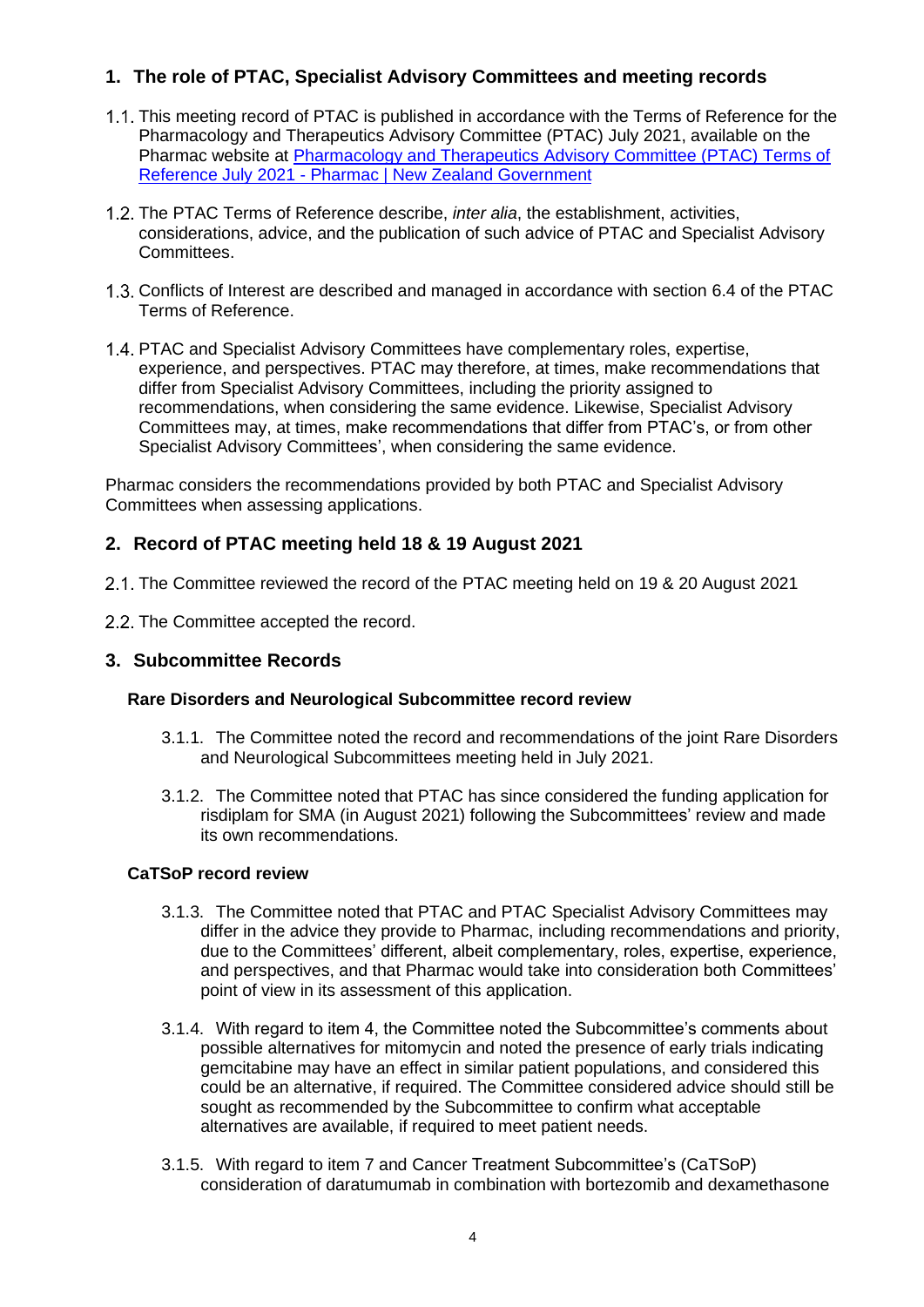for the treatment of patients with multiple myeloma who have received one prior line of therapy:

- 3.1.5.1. The Committee noted CaTSoP's recommendation to list both formulations of daratumumab with a high priority and its [previous](https://pharmac.govt.nz/assets/ptac-record-2020-02.pdf) support for a recommendation to list daratumumab. The Committee considered that there remained uncertainty regarding the overall survival benefit of daratumumab in this patient population. The Committee considered that there also remained uncertainty regarding the quality of life benefit from the addition of daratumumab to bortezomib and dexamethasone from the CASTOR trial (Hungria V [et al. Br. J. Haematol.](https://onlinelibrary.wiley.com/doi/10.1111/bjh.17321) 2021 193: 561-569). The Committee considered that if Pharmac required further advice to inform modelling then this could be sought from PTAC and reiterated its support for funding with a low priority pending published evidence supporting survival benefit of daratumumab.
- 3.1.5.2. The Committee considered that it was reasonable to consider that subcutaneous daratumumab would be similarly efficacious to that of intravenous daratumumab based on the results from the non-inferiority COLUMBA trial of subcutaneous daratumumab compared to intravenous daratumumab in patients with multiply relapsed multiple myeloma [\(Mateos et](https://linkinghub.elsevier.com/retrieve/pii/S2352-3026(20)30070-3)  [al. Lancet Haematol. 2020;7:e370-e380\)](https://linkinghub.elsevier.com/retrieve/pii/S2352-3026(20)30070-3).
- 3.1.6. With regard to item 8 and CaTSoP's consideration of pembrolizumab for the treatment of patients with relapsed or refractory Hodgkin lymphoma:
	- 3.1.6.1. The Committee noted CaTSoP's recommendation to list pembrolizumab with a high priority. The Committee considered that there was uncertainty regarding the overall survival benefit from treatment with pembrolizumab for this patient group based on the results from the KEYNOTE-204 trial [\(Kuruvilla et al. Lancet](https://pubmed.ncbi.nlm.nih.gov/33721562/)  [Oncol. 2021;22:512-24\)](https://pubmed.ncbi.nlm.nih.gov/33721562/). The Committee however acknowledged that there appeared to be a high correlation between progression free survival and overall survival for patients with relapsed or refractory Hodgkin lymphoma and considered that this trial provided evidence of a progression free survival benefit compared to brentuximab vedotin, and that the benefit would be greater in New Zealand where brentuximab vedotin is not funded.
- 3.1.7. With regard to item 9 and CaTSoP's consideration of pembrolizumab for the first line treatment of microsatellite instability-high (MSI-H) or mismatch repair deficient (dMMR) unresectable or metastatic colorectal cancer treatment, and the treatment of unresectable or metastatic, microsatellite instability-high (MSI-H) or mismatch repair deficient (dMMR) cancers that have progressed following prior treatment:
	- 3.1.7.1. The Committee noted the use of pembrolizumab in colorectal cancer and considered this was a high health need patient population, with the primary evidence [\(KEYNOTE-177\)](https://pubmed.ncbi.nlm.nih.gov/33264544/) showing evidence of survival benefit and quality of life improvement. The Committee supported the recommendation for funding with a high priority.
	- 3.1.7.2. The Committee noted the application for use of pembrolizumab second line for all MSI-H/ dMMR cancers and supported the Subcommittee's recommendation to defer making a recommendation pending further evidence, noting the available evidence was limited to a basket trial in a range of individual tumour entities.
- 3.1.8. With regard to item 10 and CaTSoP's consideration of niraparib for ovarian, fallopian tube or primary peritoneal cancer, advanced high-grade, first and secondline, platinum-sensitive maintenance treatment: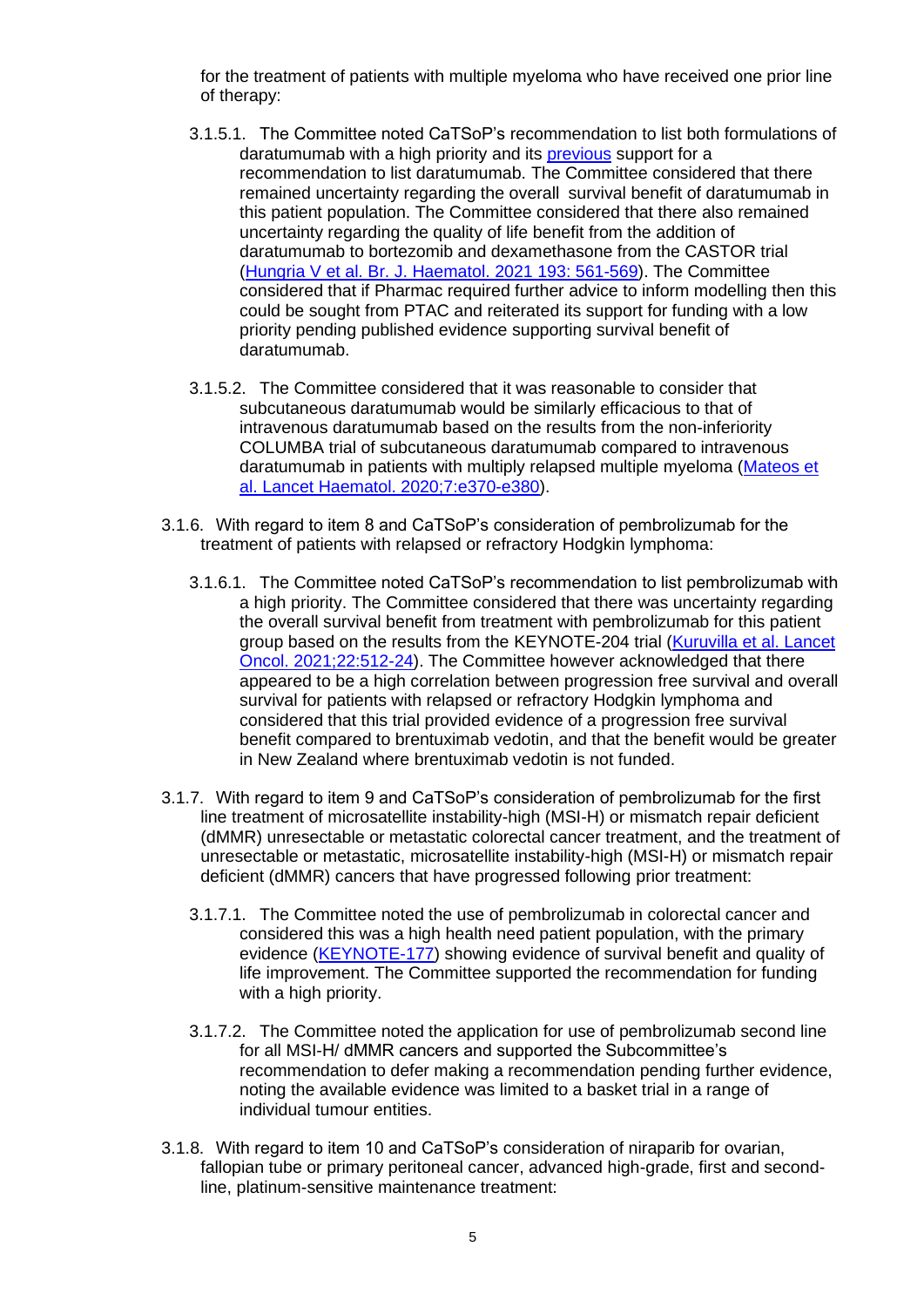- 3.1.8.1. The Committee noted the indication from CaTSoP that there was a likely class effect across the various Poly (ADP-ribose) polymerase (PARP) inhibitors with no preferred agent identified, noting there are different diagnostic tests associated with each when limiting treatment to breast cancer susceptibility gene mutation (BRCAm) or homologous recombination deficiency (HRD) patient populations and differential costs associated with each agent and test. The Committee considered the cost of testing may have an impact on the costeffectiveness of the different PARP inhibitors for these patient populations.
- 3.1.8.2. The Committee noted the evidence supporting the use of niraparib included the broader patient population (i.e 'all comers'). The Committee supported the recommendations made by the Subcommittee for the use of niraparib in the BRCAm, HRD and all comers populations.
- 3.1.9. With regard to item 12 and CaTSoP's consideration of nab-paclitaxel for the treatment of metastatic breast cancer:
	- 3.1.9.1. The Committee noted there was likely to be a small number of patients with a contraindication to taxanes (eg paclitaxel) that would benefit the most from nab-paclitaxel treatment. The Committee noted concern regarding the definition of 'contraindication' and considered that historically it has been difficult to define 'contraindication' sufficiently to ensure appropriate targeting of a patient population most likely to benefit from nab-paclitaxel treatment.
	- 3.1.9.2. The Committee noted the Subcommittee's comments regarding the evidence of improved tolerance to nab-paclitaxel treatment, and likely cost benefits associated with infusion time reductions. The Committee noted the meta-analysis comparing the efficacy and safety of nab-paclitaxel chemotherapy compared with solvent-based-taxanes [\(Lee et al. Sci Rep.](https://www.ncbi.nlm.nih.gov/pmc/articles/PMC6969039/)  [2020;10:530\)](https://www.ncbi.nlm.nih.gov/pmc/articles/PMC6969039/) and considered this showed a slight overall survival benefit; however considered the majority of evidence indicated nab-paclitaxel to be non-inferior to paclitaxel. The Committee considered the primary benefit for the broader metastatic breast cancer population was the reduced infusion requirements associated with nab-paclitaxel, noting many infusion centres were at, or near, capacity.
	- 3.1.9.3. The Committee noted the Subcommittee's recommendation for nabpaclitaxel treatment for metastatic breast cancer with a history of hypersensitivity reactions, or contraindication. The Committee retained it's [2019](https://pharmac.govt.nz/assets/ptac-minutes-2019-05.pdf) recommendation for funding of nab-paclitaxel for metastatic breast cancer if cost-neutral to paclitaxel (including relevant health system costs).
- 3.1.10.With regard to item 13 and CaTSoP's consideration of atezolizumab in combination with bevacizumab for the treatment of patients with unresectable hepatocellular carcinoma (HCC) who have not received prior systemic therapy:
	- 3.1.10.1. The Committee noted the available evidence reported effect compared to sorafenib which is not funded in New Zealand and considered that an indirect comparator analysis would be required to understand the likely benefit of treatment in the New Zealand setting. The Committee noted sorafenib has some benefit over best supportive care but considered this to be limited, and considered that based on the IM-BRAVE trial [\(Finn et al. N Engl J Med.](https://pubmed.ncbi.nlm.nih.gov/32402160/)  [2020;382:1894-1905\)](https://pubmed.ncbi.nlm.nih.gov/32402160/) atezolizumab provided a survival benefit for which the impact for New Zealand patients was likely underestimated as comparison would be to best supportive care.
	- 3.1.10.2. The Committee noted the Subcommittee's recommendations and considered that if any further information based on the extrapolation of benefit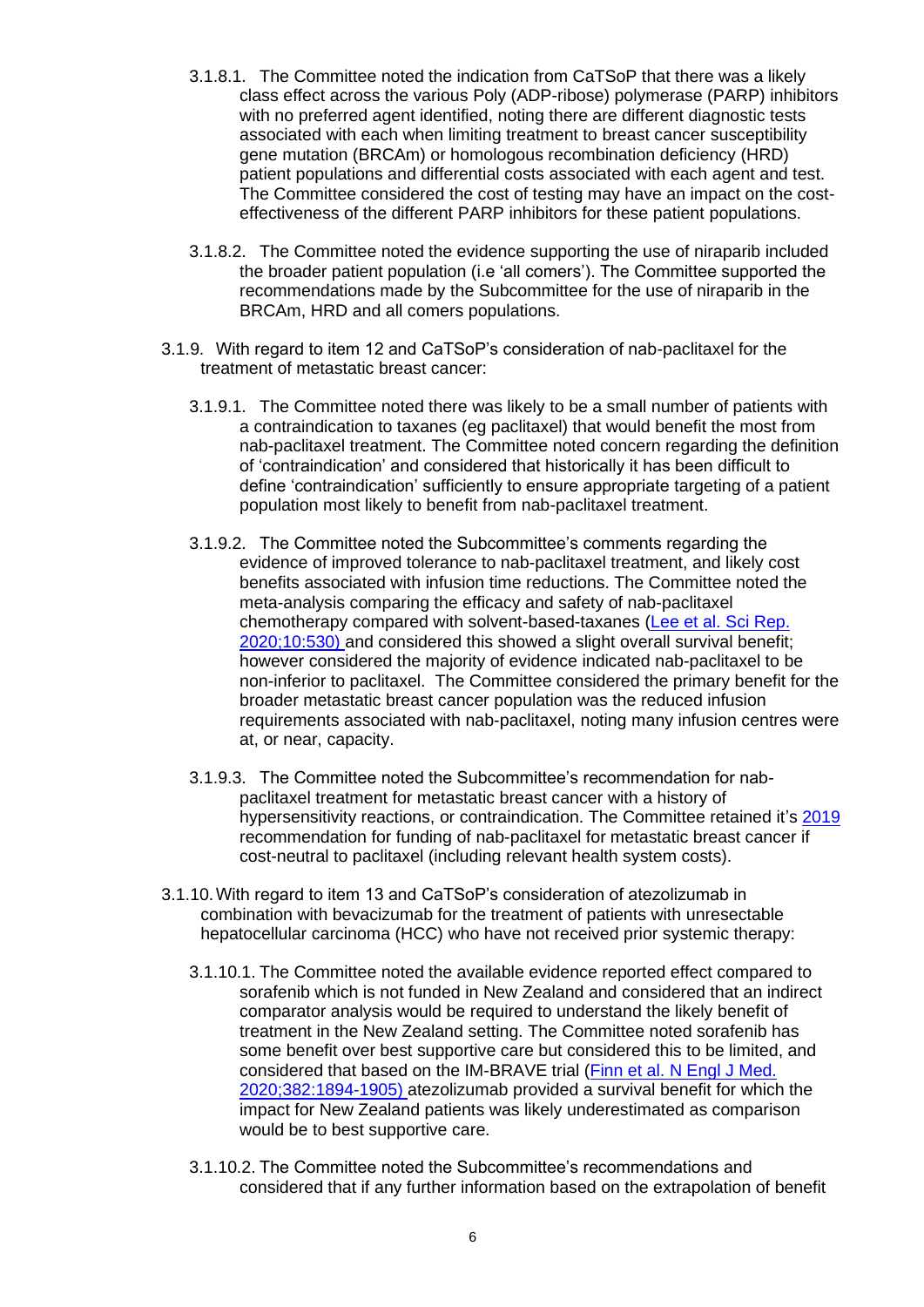from different trials were required to inform modelling, then further review by CaTSoP could be considered.

3.1.11.The Committee noted and agreed with the Subcommittee's remaining recorded considerations from the July 2021 meeting.

### <span id="page-6-0"></span>**Mental Health Advisory Committee record review**

- 3.1.12.The Committee noted the record and recommendations of the Mental Health Advisory Committee meeting held in September 2021.
- 3.1.13.The Committee noted that the Advisory Committee recommended aripiprazole depot be funded with a medium priority, as an update from PTAC's 2015 costneutral recommendation. The Committee noted that additional evidence has since become available to inform this updated recommendation.
- 3.1.14.Buprenorphine depot
	- 3.1.14.1. The Committee noted that the Advisory Committee recommended buprenorphine depot be funded with a high priority for opioid use disorder. The Committee **recommended** that this application also be shared with the Analgesic Advisory Committee given opioid addiction may coexist in patients with chronic pain.
	- 3.1.14.2. The Committee considered that there are access issues in New Zealand to both chronic pain management and addiction support services. Members considered this was a sector-wide issue, extending beyond pharmaceutical funding.
- 3.1.15.The Committee noted the Advisory Committee's recommendation that lisdexamfetamine should be funded only if cost neutral to the Concerta brand of extended-release methylphenidate.

#### <span id="page-6-1"></span>**Ad-hoc Rheumatology Advisory Committee record review**

- 3.1.16.The Committee noted the record of the Ad-hoc Rheumatology Advisory Committee meeting held in August 2021.
- 3.1.17.The Committee noted the meeting was in response to an imminent tocilizumab stock shortage and that Pharmac staff had sought urgent expert advice from the Advisory Committee regarding this issue and potential alternatives for patients. The Rheumatology Advisory Committee considered a JAK inhibitor (eg upadacitinib or tofacitinib) would be a suitable alternative for rheumatoid arthritis patients with no alternative treatment options. The Committee noted Pharmac subsequently made a decision to fund upadacitinib for patients with rheumatoid arthritis, to help manage the tocilizumab stock shortage and provide patients with a suitable treatment option.
- 3.1.18.The Committee noted no formal recommendations were made at the meeting.

# <span id="page-6-2"></span>**7. Correspondence & Matters Arising**

### <span id="page-6-3"></span>**Trastuzumab treatment for metastatic breast cancer following treatment with trastuzumab emtansine (T-DM1) in the neoadjuvant setting**

### <span id="page-6-4"></span>**Discussion**

7.1.1. The Committee noted that in **August 2020**, PTAC reviewed an application for trastuzumab emtansine (T-DM1) for the treatment of HER2 positive early breast cancer in patients who have residual disease after neoadjuvant systemic treatment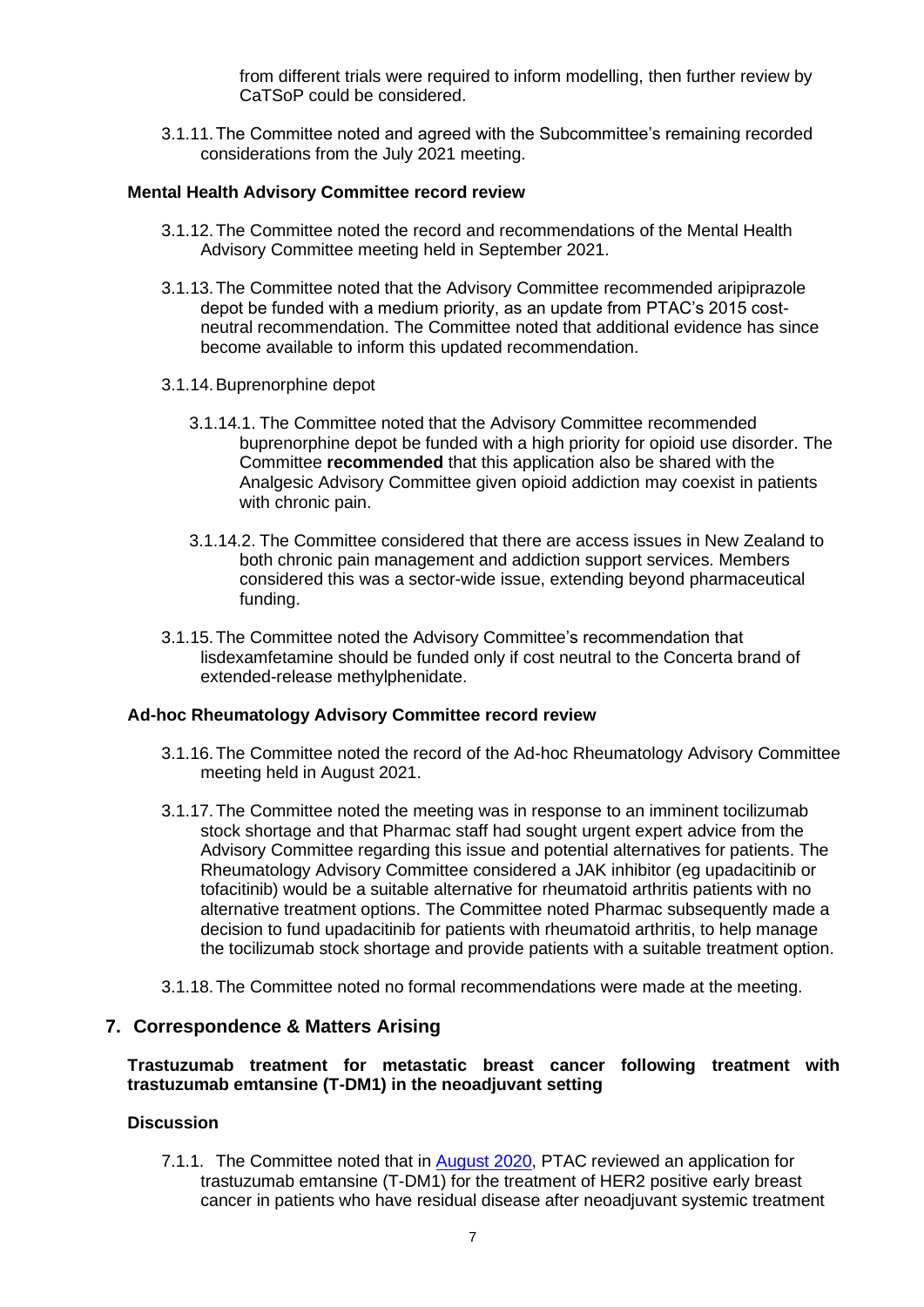that included HER2-targeted therapy. PTAC recommended that T-DM1 be listed with a low priority and suggested further advice be sought from CaTSoP, including advice on treatment sequencing with trastuzumab in the treatment of metastatic breast cancer, if trastuzumab emtansine were available for use in the adjuvant setting.

- 7.1.2. The Committee noted that CaTSoP reviewed the application in [October 2020 a](https://pharmac.govt.nz/assets/2020-10-Cancer-Treatment-Subcommittee-Record-published-25-February-2021.pdf)nd recommended T-DM1 be funded for this indication with a high priority. The Subcommittee made this recommendation based on the high quality of evidence of benefit, prevention of relapse, and the curative intent of treatment with T-DM1 in this setting but considered that the unmet health need for these patients is not high as they already have relatively good prognosis from currently available funded treatments.
- 7.1.3. The Committee noted that PTAC subsequently reviewed the record of CaTSoP's October 2020 discussion in [February 2021](https://pharmac.govt.nz/assets/2021-02-18-PTAC-Record.pdf) and considered that there remained uncertainty regarding the use of trastuzumab in the metastatic setting following prior use of T-DM1 in the adjuvant setting. The Committee considered that if adjuvant T-DM1 were to be funded then the Special Authority criteria for trastuzumab should exclude re-treatment in the metastatic setting for patients previously treated with adjuvant trastuzumab emtansine. The Committee considered that if there was a group of patients who would benefit from trastuzumab in the metastatic setting after adjuvant T-DM1 then this group would need to be clearly defined and further advice should be sought from CaTSoP regarding this.
- 7.1.4. The Committee noted that feedback had been provided by a member of CaTSoP clarifying the consideration that patients would have access to T-DM1 once in their treatment journey (either in the adjuvant, or metastatic setting), but that this does not apply to access to trastuzumab where treatment with trastuzumab would be expected to remain as per status quo, available in the adjuvant/neoadjuvant and metastatic setting.
- 7.1.5. The Committee considered that access criteria should prevent access to T-DM1 multiple times in a patient's treatment journey as there is currently a lack of evidence supporting efficacy in this context. The Committee noted evidence from the phase III CLEOPATRA randomised control trial indicating benefit with re-treatment of trastuzumab in the metastatic setting (Swain, MD et al. N Engl J Med. 2015; [372:724-734\)](https://www.nejm.org/doi/full/10.1056/nejmoa1413513) and considered that access to trastuzumab could remain unchanged and aligned with CaTSoP's recommendation.

# <span id="page-7-0"></span>**Capsaicin 0.075% cream for cannabinoid hyperemesis syndrome**

#### **Recommendation**

7.1.6. The Committee **recommended** that capsaicin cream 0.075% for the treatment of cannabinoid hyperemesis syndrome be declined, based on limited evidence of benefit.

- 7.1.7. The Committee considered correspondence submitted from a DHB pharmacist relating to a funding application for capsaicin 0.075% cream for cannabinoid hyperemesis syndrome. The Committee noted it had previously considered this application at its meeting in May 2019 and had recommended it be declined based on limited evidence of benefit, an unclear mechanism of action, and availability of funded alternatives.
- 7.1.8. The Committee noted that the applicant had provided updated evidence [\(Dean et](https://pubmed.ncbi.nlm.nih.gov/32569429/)  [al. Acad Emerg Med. 2020 Nov;27\(11\):1166-1172\),](https://pubmed.ncbi.nlm.nih.gov/32569429/) that had been published after its meeting in May 2019.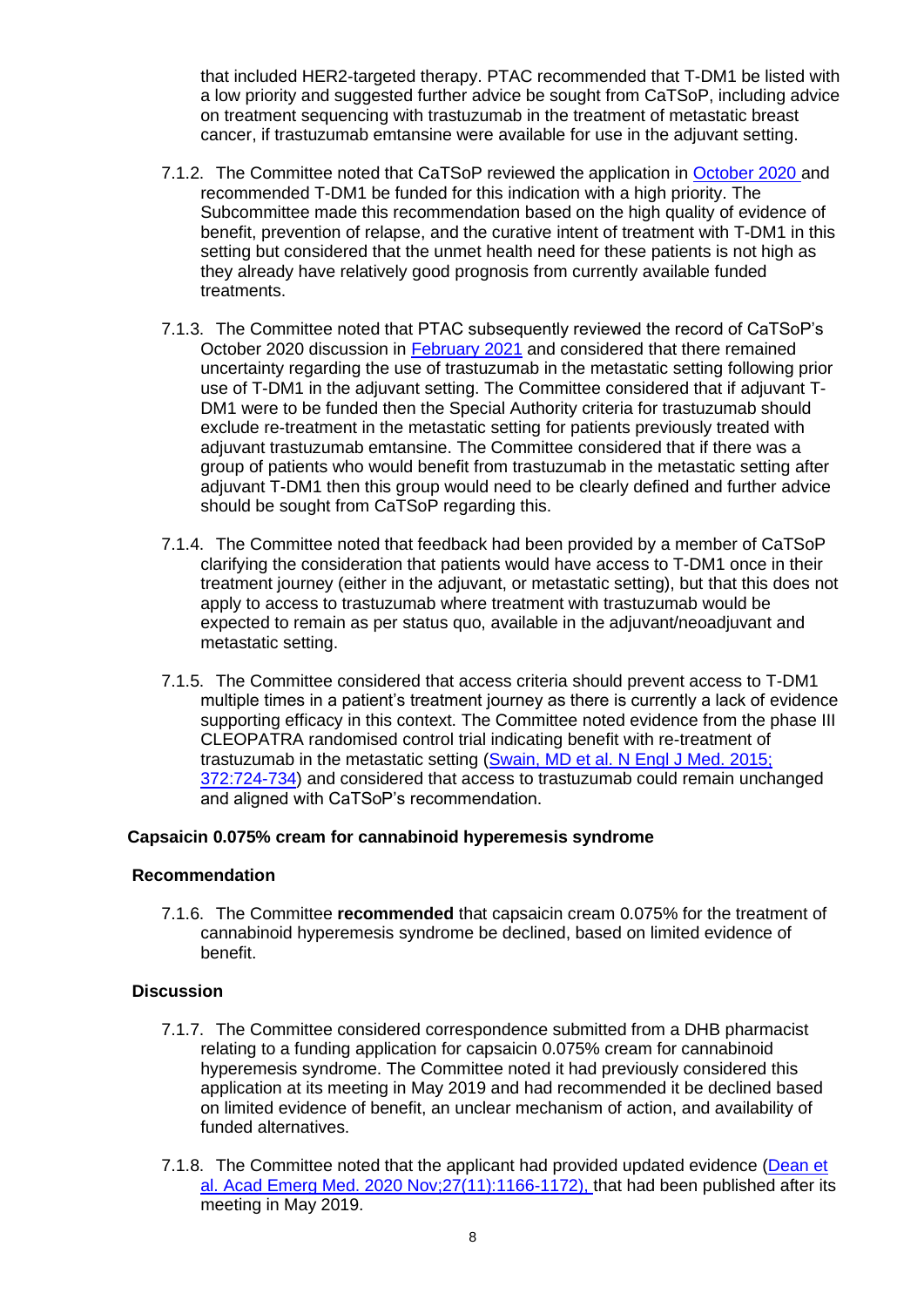- 7.1.8.1. The Committee considered the publication by Dean et al. (Acad Emerg Med. 2020), a randomized, double-blind, placebo-controlled trial for capsaicin 0.075% cream for the treatment of cannabinoid hyperemesis syndrome (CHS).
- 7.1.8.2. The Committee noted the trial enrolled 30 patients, 17 in the capsaicin arm and 13 in the placebo arm. The primary outcome was the severity of nausea on a visual analog scale (VAS), and the authors reported a reduction of mean nausea severity of  $6.4 \pm 2.8$  cm versus  $3.2 \pm 3.2$  cm (difference -3.2 cm, 95% CI, -0.9 to -5.4 cm) at 60 minutes post treatment. The Committee noted there was no significant difference in the mean nausea score at the 30-minute interval, with a mean nausea severity of  $4.1 \pm 2.3$  cm in the capsaicin arm, and  $6.1 \pm 3.3$  cm in the placebo arm (difference -2.0 cm, 95% CI, 0.2 to -4.2 cm). The Committee noted overlapping confidence intervals and that a higher proportion of the treatment group had complete cessation of nausea (29.4% vs. 0%).
- 7.1.8.3. The Committee considered that even though the study was designed as a randomized double-blind placebo-controlled trial that it would have been difficult to control for the burning and/or itching that may occur when the product is applied.
- 7.1.9. The Committee noted a retrospective study [\(Lee et al. Ann Pharmacother. 2021](https://pubmed.ncbi.nlm.nih.gov/33998315/)  [May 17;10600280211018516\)](https://pubmed.ncbi.nlm.nih.gov/33998315/) that investigated the use of capsaicin cream in patients presenting to the emergency department (ED) with suspected CHS. The authors of the study reported a median pain score decrease from 8 [IQR, 2-9] to 5.5 [IQR, 0-8]. The Committee considered that despite treatment with capsaicin cream, further treatment was required in 58% of participants.
- 7.1.10.The Committee noted a single-centre retrospective study [\(Kum et al. Am J Emerg](https://pubmed.ncbi.nlm.nih.gov/34242945/)  [Med. 2021 Nov;49:343-351\)](https://pubmed.ncbi.nlm.nih.gov/34242945/) that evaluated the efficacy of capsaicin in patients presenting to the ED with suspected or confirmed CHS. The Committee noted the authors reported the treatment group using 0.025% capsaicin cream achieved 58% efficacy, defined as only requiring ≤1 rescue medication for symptom relief after capsaicin treatment, compared to 21% in the patient group without capsaicin. A secondary outcome of time to discharge after administration was 3.7 hours in the treatment group compared to 6.1 hours without capsaicin.
- 7.1.11.The Committee considered a retrospective cohort analysis [\(Wagner et al. Clin](https://pubmed.ncbi.nlm.nih.gov/31482758/)  [Toxicol \(Phila\). 2020 Jun;58\(6\):471-475\)](https://pubmed.ncbi.nlm.nih.gov/31482758/) that evaluated the safety and efficacy of topical capsaicin (multiple concentrations) for patients presenting with cannabinoid hyperemesis syndrome. The Committee noted that the authors reported the length of stay (LOS) in ED decreased by 22 minutes with capsaicin treatment.
- 7.1.12.The Committee considered that in the NZ context patients who present to ED are repeatedly admitted (~4 months between visits), and often present with recurrent abdominal symptoms and use of recreational drugs. However, the Committee considered that it had not seen robust evidence to support that treatment with capsaicin cream 0.075% would have an effect on the number of presentations, time in hospital, or reduction in symptoms.
- 7.1.13.The Committee considered that its previous estimated patient numbers of 2,000- 3,000 per year were likely an overestimate and that the Pharmac staff estimate of 1,000 patients per year seemed more realistic.
- 7.1.14.Overall, the Committee considered that there was a lack of consensus on the definition for CHS between studies and considered that clinically meaningful benefits were uncertain based on the low quality and low strength of evidence. The Committee considered that it is an area of emerging research and would be happy to review the application should new evidence become available.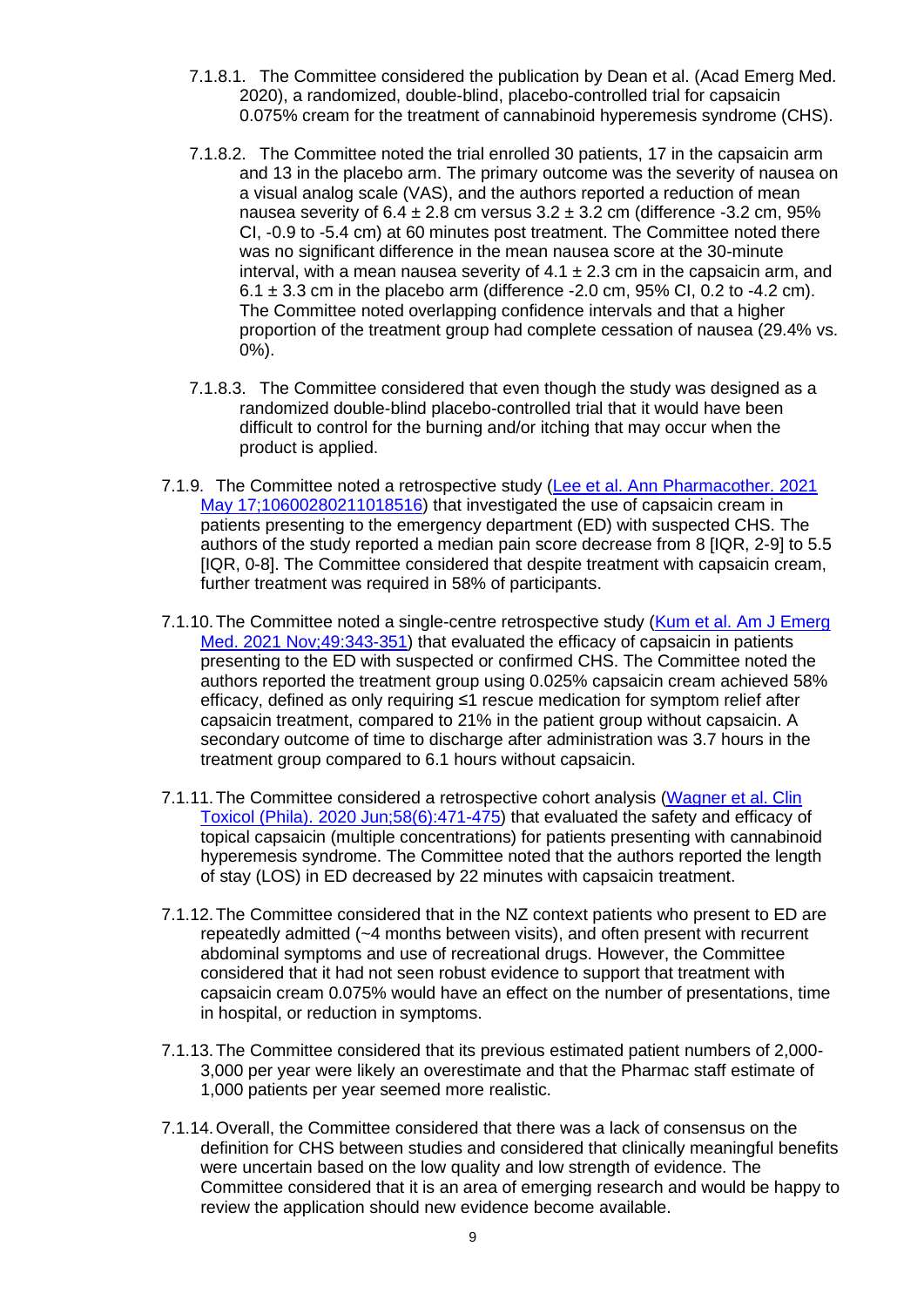- 7.1.15.The Committee considered that the price of capsaicin was approximately \$12 per tube and that the impact to the Combined Pharmaceutical Budget if capsaicin cream was to be funded for CHS would likely be low. However, the Committee considered that due to the poor quality of evidence that its recommendation for the application to be declined remained.
- 7.1.16.The Committee noted that the applicant's DHB was considering running a trial to investigate the use of capsaicin cream for the treatment of CHS in the NZ population and that it would be happy to review the results from the trial once available.

# <span id="page-9-0"></span>**8. Daratumumab in combination with bortezomib, cyclophosphamide and dexamethasone (D-VCd) for the treatment of newly diagnosed systemic light chain (AL) amyloidosis**

# <span id="page-9-1"></span>**Application**

- 8.1. The Committee reviewed the application from Janssen for subcutaneous daratumumab (Darzalex) in combination with bortezomib, cyclophosphamide and dexamethasone (D-CyBorD) for the treatment of newly diagnosed systemic light chain (AL) amyloidosis.
- 8.2. The Committee took into account, where applicable, Pharmac's relevant decision-making framework when considering this agenda item.

# <span id="page-9-2"></span>**Recommendation**

8.3. The Committee **recommended** that daratumumab (intravenous or subcutaneous) in combination with bortezomib, cyclophosphamide and dexamethasone (D-CyBorD) be funded for the treatment of newly diagnosed systemic light chain (AL) amyloidosis with a **medium priority**, subject to Special Authority criteria:

#### **DARATUMUMAB**

**Initial application – (AL amyloidosis)** only from a relevant specialist or any other medical practitioner on the recommendation of a relevant specialist. Approvals valid for 12 months or applications meeting the following criteria.

All of the following:

- 1. Patient has previously untreated systemic AL amyloidosis; and regard
- 2. Daratumumab is to be used in combination with bortezomib, cyclophosphamide and dexamethasone for week 1 to 24 and as a monotherapy from week 25 until disease progression.

**Renewal – (AL amyloidosis)** only from a relevant specialist or any other medical practitioner on the recommendation of a relevant specialist. Approvals valid for 12 months. All of the following:

- 1. No evidence of disease progression; and
- 2. The treatment remains appropriate, and the patient is benefitting from treatment.
- 8.4. In making this recommendation, the Committee considered:
	- 8.4.1. the high health need of patients with AL amyloidosis due to high morbidity and mortality
	- 8.4.2. the good quality evidence of rapid and deep haematologic complete response or very good partial response with the addition of daratumumab in the ANDROMEDA trial
	- 8.4.3. the limited evidence for overall survival and quality of life with the proposed regimen.
- 8.5. The Committee considered that Pharmac should seek advice from the Cancer Treatments Advisory Committee regarding appropriate stopping criteria that Pharmac could use, and their view of using a 12-month duration of approval, in the Special Authority criteria for daratumumab for AL amyloidosis.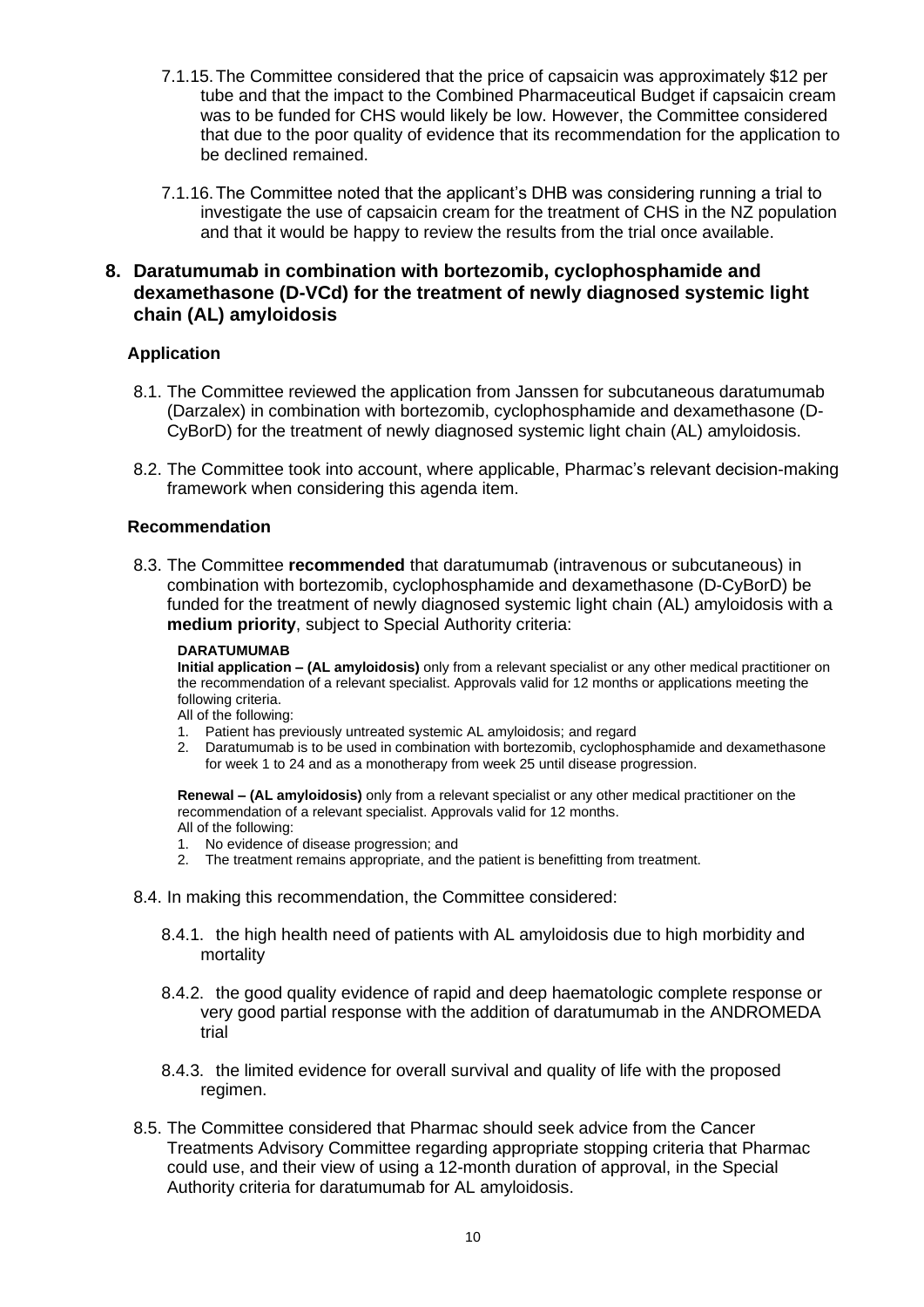- <span id="page-10-0"></span>8.6. The Committee noted that systemic AL (light chain) amyloidosis is a rare, acquired, incurable, life-threatening heterogenous disease characterised by the clonal proliferation of CD38+ plasma cells throughout the body. The Committee noted that these clones produce misfolded immunoglobulin light chains that aggregate into amyloid protein deposits (insoluble fibrils) within organs causing organ dysfunction, progressive disability, and death (mainly driven by cardiac disease). The Committee noted that AL amyloidosis is rare but considered that it doesn't meet Pharmac's [Policy principles for rare disorders.](https://pharmac.govt.nz/medicine-funding-and-supply/the-funding-process/from-application-to-funded-medicine-how-we-fund-a-medicine/medicines-for-rare-disorders/)
- 8.7. The Committee noted that patients with abnormal immunoglobulins identified may experience a challenging diagnostic process, often resulting in delayed start to treatment. The Committee noted that the average age at diagnosis is 63 years and the most frequently affected organs are the heart (in 70–80% of patients) and kidneys (in 50–60% of patients) [\(Muchtar et al. J Intern Med. 2021;289:268-92\)](https://onlinelibrary.wiley.com/doi/10.1111/joim.13169). The Committee noted that there is usually multi-organ involvement also at diagnosis, leading to worse prognosis and earlier death [\(Oubari et al. Eur J Haematol. \[Epub ahead of print\] 2021. \[cited 16](https://doi.org/10.1111/ejh.13681)  [2021 Aug 16\]\)](https://doi.org/10.1111/ejh.13681). The Committee considered that patients with AL amyloidosis in New Zealand would likely present later than international cases, and would generally have more than one organ involved at presentation, and may be very ill at diagnosis.
- 8.8. The Committee noted that treatment for AL amyloidosis aims to rapidly achieve a deep and durable response, with early treatment intending to avoid irreversible organ damage from fibrils [\(Al Hamed et al. Blood Cancer J. 2021;11:97\)](https://doi.org/10.1038/s41408-021-00486-4). The Committee considered that prognosis and survival in AL amyloidosis appear to depend on treatment efficacy, which is assessed in the clinical trial evidence using a range of measures including haematological response (which consists of the removal of free light-chain proteins in plasma) and a range of organ-related measures (such as N-terminal pro-B type natriuretic peptide (NT-proBNP) level. The Committee considered that haematological response in particular appeared to be predictive of survival in AL amyloidosis.
- 8.9. The Committee noted that treatments used for AL amyloidosis are in many cases derived from those used in other plasma cell disorders, such as multiple myeloma, and are used as lines of therapy with the potential for retreatment using the same treatment/regimen if a patient responded well to it previously. The Committee considered that in AL amyloidosis, as in multiple myeloma, there are diminishing benefits with each subsequent line of treatment although survival data for treatments for AL amyloidosis is confounded by their use as retreatment. However, the Committee noted that survival of patients with AL amyloidosis had increased over recent cohorts due to the availability of newer, more effective treatments for multiple myeloma and AL amyloidosis (eg bortezomib).
- 8.10. The Committee noted that the choice of treatment for AL amyloidosis depends on prognostic patient characteristics including age, frailty, comorbidities, cardiac status, organ involvement, cytogenetics and ECOG performance status. The Committee noted that bortezomib is funded for patients with AL amyloidosis subject to [Special Authority](https://schedule.pharmac.govt.nz/2021/08/01/SA1889.pdf)  [criteria](https://schedule.pharmac.govt.nz/2021/08/01/SA1889.pdf) and that it rapidly reduces light chains. The Committee noted that thalidomide is also funded for systemic AL amyloidosis subject to [Special Authority criteria.](https://schedule.pharmac.govt.nz/2021/10/01/SA1124.pdf) The Committee noted that the preferred first-line treatment regimen consists of bortezomib, cyclophosphamide and dexamethasone (CyBorD) used in about 75% of New Zealand cases, while cyclophosphamide, thalidomide and dexamethasone (CTD) or melphalan with dexamethasone are used in about 25%. The Committee considered that about 36% of patients would be expected to discontinue CyBorD early but that only about 4% of those might be due to toxicity, with other reasons to discontinue being death, proceeding to autologous stem cell transplant (ASCT), or undergoing other therapies.
- 8.11. The Committee considered that only about 10% of patients with AL amyloidosis in New Zealand would be suitable candidates for ASCT, with or without bortezomib-based induction therapy, if performed early in cases without significant organ damage. The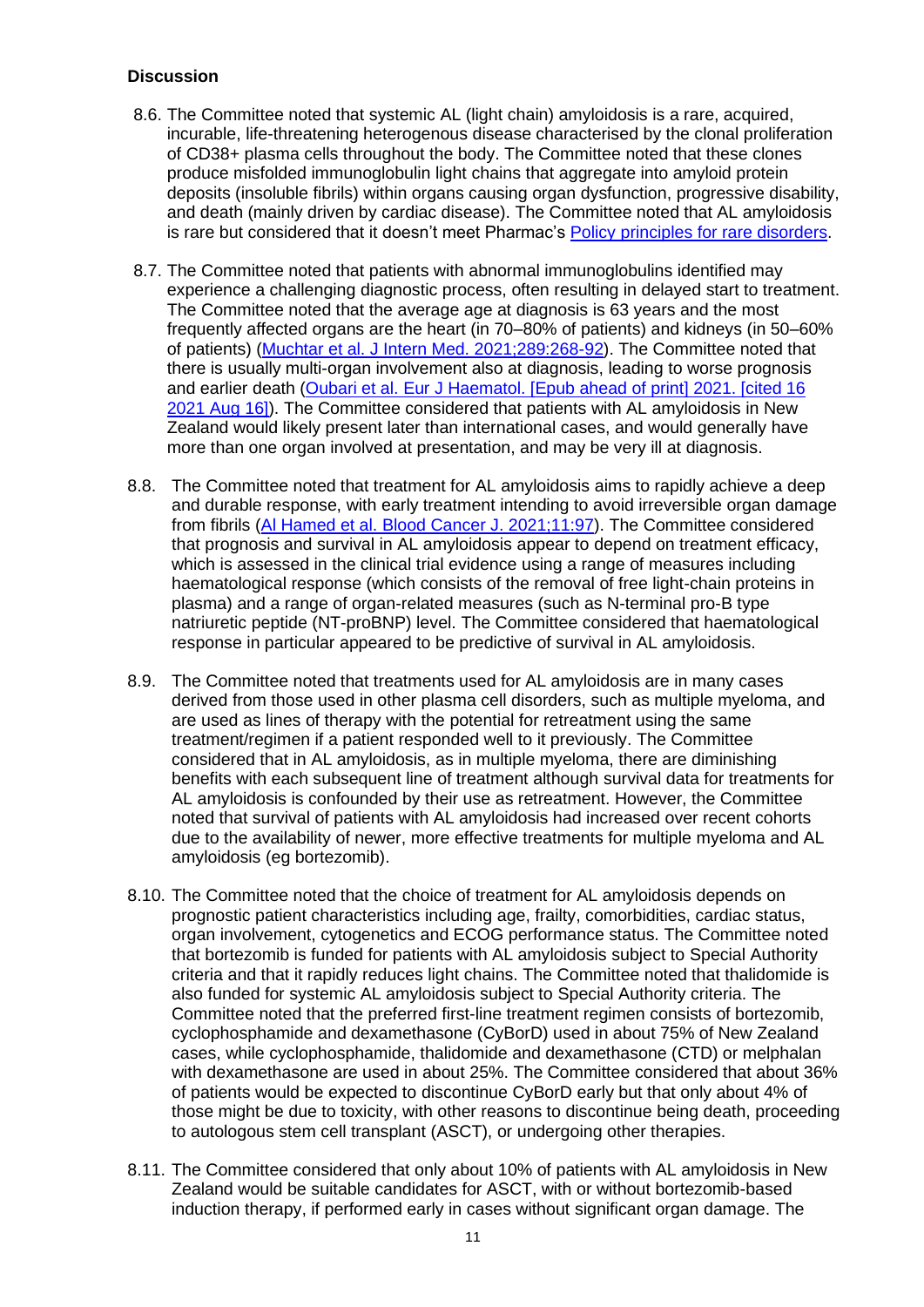Committee considered that the few patients who received ASCT might have improved survival and was made aware of evidence reporting that, of those who had survived for at least ten years post-diagnosis, 47% remained treatment-free [\(Muchtar et al. Br J](https://www.ncbi.nlm.nih.gov/pmc/articles/pmid/31298751/)  [Haematol. 2019;187:588-94\)](https://www.ncbi.nlm.nih.gov/pmc/articles/pmid/31298751/). The Committee noted that, for the majority who are ineligible for ASCT, bortezomib plays a key role in early treatment. The Committee noted that about one third of patients die within one year of diagnosis and four-year survival is 54% [\(Muchtar E, et al. Blood 2017;129:2111-9\)](https://www.ncbi.nlm.nih.gov/pmc/articles/pmid/28126928/). The Committee noted that patients with Mayo 2004 stage IIIa cardiac disease receive a benefit from bortezomibcontaining regimens (median overall survival [OS] of patients with IIIa disease was 25.9 months) but that there is a poor prognosis for Mayo stage IIIb disease (3.5 months). Overall, the Committee considered that patients with AL amyloidosis have a high health need despite currently funded treatments.

- 8.12. The Committee noted that daratumumab is an IgG1κ human monoclonal antibody that binds to the CD38 protein expressed at a high level on the surface of clonal plasma cells in AL amyloidosis. The Committee noted that daratumumab rapidly decreases fibril deposits in organs in AL amyloidosis by inducing cell death in the fibril-producing clonal plasma cells, and that its direct actions on clonal plasma cells and immunomodulatory actions may contribute to rapid, deep and durable response to treatment.
- 8.13. The Committee noted that daratumumab had recently been considered by CaTSoP in [July 2021](https://pharmac.govt.nz/assets/2021-07-Catsop_record.pdf) for the following two applications:
	- [Intravenous daratumumab in combination with bortezomib and dexamethasone for](https://connect.pharmac.govt.nz/apptracker/s/application-public/a102P000008ptxu/p000337)  [relapsed/refractory multiple myeloma](https://connect.pharmac.govt.nz/apptracker/s/application-public/a102P000008ptxu/p000337)
	- [Subcutaneous daratumumab for multiple myeloma](https://connect.pharmac.govt.nz/apptracker/s/application-public/a102P00000BD0yw)
- 8.14. The Committee noted that daratumumab, which is available in intravenous (IV) or subcutaneous (SC) formulations, is Medsafe-approved for newly diagnosed multiple myeloma and relapsed/refractory multiple myeloma indications (IV and SC formulations) and Medsafe has received an application for daratumumab for AL amyloidosis (SC formulation only). The Committee noted that in [July 2021,](https://pharmac.govt.nz/assets/2021-07-Catsop_record.pdf) CaTSoP considered that there was no evidence to suggest that efficacy outcomes with daratumumab SC would be any different to those with daratumumab IV based on the evidence from the COLUMBA noninferiority trial [\(Mateos et al. Lancet Haematol. 2020;7:e370-e380\)](https://www.thelancet.com/journals/lanhae/article/PIIS2352-3026(20)30070-3/).
- 8.15. The Committee noted the recommended dose of daratumumab SC for AL amyloidosis is a flat dose of 1800 mg given as a subcutaneous injection weekly for weeks 1-8, every 2 weeks for weeks 9-24, and then every four weeks from weeks 25 onwards until disease progression. The Committee noted that the application proposes that daratumumab SC is used in combination with CyBorD (VCd) therapy, consisting of bortezomib 1.3 mg/m2 SC; cyclophosphamide 300 mg/m2 oral or IV; dexamethasone 40 mg oral or IV on days 1, 8, 15, 22 in every 28-day cycle for a maximum of 6 cycles (ie up to week 24).
- 8.16. The Committee noted that the key evidence for daratumumab SC in AL amyloidosis comes from the randomised (1:1), open-label, active-controlled, multicentre, phase III ANDROMEDA study of 388 patients with newly diagnosed AL amyloidosis with at least one organ impacted, cardiac stage I-IIIA disease (Mayo 2004) and eGFR of at least 20 mL/min/1.73m<sup>2</sup> [\(Kastritis et al. N Engl J Med 2021; 385:46-58;](https://www.nejm.org/doi/full/10.1056/NEJMoa2028631) Kastritis et al. Presented [at the 25th European Haematology Association \(EHA25\) Annual Congress 2020;](https://library.ehaweb.org/eha/2020/eha25th/303396/efstathios.kastritis.subcutaneous.daratumumab.2B.cycl%20ophosphamide.bortezomib.html?f=listing%3D0%2Abrowseby%3D8%2Asortby%3D1%2Amedia%3D3%2Ace_i)  [Abstract Nr LB2604\)](https://library.ehaweb.org/eha/2020/eha25th/303396/efstathios.kastritis.subcutaneous.daratumumab.2B.cycl%20ophosphamide.bortezomib.html?f=listing%3D0%2Abrowseby%3D8%2Asortby%3D1%2Amedia%3D3%2Ace_i). The Committee noted that participants received either D-VCd consisting of daratumumab SC 1800 mg weekly for cycles 1-2, then 2-weekly for cycles 3-6, with VCd (CyBorD) weekly for 6 cycles, then maintenance with daratumumab SC 1800 mg 4-weekly until major organ deterioration-progression free survival (PFS) for maximum 24 cycles; or VCd (CyBorD) weekly for 6 cycles, then observation until major organ deterioration-PFS.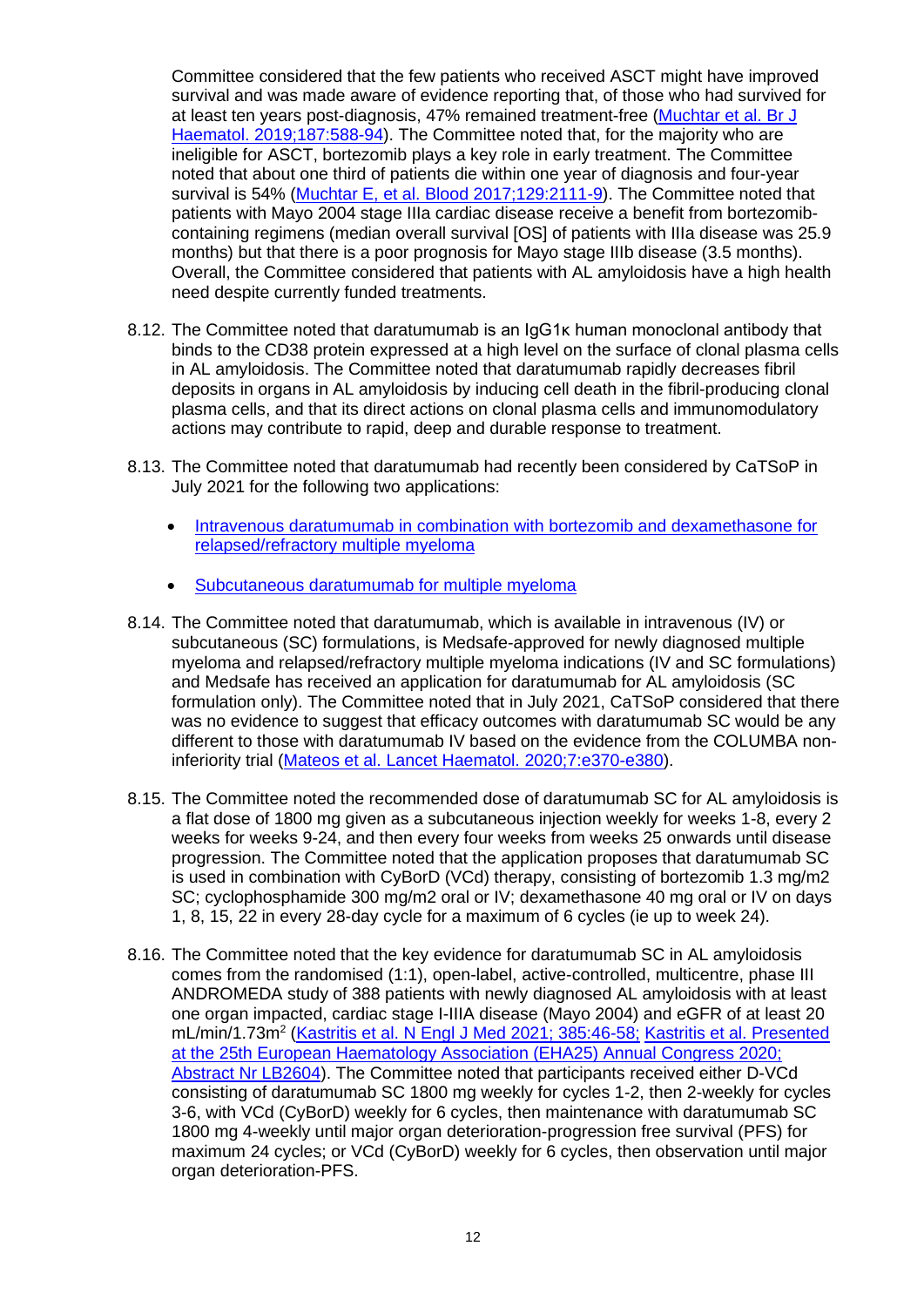- 8.17. The Committee noted that the median age of ANDROMEDA participants was 64 years and at least two organs were affected in about two thirds of patients. The Committee noted that patient characteristics were generally balanced between groups although one D-VCd patient and three VCd patients had stage IIIb disease and ten D-VCd patients and eight VCd patients had ECOG performance status scores of two, rather than ECOG of zero to one.
- 8.18. The Committee noted that the primary endpoint in ANDROMEDA was overall haematologic complete response and that a haematologic complete response (CR) was defined as normalisation of free light chain (FLC) levels and involved FLC ratio, and negative serum and urine immunofixation. The Committee noted that after median follow-up of 11.4 months, the overall haematologic response rate was 53.3% with D-VCd vs 18.1% with VCd with a relative risk ratio of 2.9 (95% CI: 2.1 to 4.1) and odds ratio of 5.1 (95% CI: 3.2 to 8.2; P<0.001 for both comparisons). The Committee noted that a very good partial response (VGPR) was defined as either a reduction in the difference between involved and uninvolved FLC (dFLC) of <40 mg/L from baseline dFLC of at least 50 mg/L, or at least a 90% reduction in serum M-protein if baseline dFLC was less than 50 mg/L. The Committee noted that the median time to a VGPR or CR among responders was 17 and 60 days, respectively, with D-VCd and 25 and 85 days, respectively, with VCd.
- 8.19. The Committee noted that the composite endpoint of major organ deterioration– PFS in ANDROMEDA was reported to be improved with D-VCd compared with VCd, hazard ratio (HR) 0.58 (95% CI: 0.36 to 0.93; P=0.0224). The Committee noted that the sixmonth cardiac response rate was 42% with D-VCd compared with 22% with VCd (P=0.0029), and the six-month renal response rate was 54% and 27%, respectively (P<0.0001).
- 8.20. The Committee noted the updated results of the ANDROMEDA study after median of 20.3 months follow-up were presented at the American Society of Clinical Oncology (ASCO) conference in June 2021 [\(Kastritis et al. J Clin Oncol. 2021;39\(15\\_suppl\):8003\)](https://ascopubs.org/doi/abs/10.1200/JCO.2021.39.15_suppl.8003). The Committee noted that the primary endpoint of haematologic complete response rate remained significantly higher with D-VCd (59%) than VCd (19%); odds ratio 5.9 (95% CI: 3.7 to 9.4; P<0.0001) and that haematologic CR rates were high across all prespecified subgroups except baseline renal stage III disease and race other than white or Asian for which 95% CIs crossed one. The Committee noted that at least a VGPR was reported in 79% with D-VCd vs 50% with VCd (odds ratio 3.7; 95% CI:2.4 to 5.9; P<0.0001) and that among at least VGPR responders, the median time to VGPR or better was 0.56 months with D-VCd (N=154) vs 0.82 months with VCd (N=97). The Committee considered that this provided evidence of a good improvement in haematologic response in the relevant patient group with this disease.
- 8.21. The Committee noted that the rates of cardiac response (based on NT-proBNP response) after longer follow-up in ANDROMEDA were 42% and 57% with D-VCd at 6 and 12 months, respectively, vs 22% and 28% with VCd at 6 and 12 months, respectively. The Committee noted that the odds ratio for cardiac response rate at 12 months was 3.5 (95% CI 2.0 to 6.2; P<0.0001). The Committee noted that renal response was defined as at least a 30% decrease in proteinuria or drop in proteinuria below 0.5 g/24 hours in the absence of renal progression. The Committee noted that renal response rates with longer follow-up were 57% with D-VCd vs 27% with VCd at 12 months (odds ratio 4.1; 95% CI 2.3 to 7.3; P<0.0001). The Committee considered that this was evidence of some improvement but that the magnitude of benefit was uncertain given the endpoints used markers of response instead of objective measures of organ function. The Committee considered that the addition of daratumumab to VCd was unlikely to improve rates of renal transplant in New Zealand patients diagnosed with AL amyloidosis, as most would be diagnosed at a late stage in the disease course. Members considered that the exception might possibly be in patients with the least severe disease (eg those with disease in a single kidney, good heart health, who may have good survival to two years and could be candidates for transplant at that time).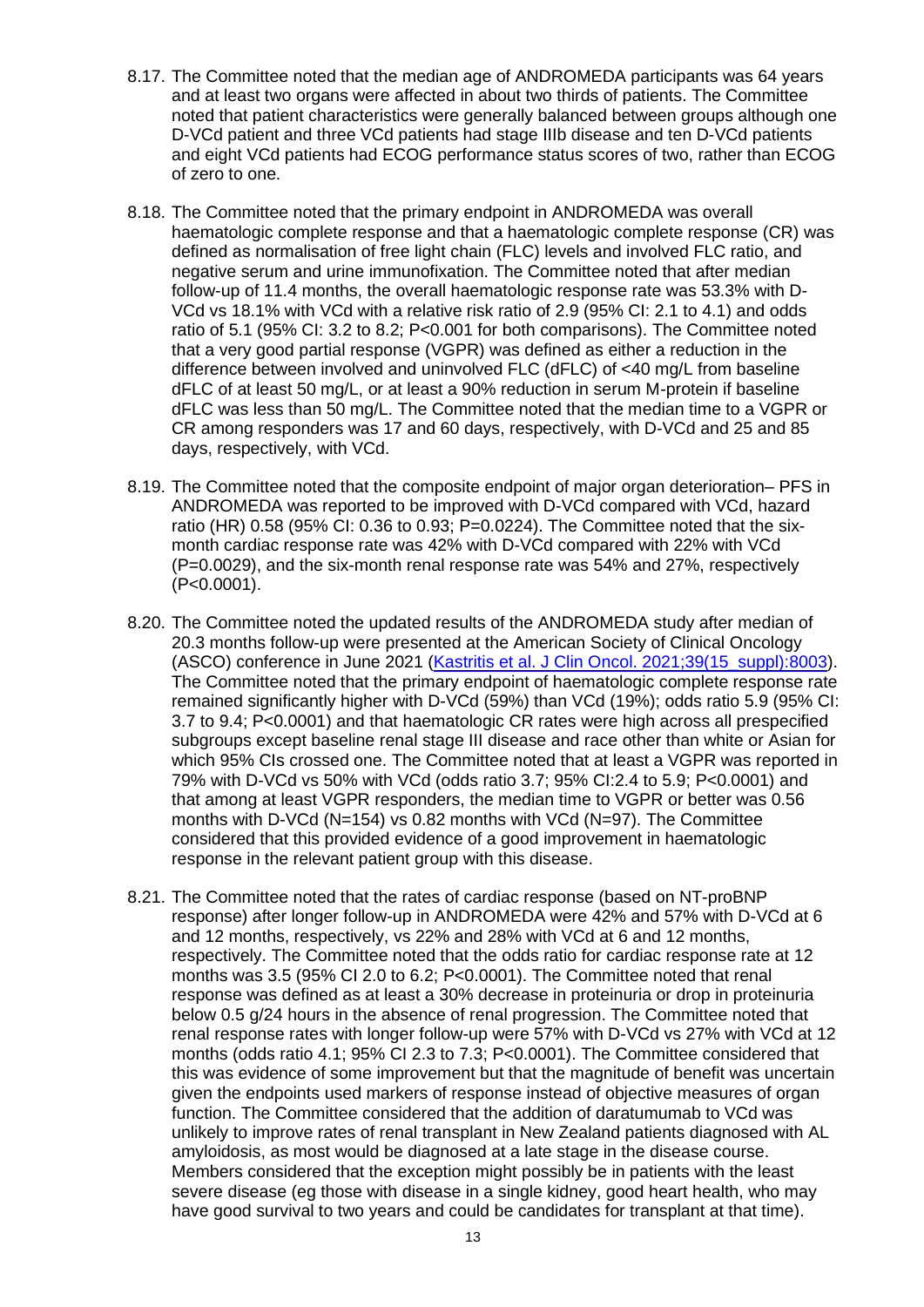- 8.22. The Committee noted that infection was reported in 13% of ANDROMEDA participants who received D-VCd vs 9% who received VCd and considered that this was a slight increase associated with daratumumab. The Committee noted that systemic administration-related reactions to daratumumab were reported in 7.3% of D-VCd participants and that most reactions occurred at the first administration of daratumumab.
- 8.23. The Committee noted that overall survival (OS) in ANDROMEDA did not differ substantially between the two groups after median follow-up of 11.4 months (hazard ratio for death, 0.90; 95% CI: 0.53 to 1.53; [Figure S4, Supplementary Appendix to](https://www.nejm.org/doi/suppl/10.1056/NEJMoa2028631/suppl_file/nejmoa2028631_appendix.pdf)  [Kastritis et al. N Engl J Med 2021; 385:46-58\)](https://www.nejm.org/doi/suppl/10.1056/NEJMoa2028631/suppl_file/nejmoa2028631_appendix.pdf). The Committee noted that 31 deaths (16%) were reported with D-VCd vs 40 deaths (21%) with VCd after median of 20.3 months follow-up [\[Kastritis et al. J Clin Oncol. 2021; 39\(15\\_suppl\):8003\]](https://ascopubs.org/doi/abs/10.1200/JCO.2021.39.15_suppl.8003). The Committee considered that mortality was not substantially different between groups and was not statistically significant, however, the Committee noted a small number of patients contributed survival data to 20 months and therefore considered that it was not appropriate to extrapolate from beyond about 15 months. Members noted the 84% of ANDROMEDA D-VCd patients alive at 20 months was a higher proportion than the 66% of patients with AL amyloidosis reported to be alive after one year in the retrospective study by [Muchtar et al. \(Blood 2017;129:2111-9\)](https://www.ncbi.nlm.nih.gov/pmc/articles/pmid/28126928/), although these figures could be influenced by differences between the characteristics of the respective populations. The Committee considered that it was unlikely that good quality OS data would occur in this setting due to the effects of subsequent treatment for patients who received CyBorD, including possible retreatment with previously used regimens.
- 8.24. The Committee noted that patient-reported outcomes were assessed on day one of cycles one to six for both treatment groups in ANDROMEDA and every eight weeks thereafter in the D-VCd group, and that these health-related quality of life (HRQOL) data were presented as a conference abstract [\(Sanchorawala et al.](https://ash.confex.com/ash/2020/webprogram/Paper139438.html) Presented at the [American Society of Haematology \(ASH\) Annual Meeting and Exposition 2020; Abstract](https://ash.confex.com/ash/2020/webprogram/Paper139438.html)  [Nr 1640\)](https://ash.confex.com/ash/2020/webprogram/Paper139438.html). The Committee considered that despite not being reported in a peer-reviewed journal, the HRQOL data from a wide range of measures were informative and appeared to show real differences in treatment effect between groups. However, the Committee noted that HRQOL data was not collected for the VCd group beyond six months and considered that made it challenging to delineate between improvements in HRQOL from D-VCd treatment and improvement resulting from bortezomib discontinuation after six months in both groups. The Committee noted that improvements in the EORTC-QLQ-C30 global health score and fatigue score were reported with both D-VCd and VCd up until cycle six, and that both measures then improved beyond cycle six with D-VCd. The Committee considered it was reasonable to assume daratumumab was associated with a small HRQOL benefit in global health status and slightly more of an effect for the fatigue score with D-VCd.
- 8.25. The Committee noted further evidence from ANDROMEDA including a publication of safety-run in results reported by [Palladini et al. \(Blood. 2020;136:71-80\)](https://ashpublications.org/blood/article-lookup/doi/10.1182/blood.2019004460), conference presentation slides, oral presentations and abstracts that were submitted by the supplier.
- 8.26. Overall, the Committee considered that ANDROMEDA was a good quality study providing:
	- strong evidence of benefit with deep, rapid haematological CR and VGPR for a substantial proportion of patients that was faster than the bortezomib-containing VCd (CyBorD) regimen alone, with an acceptable safety profile. The Committee considered these benefits were very relevant for fast and effective treatment of AL amyloidosis, although it was unclear how this benefit might translate to survival.
	- evidence of improved organ responses at six months and prolonged organ deterioration PFS. The Committee considered that the indirect measures used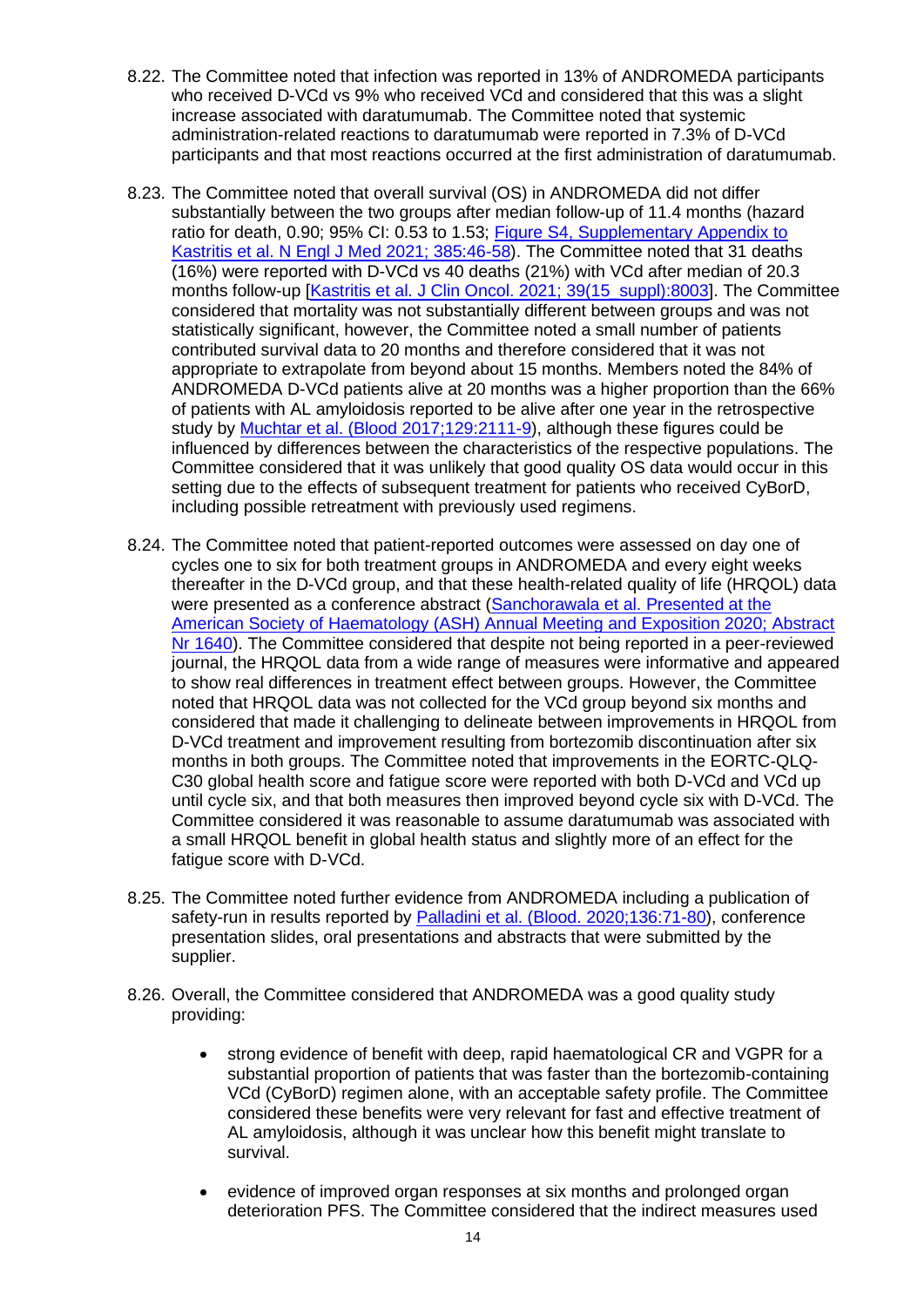for cardiac and renal responses (rather than hard outcomes, eg decreased proteinuria rather than creatinine clearance) made it uncertain whether these organ responses translated into long-term organ function outcomes and considered it was unlikely that this would substantially change organ transplant rates.

- 8.27. The Committee noted that the use of daratumumab increased the number of patients with a VGPR in the ANDROMEDA study. Patients with CR or VGPR were associated with prolonged survival, although this remains poorly quantified in the literature (Muchtar [et al. Mayo Clin Proc. 2019;94:472-83\)](https://linkinghub.elsevier.com/retrieve/pii/S0025-6196(18)30610-4). Similarly, the Committee noted that patients with cardiac disease who had good NT-proBNP response had improved survival [\(Eckhert et](https://onlinelibrary.wiley.com/doi/full/10.1111/bjh.15717)  [al. Br J Haematol, 2019;186:144-6\)](https://onlinelibrary.wiley.com/doi/full/10.1111/bjh.15717), however, there was limited evidence for OS or HRQOL benefits in the ANDROMEDA trial and follow-up review.
- 8.28. The Committee considered that the evidence from ANDROMEDA supported treatment of patients with cardiac stage IIIa and IIIb disease, with good benefit expected in stage IIIa, although only some patients with stage IIIb may benefit. The Committee considered it was reasonable for patients with stage IIIb disease to be able to trial daratumumab given some evidence of benefit in a disease with poor prognosis and considered that patients would likely discontinue after six months if the trial were unsuccessful.
- 8.29. The Committee was made aware of evidence based on cardiac response by NT-proBNP in patients with cardiac AL amyloidosis who received median two lines of therapy, which reported five-year survival of 96% in those who received a CR and 74% in those who received a VGPR [\(Eckhert et al. Br J Haematol, 2019;186:144-6\)](https://onlinelibrary.wiley.com/doi/full/10.1111/bjh.15717). The Committee considered that there was a reasonable link between this endpoint as a measure of response and a survival benefit in this patient population. The Committee considered that there appeared to be a significant relationship between response to treatment and overall survival, with this relationship stronger for patients with AL amyloidosis than that observed in multiple myeloma. The Committee therefore considered that while there was no significant OS benefit offered by daratumumab after 15 months (from median 20.3 months follow-up data), it was reasonable to assume that daratumumab offered a survival benefit in this setting, and that this survival benefit may become apparent after 4 years.
- 8.30. The Committee considered that daratumumab IV could similarly be used to treat this population, noting that CaTSoP has previously considered there was no evidence to suggest a difference in efficacy between daratumumab IV and SC for multiple myeloma [\(CaTSoP, July 2021\)](https://pharmac.govt.nz/assets/2021-07-Catsop_record.pdf). The Committee considered that there was no evidence to indicate that the use of daratumumab IV would present a risk of volume overload in AL amyloidosis and that careful patient selection by clinicians and appropriate management would be reasonable for patient safety (eg. in cases with cardiac involvement). The Committee therefore considered it reasonable to also consider funding the IV formulation for AL amyloidosis, for use in appropriate cases as per clinician's judgement.
- 8.31. The Committee considered that resource use for patient identification and diagnosis would not be expected to change with funding of daratumumab for AL amyloidosis. The Committee considered that the SC formulation would be suitable for use in outpatient clinics, although noted that it has a shorter shelf life than bortezomib, a short expiry once reconstituted, and a large volume to administer which may present challenges for administration in the community as previously noted by CaTSoP in [July 2021.](https://pharmac.govt.nz/assets/2021-07-Catsop_record.pdf)
- 8.32. The Committee considered that daratumumab SC administered for the treatment of AL amyloidosis in primary care could result in administration-related reactions in up to 10% of patients, with most occurring at the first administration. The Committee considered that the management of complex reactions would be challenging in primary care. The Committee considered that the subsequent administration duration could be adjusted if appropriate for those who did not have a reaction.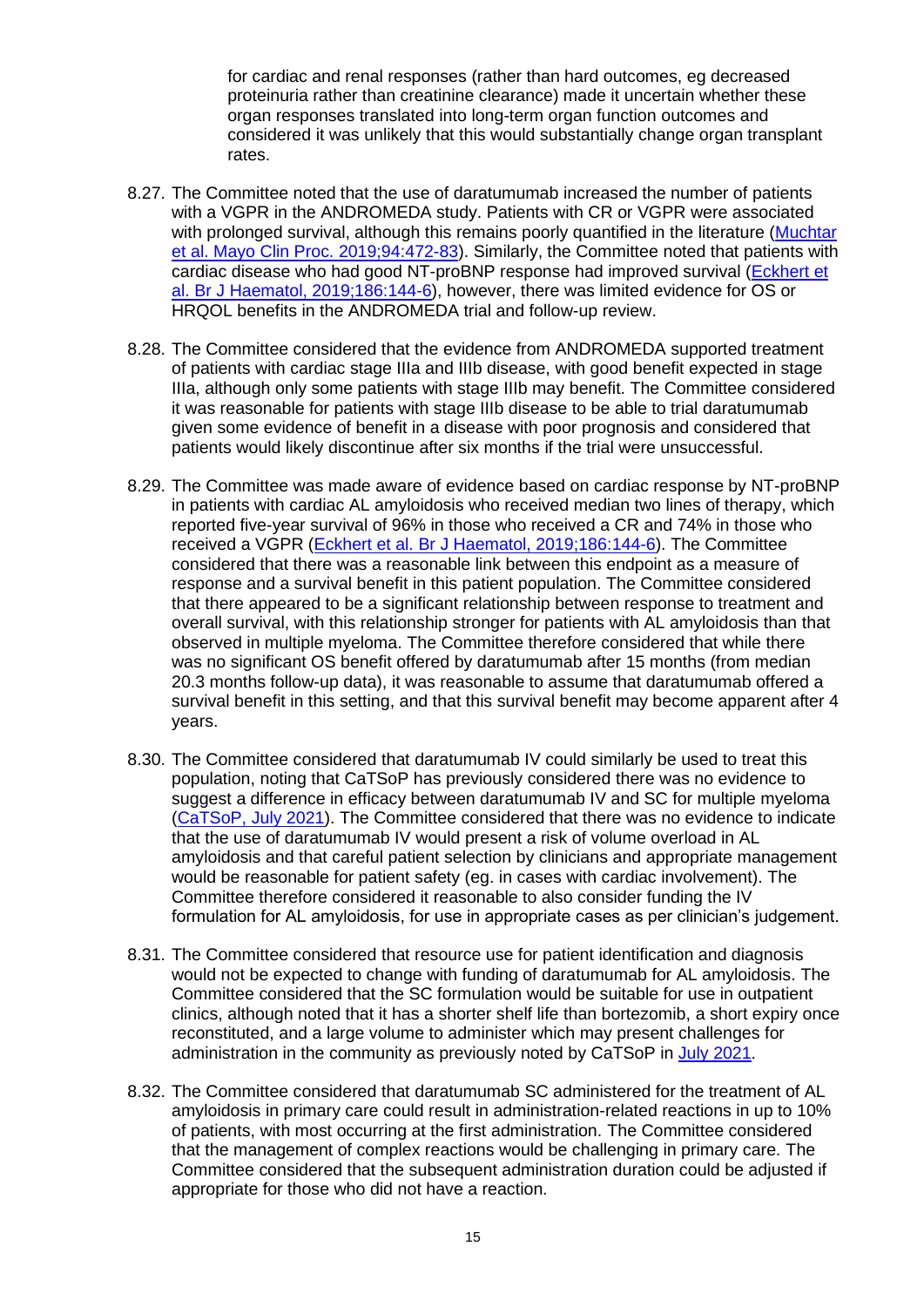- 8.33. The Committee considered that the use of daratumumab for the treatment of patients with newly diagnosed AL amyloidosis each year could reasonably be inferred from the number of patients receiving bortezomib via Special Authority, although acknowledged that the funding of a new agent for this patient group may increase this number to slightly above 30 patients per year. The Committee considered that uptake estimated at 100% was too high considering the use of bortezomib in most, but not all, cases.
- 8.34. The Committee considered that the Special Authority criteria for daratumumab for AL amyloidosis should include appropriate stopping criteria following a reasonable period of treatment in order to determine its effect. The Committee considered that six months may be too early for this assessment of benefit and therefore proposed 12 months. However, the Committee considered that Pharmac should seek advice from the Cancer Treatments Advisory Committee regarding appropriate stopping criteria that Pharmac could use, and their view of using a 12-month duration of approval.
- 8.35. The Committee considered that the table below summarises its interpretation of the most appropriate PICO (population, intervention, comparator, outcomes) information for daratumumab (IV or SC) if it were to be funded in New Zealand for AL amyloidosis. This PICO captures key clinical aspects of the proposal and may be used to frame any future economic assessment by Pharmac staff. This PICO is based on the Committee's assessment at this time and may differ from that requested by the applicant. The PICO may change based on new information, additional clinical advice, or further analysis by Pharmac staff.

| Population                                                                                                                                                                                                                                                                                                                                                         | Newly diagnosed systemic light chain (AL) amyloidosis                                                                                                                                                                                                                   |  |  |  |
|--------------------------------------------------------------------------------------------------------------------------------------------------------------------------------------------------------------------------------------------------------------------------------------------------------------------------------------------------------------------|-------------------------------------------------------------------------------------------------------------------------------------------------------------------------------------------------------------------------------------------------------------------------|--|--|--|
| Intervention                                                                                                                                                                                                                                                                                                                                                       | D-VCd = daratumumab (IV or SC), bortezomib, cyclophosphamide and<br>dexamethasone x 6 cycles followed by daratumumab (IV or SC) until disease<br>progression/max 24 cycles.                                                                                             |  |  |  |
|                                                                                                                                                                                                                                                                                                                                                                    | Daratumumab administered as follows:<br>Weeks 1-8 given weekly (8 doses)                                                                                                                                                                                                |  |  |  |
|                                                                                                                                                                                                                                                                                                                                                                    | Weeks 9-24 given every 2 weeks (8 doses)                                                                                                                                                                                                                                |  |  |  |
|                                                                                                                                                                                                                                                                                                                                                                    | Weeks 25 onwards given every 4 weeks until disease progression                                                                                                                                                                                                          |  |  |  |
|                                                                                                                                                                                                                                                                                                                                                                    | Median treatment duration of 38 weeks.                                                                                                                                                                                                                                  |  |  |  |
| Comparator(s)                                                                                                                                                                                                                                                                                                                                                      | VCd = bortezomib, cyclophosphamide and dexamethasone x 6 cycles                                                                                                                                                                                                         |  |  |  |
| Outcome(s)                                                                                                                                                                                                                                                                                                                                                         | Improved haematological response rate<br>$\bullet$                                                                                                                                                                                                                      |  |  |  |
|                                                                                                                                                                                                                                                                                                                                                                    | Improved major organ deterioration progression-free survival                                                                                                                                                                                                            |  |  |  |
|                                                                                                                                                                                                                                                                                                                                                                    | No direct evidence of survival benefit from ANDROMEDA; survival benefit is<br>likely based on increased response rate and association between treatment<br>response and overall survival                                                                                |  |  |  |
|                                                                                                                                                                                                                                                                                                                                                                    | Quality of life - likely a small effect in short term for global health status and<br>fatigue score with D-VCd; greater uncertainty about magnitude of long-term<br>quality of life benefit                                                                             |  |  |  |
|                                                                                                                                                                                                                                                                                                                                                                    | ANDROMEDA found the percentage of daratumumab (D-VCd) treated patients who<br>experienced haematological complete response, was 53% vs. 18% of VCd. The<br>study also found a hazard ratio for major organ deterioration of 0.58 for D-VCd<br>treated patients vs. VCd. |  |  |  |
| Table definitions: Population, the target population for the pharmaceutical; Intervention, details of the intervention<br>pharmaceutical; Comparator, details the therapy(s) that the patient population would receive currently (status<br>quo – including best supportive care); Outcomes, details the key therapeutic outcome(s) and source of outcome<br>data. |                                                                                                                                                                                                                                                                         |  |  |  |

# <span id="page-15-0"></span>**9. Upadacitinib for the treatment of moderate to severe atopic dermatitis**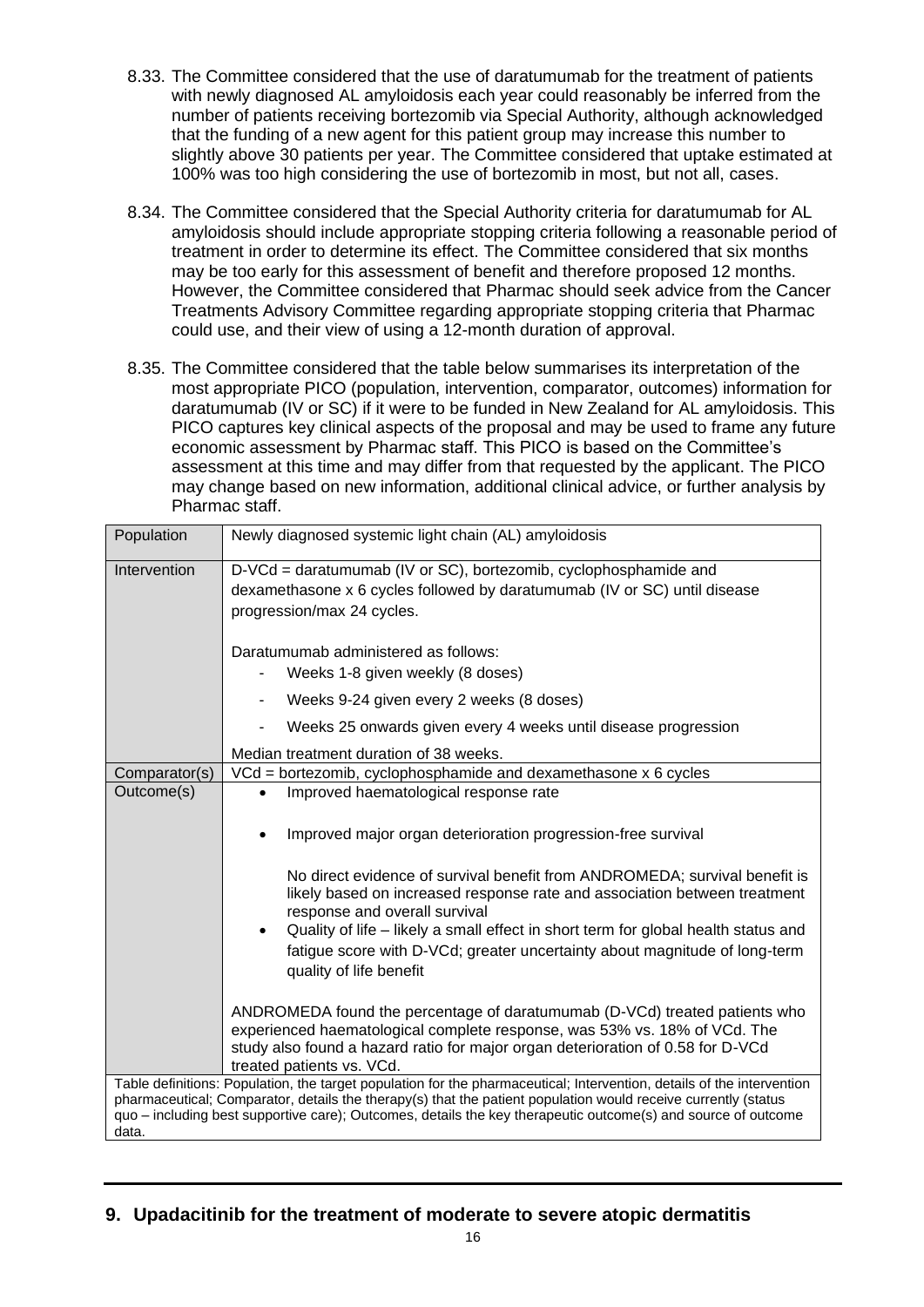# <span id="page-16-0"></span>**Application**

- 9.1. The Committee reviewed the application for upadacitinib for the treatment of moderate to severe atopic dermatitis.
- 9.2. The Committee took into account, where applicable, Pharmac's relevant decision-making framework when considering this agenda item.

# <span id="page-16-1"></span>**Recommendation**

9.3. The Committee recommended that upadacitinib for the treatment of moderate to severe atopic dermatitis be listed with a high priority subject to the following Special Authority criteria:

**Initial application – (atopic dermatitis)** only from a relevant specialist.

Approvals valid for 5 months for applications meeting the following criteria: All of the following:

- 1. Patient has atopic dermatitis, defined by an Eczema Area and Severity Index score of ≥16 and a Physician's Global Assessment score of ≥3 at baseline; and
- 2. Patient must be over the age of 12; and
- 3. Patient must have received insufficient benefit or be contraindicated to topical therapies (including topical corticosteroids or topical calcineurin inhibitors), for a 28-day trial over a period within the last 6 months.
- **4.** Patient has trialled and received insufficient benefit from at least one systemic therapy (eg ciclosporin, azathioprine, methotrexate or mycophenolate mofetil) unless contraindicated

**Renewal – (atopic dermatitis)** only from a relevant specialist. Approvals valid for 6 months for applications where the patient has achieved a 75% reduction in EASI score (EASI 75) or greater after 16 weeks of treatment.

- 9.4. In making this recommendation, the Committee considered the high health need and strong evidence of effectiveness of upadacitinib in this patient population.
- 9.5. The Committee considered that advice should be sought from the Dermatology Advisory Committee regarding:
	- the potential for short courses of treatment due to upadacitinib's rapid onset of effect and likely usage patterns for upadacitinib
	- the appropriateness of using upadacitinib for patients under the age of 12,  $\bullet$ especially considering the lack of data in this age group
	- the inclusion of a Dermatology Life Quality Index (DLQI) score improvement within the proposed renewal criteria
	- the current treatment sequence for patients with moderate to severe atopic dermatitis and the most appropriate placement of upadacitinib within this treatment sequence
	- the appropriate prescriber type to support practical access for the intended population.

# <span id="page-16-2"></span>**Discussion**

# *Māori impact*

9.6. The Committee noted that dermatitis disproportionately affects Māori and considered that access to specialist dermatology services is a significant barrier to receiving treatment. The Committee considered that this barrier would likely disproportionately affect Māori given socioeconomic factors for this population. The Committee also considered that Māori are more likely to live in areas of higher socioeconomic deprivation with lower grade housing, which may increase susceptibility to developing dermatitis. The Committee noted that that treatment of atopic dermatitis is not currently a Government health priority.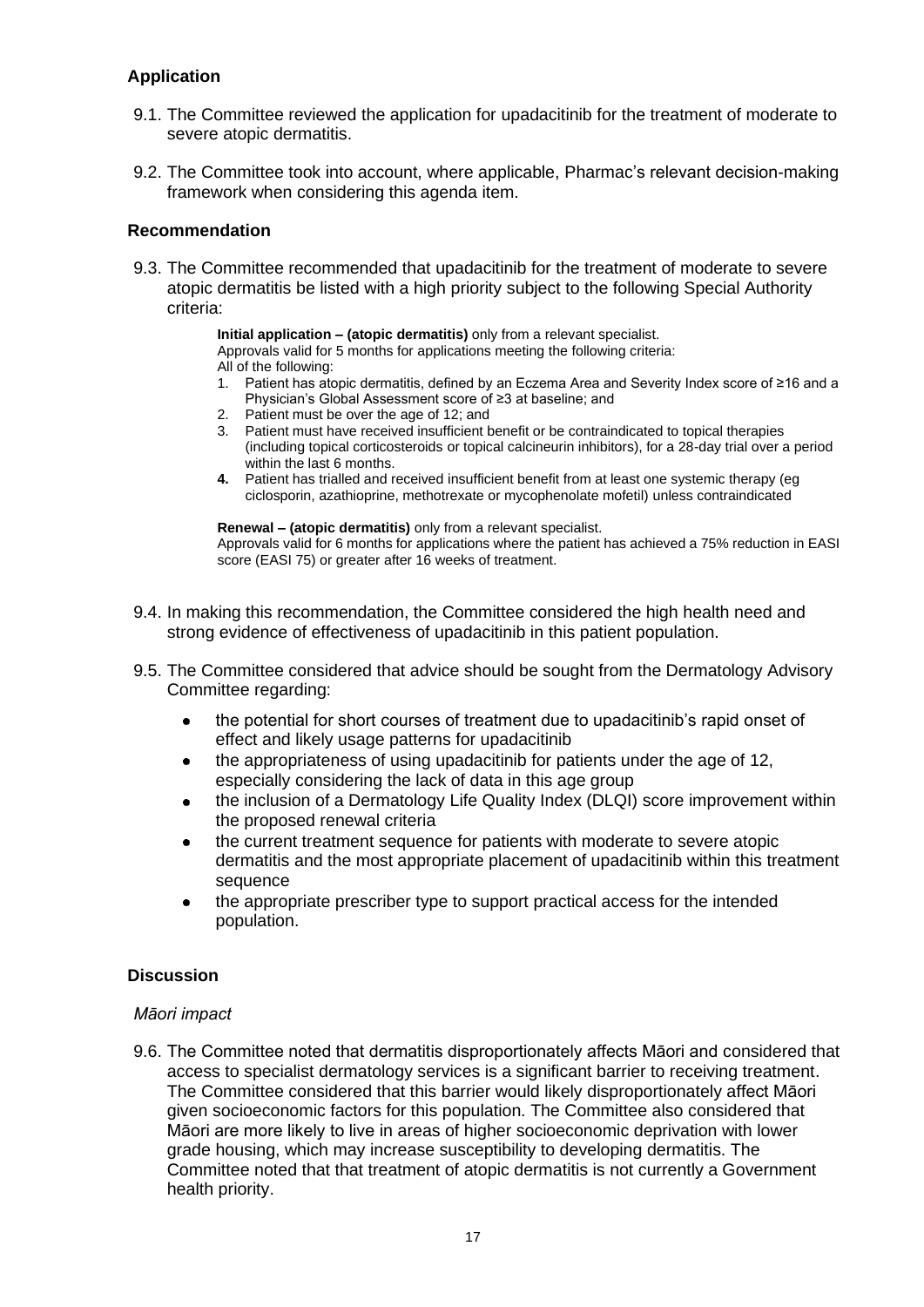- 9.7. The Committee noted that atopic dermatitis, or eczema, is a chronic, relapsing, pruritic, inflammatory skin disease which occurs more frequently in children than adults. The Committee noted that atopic dermatitis is a complex condition caused by a combination of genetic and environmental factors, and is characterised by cutaneous inflammation, immune dysregulation, and epidermal barrier dysfunction. The Committee noted that complications that arise from atopic dermatitis including a higher susceptibility to skin infections. The Committee noted that atopic dermatitis has a significant psychosocial and quality-of-life impact, causing emotional as well as physical distress.
- 9.8. The Committee noted a UK population-based study using GP data reporting on the prevalence of eczema [\(Lusignan et al. Clin Exp Allergy. 2021;51:471-82\)](https://pubmed.ncbi.nlm.nih.gov/33179341/). The Committee noted that eczema had a bimodal distribution across the lifespan and that differences in the incidence and prevalence of eczema by ethnicity, geography, sex, and socio-economic status varied in magnitude throughout the life course. The Committee noted another prevalence study, based on Australian data, which indicated that the overall prevalence of eczema is 6.3%, which would equate to approximately 312,800 people in New Zealand in 2022 [\(Chidwick et al. Australian Journal of Dermatology.](https://onlinelibrary.wiley.com/doi/full/10.1111/ajd.13268)  [2020;61:319-327\)](https://onlinelibrary.wiley.com/doi/full/10.1111/ajd.13268). The Committee also noted that Chidwick et al. reported that 84.4% of individuals with atopic dermatitis are aged 12 and over, and that 21.4% of the population affected by eczema have moderate to severe eczema.
- 9.9. The Committee noted that the Dermatology Subcommittee reviewed an application for topical pimecrolimus for atopic dermatitis in [October 2017](https://pharmac.govt.nz/assets/ptac-dermatology-subcommittee-minutes-2017-11.pdf) and stated that atopic dermatitis is a common disease affecting up to 20% of children and 5% of adults, with a prevalence of 15% and 16%, respectively, in Māori children and Pacific children. The Committee noted that environmental factors influence the occurrence of atopic dermatitis, and that living in damp and leaky homes is associated with development of atopic dermatitis.
- 9.10. The Committee noted that moderate to severe atopic dermatitis can be defined in multiple ways including, but not limited to, physical assessment of disease severity (physician's global assessment (PGA)), Eczema Area & Severity Index (EASI), Patient Oriented Eczema Measure (POEM), and quality-of-life measures such as Dermatology Life Quality Index (DLQI). The Committee noted that EASI is one of the most commonly used measures and consists of a simple scoring system to assess the extent and severity of eczema and noted that a score of upwards of 7.1 indicated moderate disease, and a score of 21.1 or more indicated severe disease. The Committee considered that a 75% decrease in EASI score (EASI75) correlates to a significant decrease in symptom burden and considered that this would be associated with a positive impact on patient quality of life.
- 9.11. The Committee noted that PGA is scored from 0 to 4, with a score of 3 indicating moderate, and 4 indicating severe disease. The Committee noted that POEM scoring has a maximum score of 28, and that a score of 8 to 16 indicates moderate eczema, and that 17 or above indicates severe disease. The Committee noted that DLQI is a 10 item questionnaire with a maximum score of 30; a score of ≥10 is considered severe; a change in score of 4 or more is considered the minimal clinically important change (MCID).
- 9.12. The Committee noted that moderate to severe atopic dermatitis is currently treated with emollients, topical corticosteroids, and for facial atopic dermatitis, topical calcineurin inhibitors such as pimecrolimus and tacrolimus. The Committee noted that patients who do not see a response with topical treatments are offered systemic immunosuppressant therapy with ciclosporin, as well as treatments that are not specifically approved for the treatment of atopic dermatitis, such as methotrexate, azathioprine, and mycophenolate mofetil. The Committee noted that phototherapy can also be beneficial to patients but noted that access to this is limited in Aotearoa New Zealand, and the evidence of benefit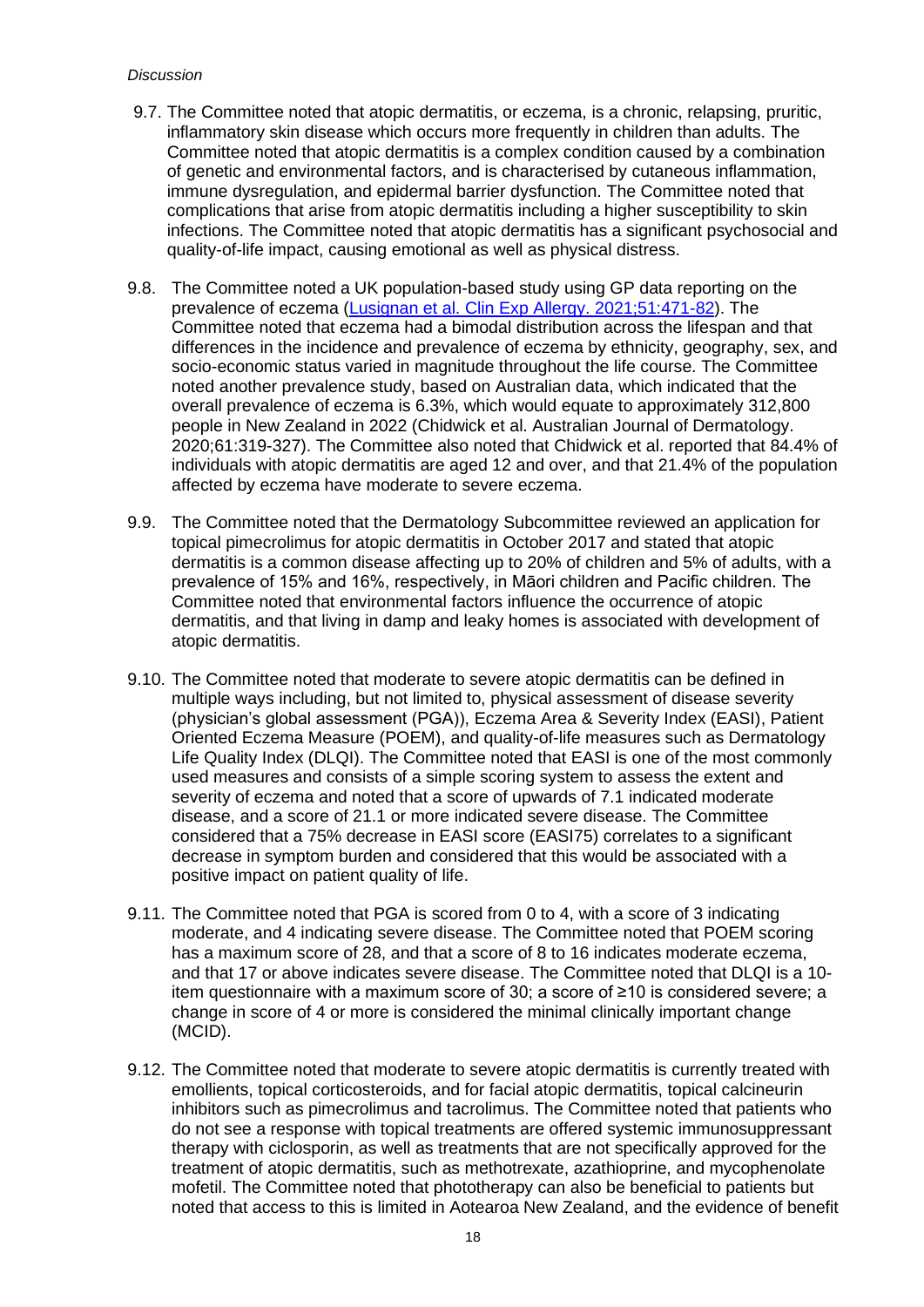is limited. The Committee noted that patients are likely to be referred to specialist secondary care if they require systemic therapy or standard flare management protocols are not providing adequate benefit.

- 9.13. The Committee noted that Australian Consensus Guidelines for the treatment of moderate to severe atopic dermatitis suggest systemic immunosuppressants be used secondarily to flare-management protocol, but do not specify the order in which respective immunosuppressants should be used if one, or more, are not tolerated or effective (Smith et al. [Australas J Dermatol. 2020;61:23-32\)](https://pubmed.ncbi.nlm.nih.gov/31372984/). The Committee also noted a review by Rademaker et al. which specified that systemic therapy should be an option for all patients with atopic dermatitis where their quality of life is impacted significantly, and that due to the high cost of newer emerging agents, any new agents are likely to remain second-line to conventional systemic therapies [\(Rademaker et al. Australas J](https://pubmed.ncbi.nlm.nih.gov/31529493/)  [Dermatol. 2020;61:9-22\)](https://pubmed.ncbi.nlm.nih.gov/31529493/). The Committee noted that Rademaker et al stated in their review that "patients should have tried and failed, or be contraindicated, to conventional systemic therapies (at least two of phototherapy, ciclosporin, methotrexate, azathioprine or mycophenolate), over a period of at least 6 months, before considering one of the newer agents."
- 9.14. The Committee noted a published technology assessment by [NICE in 2018](https://www.nice.org.uk/guidance/ta534) for the monoclonal antibody dupilumab for the treatment of moderate to severe atopic dermatitis. The Committee noted that dupilumab is recommended by NICE as an option for the treatment of moderate to severe atopic dermatitis if the disease has not responded to at least one other systemic therapy. The Committee noted that dupilumab is an IL4 inhibitor, which targets cytokine signalling via Th2 inhibition which initiates and maintains abnormal inflammatory pathways.
- 9.15. The Committee noted a review article from 2021 which outlines the variable pathophysiology of atopic dermatitis, as well as novel therapies, such as monoclonal antibodies and small molecules, which target different cellular and immunologic processes [\(Ahn et al. Ann Dermatol. 2021;33:1-10\)](https://pubmed.ncbi.nlm.nih.gov/33911806/). The Committee noted janus kinase (JAK) inhibitors, a category of small molecules, are known to be well tolerated when used in the treatment of other inflammatory indications such as rheumatoid arthritis and inflammatory bowel diseases. The Committee noted that JAK inhibitors as a class have uncommon but potentially serious adverse effects, the most common of which are infections such as herpes zoster and tuberculosis. The Committee considered that a recombinant herpes zoster vaccine would be appropriate for patients on immunosuppressive treatments.
- 9.16. The Committee noted that upadacitinib is a reversible JAK1 selective inhibitor which is taken once daily at a dose of 15 or 30 mg for the treatment of atopic dermatitis. The Committee noted that the applicant's submission did not provide any publications of comparisons of upadacitinib against current standard of care with systemic therapies but provided an indirect comparison of dupilumab versus systemic therapy. The committee noted that upadacitinib is funded for the treatment of rheumatoid arthritis subject to a special authority.
- 9.17. The Committee noted that in the United States, there is a black box warning associated with upadacitinib that notes the occurrence of serious infections, lymphoma, and other malignancies that have been observed in patients treated with upadacitinib and that the warning also notes that thrombosis has occurred in patients treated with JAK inhibitors used to treat inflammatory conditions (not specific to upadacitinib). The Committee noted that upadacitinib had Medsafe approval for the treatment of atopic dermatitis.
- 9.18. The Committee noted a systematic review and network meta-analysis comparing the effectiveness and safety of systemic immunomodulatory treatments for patients with atopic dermatitis [\(Drucker et al. JAMA Dermatol. 2020;156:659-67\)](https://pubmed.ncbi.nlm.nih.gov/32320001/). The Committee noted that upadacitinib 15mg and 30mg daily, but not 7.5 mg, was associated with a clinically meaningful improvement in POEM score compared with placebo. The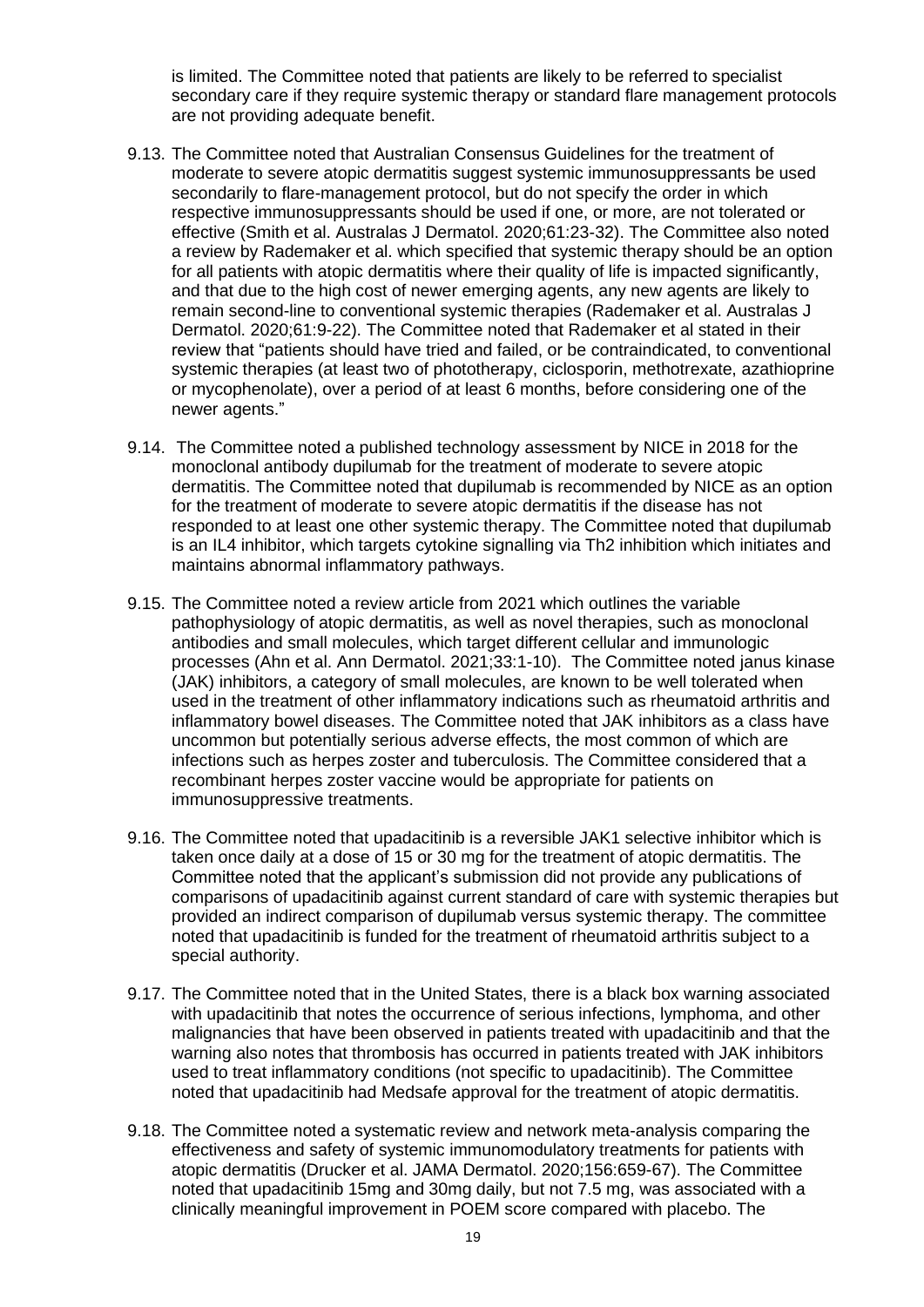Committee also noted that treatment with dupilumab was associated with improvement in the EASI score versus placebo (mean difference 11.3-point reduction; 95% credible interval 9.7-13.1). The Committee noted that cyclosporin and dupilumab were similarly effective versus placebo in clearing clinical signs of atopic dermatitis and may be superior to methotrexate (standardized mean difference, −0.6; 95% credible interval −1.1 to 0.0) and azathioprine (standardized mean difference, −0.4; 95% credible interval, −0.8 to −0.1). The Committee noted that all treatments listed were more effective than placebo in managing atopic dermatitis. The Committee noted that most studies included in the Drucker et al. analysis and review were of 16-week duration and considered that there was a lack of studies directly comparing established and novel treatments beyond 16 weeks.

- 9.19. The Committee noted the pivotal evidence for upadacitinib in the treatment of atopic dermatitis:
	- 9.19.1[.Reich et al. Lancet. 2021;397:2169-81:](https://pubmed.ncbi.nlm.nih.gov/34023009/) the AD-UP phase III, randomised, placebo controlled, double blind, multicentre trial of adults and adolescents with chronic atopic dermatitis that was moderate to severe who were treated with either upadacitinib 15 mg or 30 mg once daily in combination with topical corticosteroids, or placebo once daily with topical corticosteroids, for 16 weeks followed by a 120 week blinded extension. The co-primary endpoints were validated Investigator's Global Assessment for atopic dermatitis (vIGA-AD) response (defined as a vIGA-AD score of 0/1 [almost clear] with ≥2 grades of reduction from baseline) and at least 75% reduction in Eczema Area and Severity Index score (EASI-75) at week 16. The Committee noted that both primary endpoints were met quickly, and considered that the patient population was representative of the New Zealand population with atopic dermatitis.
	- 9.19.2[.Guttman-Yassky et al. J Allergy Clin Immunol. 2020;145:877-84:](https://pubmed.ncbi.nlm.nih.gov/31786154/) the M16-048 phase 2b multicentre, randomized, placebo-controlled, double-blind dose-ranging study of patients aged 18-75 years with confirmed atopic dermatitis for whom topical corticosteroids are inadequate or contraindicated who received upadacitinib (7.5mg, 15mg, or 30mg once daily) or placebo (once daily) for 16 weeks.
	- 9.19.3[.Guttman-Yassky et al. Lancet. 2021;397:2151-68:](https://pubmed.ncbi.nlm.nih.gov/34023008/) the MEASURE-UP 1 and 2 replicate phase III randomised, double-blind, placebo controlled, multicentre trials of adolescents and adults with moderate-to-severe atopic dermatitis who were given upadacitinib 15 mg or 30 mg once daily, or placebo once daily for 16 weeks. The primary endpoints for the study were EASI 75 and a vIGA-AD score of 0/1 with at least 2 grades of reduction from baseline. Both primary endpoints were met in both studies at week 16. The Committee considered that the patients enrolled in this trial were representative of the New Zealand patient population in terms of their severity of disease. The Committee noted that approximately half of the participants in the trial had received prior systemic therapy. The Committee also noted that there were no new safety signals reported that have not been previously identified from other indications, which were primarily increased incidence of herpes zoster and acne.
	- 9.19.4.The unpublished RISING-UP phase III, randomised, double-blind, placebo controlled, multicentre trial of those aged 12-75 years with active moderate to severe atopic dermatitis who are able to tolerate topical corticosteroids who received upadacitinib (15 mg or 30 mg) once daily in combination with topical steroid use, or placebo in combination with topical corticosteroid use for 16 weeks, followed by a blinded extension to week 52 where subjects on placebo were re-randomised to receive 15 mg or 30 mg upadacitinib.
- 9.20. The Committee also noted the following evidence relating to the use of upadacitinib in the treatment of atopic dermatitis:

<sup>9.20.1</sup>[.Kerschbaumer et al. RMD Open. 2020;6:e001374](https://pubmed.ncbi.nlm.nih.gov/33188136/)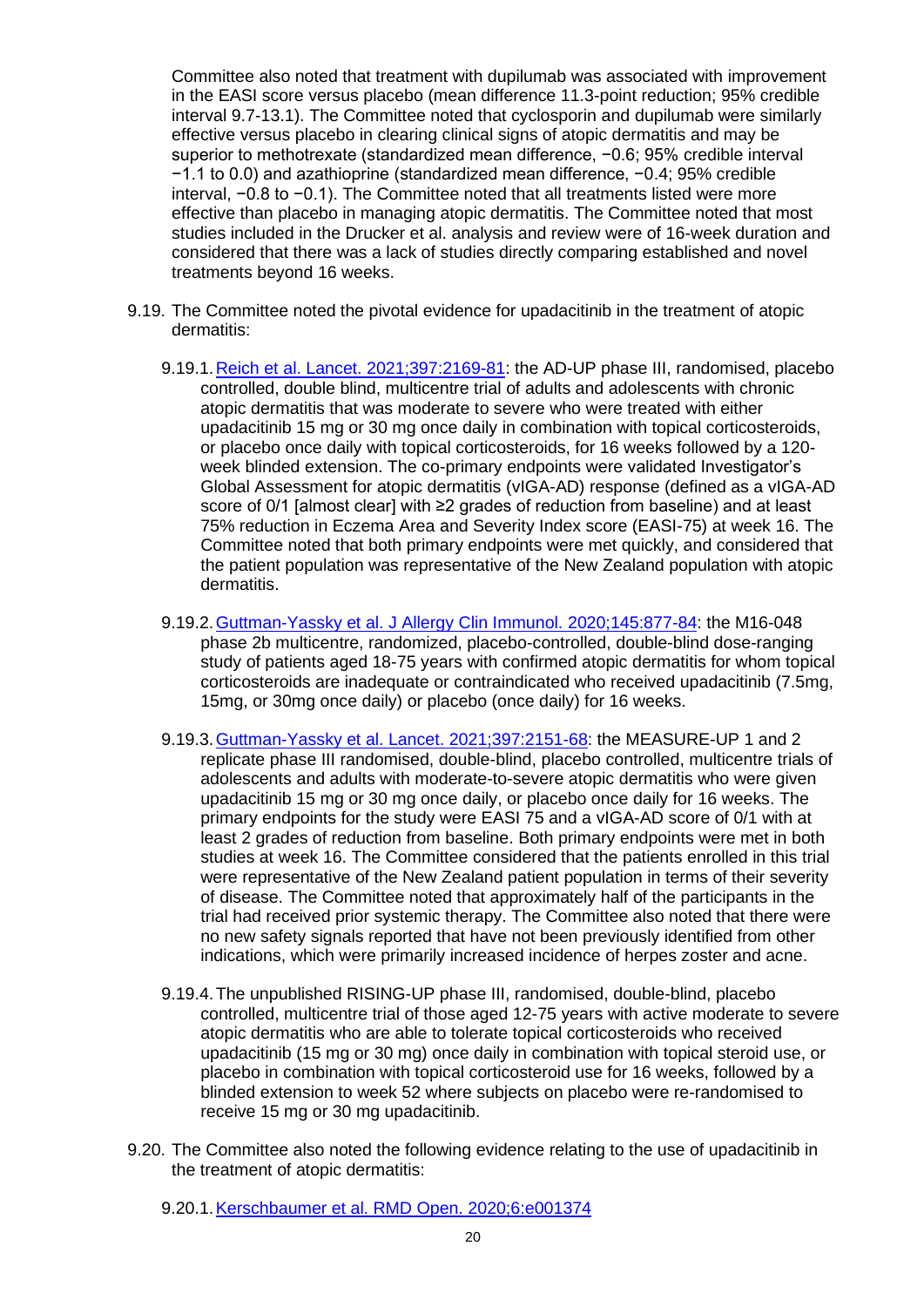9.20.2[.Naubaum et al. J Dermatolog Tret. 2020;online ahead of print](https://pubmed.ncbi.nlm.nih.gov/33143506/)

9.20.3[.Silverberg et al. J Eur Dermatol Venereol. 2021;35:1797-1810](https://pubmed.ncbi.nlm.nih.gov/33991374/)

- 9.20.4[.Siegels et al. Allergy. 2021;76:1053-76](https://pubmed.ncbi.nlm.nih.gov/33074565/)
- 9.21. The Committee noted the HEADS-UP head-to-head, phase IIIb, multicentre, randomized, double-blinded, double-dummy, active-controlled clinical trial comparing the safety and efficacy of upadacitinib with dupilumab among 692 adults with moderate to severe atopic dermatitis who were candidates for systemic therapy randomised to receive oral upadacitinib, 30 mg once daily, or subcutaneous dupilumab, 300 mg every second week [\(Blauvelt et al. JAMA Dermatol. 2021;157:1047-55\)](https://pubmed.ncbi.nlm.nih.gov/34347860/). The Committee noted that rescue therapy, defined as any topical or systemic immunomodulatory treatment initiated for atopic dermatitis, could be given at any time per investigator discretion and that patients who received rescue therapy were considered non-responders for binary end points after the initiation of rescue therapy. The Committee noted that the primary outcome of the trial was EASI75 and that at week 16, 247 patients receiving upadacitinib  $(71.0\%)$  and 210 patients receiving dupilumab  $(61.1\%)$  achieved EASI75 (P = 0.006). The Committee noted that patients receiving upadacitinib also had a significantly reduced itch score compared to those taking dupilumab. The Committee noted that the patient characteristics were similar to those reported in the above upadacitinib trials, but that previous systemic therapy was not reported. The Committee noted that the adverse events reported in the study were consistent with the known safety profiles of each drug.
- 9.22. The Committee noted a systematic review and network meta-analysis on the short-term efficacy and safety of biologics and small molecule drugs for the treatment of moderate to severe atopic dermatitis [\(Pereyra-Rodriguez et al. Life \(Basel\). 2021;11:927\)](https://pubmed.ncbi.nlm.nih.gov/34575076/). The Committee noted that upadacitinib was rated highly in achieving EASI75 both as monotherapy and in combination with topical corticosteroids, but that the drugs with the highest probability of presenting adverse effects were the Janus kinase (JAK) inhibitors, upadacitinib and abrocitinib in monotherapy and baricitinib in combination with topical corticosteroids.
- 9.23. The Committee considered that the strength and quality of evidence for upadacitinib in the treatment of atopic dermatitis is good but noted that there is no evidence for treatment in those under the age of 12, and that there is currently no Medsafe approval for upadacitinib for this age group. The Committee considered a recommendation regarding use in patients under the age of 12 years required further consideration and evidence regarding the efficacy and safety profile in this age group. The Committee considered the Dermatology Advisory Committee would be best placed to consider treatment for patients under the age of 12 years
- 9.24. The Committee noted that atopic dermatitis is a disease of "flare-ups", and that ideal treatment should work quickly to subdue itching and inflammation, as well as have a long-term maintenance effect. The Committee considered that upadacitinib shows evidence of fast action and a sustained reduction in symptom burden.
- 9.25. The Committee considered that if upadacitinib were to be funded, patients would likely continue to use topical corticosteroids/calcineurin inhibitors where needed (such as during flare-ups associated with changing seasons), as well as emollient and barrier creams.
- 9.26. The Committee noted that dermatitis disproportionately affects Māori and Pacific people; for those aged 13-14 years, the prevalence of atopic dermatitis for Māori was 2.1%, compared to 0.8% for Europeans and 2.8% for Pacific people [\(Clayton et al. Asia Pac](https://pubmed.ncbi.nlm.nih.gov/23956963/)  [Allergy. 2013;3:161-78\)](https://pubmed.ncbi.nlm.nih.gov/23956963/). The Committee noted that access to specialist dermatology services is a significant barrier to receiving treatment and considered that this barrier would likely disproportionately affect Māori and Pacific peoples given socioeconomic factors for these populations. The Committee considered that upadacitinib would need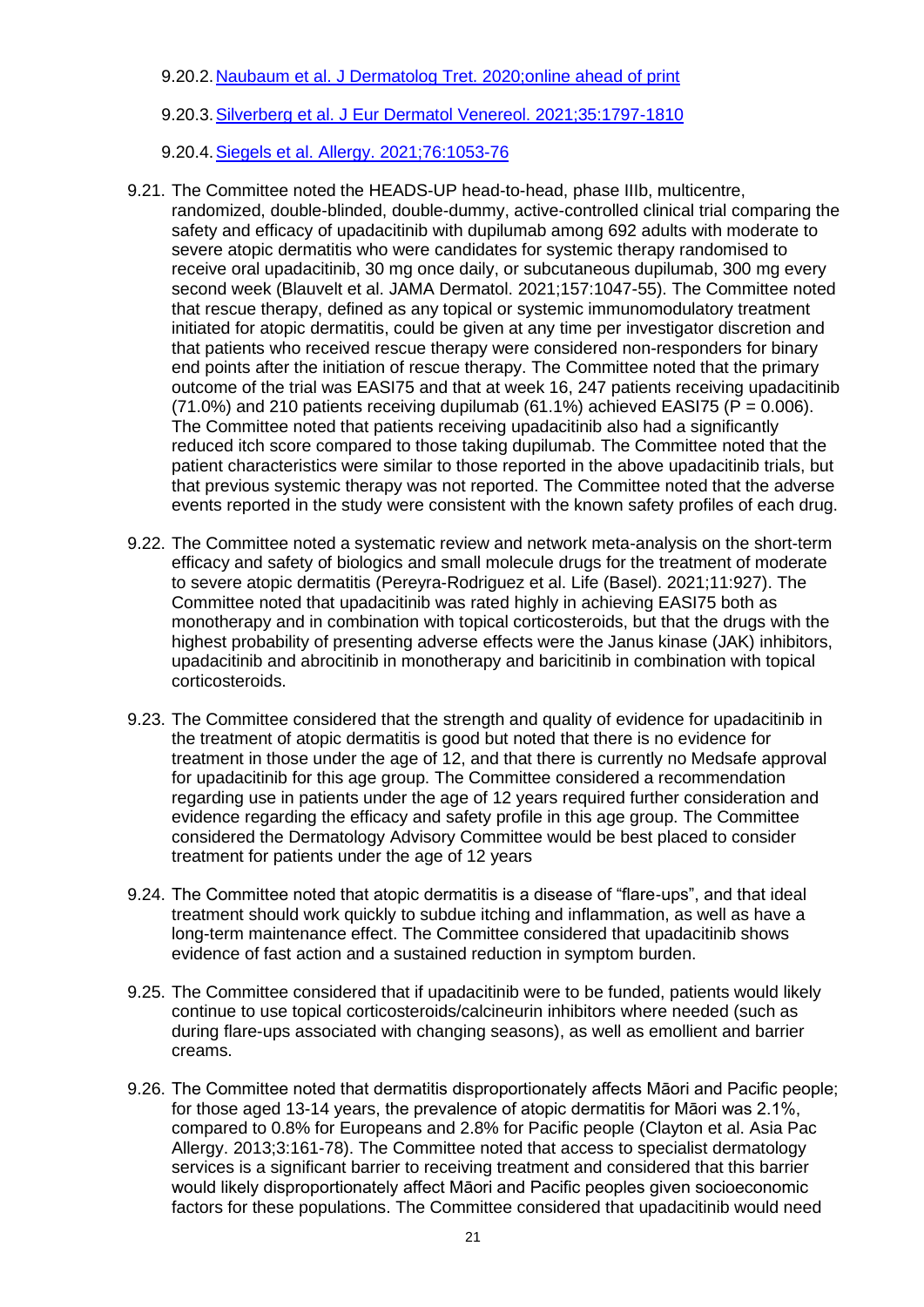to be initiated in secondary care (specialist dermatology services) given the requirement to have tried at least one other systemic therapy initiated in secondary care recognising the difficulties in equity of access to treatment this might cause. The Committee considered that advice should be sought from the Dermatology Subcommittee on the best placement of upadacitinib in the treatment sequence and the prescriber restrictions which would support practical access to upadacitinib for the intended population.

- 9.27. The Committee considered that adherence to treatment is likely to be high in patients due to rapid effect of upadacitinib but considered that patients may stop taking treatment once their atopic dermatitis is controlled and their symptom burden is low. The Committee considered that, as atopic dermatitis is relapsing in nature, that patients may stop and start treatment depending on flare-ups and control of symptoms between flare ups. The Committee considered that advice should be sought from the Dermatology Subcommittee regarding the appropriateness of short treatment duration in accordance with flares. The Committee considered that there is limited long-term evidence for upadacitinib, and that it is unclear how long upadacitinib would have an effect after treatment is stopped.
- 9.28. The Committee considered that acne as a side effect of upadacitinib would not be a reason for most patients to discontinue use of upadacitinib. The Committee noted that currently available JAK inhibitors seem to have slightly different effects, and so longterm safety and efficacy for upadacitinib should not be extrapolated based on the other agents. The Committee noted that some longer-term safety data is available from the use of upadacitinib in rheumatoid arthritis. The Committee also considered that it is unclear if there would be a bypass mechanism for upadacitinib but noted that there is no data to suggest that there may be development of resistance over time.
- 9.29. The Committee considered that if upadacitinib were funded, hospitalisations and GP visits due to atopic dermatitis may decrease which would lead to health sector savings. The Committee considered, however, that the majority of hospitalisations occur in children under the age of five and are related to secondary infections, and that these patients may not be eligible for upadacitinib. The Committee also considered it was not appropriate to extrapolate a reduction in hospitalisations from overseas (such as in the UK) given the lower rates of dermatology related hospitalisations in New Zealand and limited availability of dermatologists. Therefore, the Committee considered that hospitalisation rates may not be an appropriate metric in cost analysis. The Committee considered that EASI75 relates to significant quality of life improvements for patients, and that this is an appropriate measure of improvement for patients with atopic dermatitis.
- 9.30. The committee considered the utility values used in [Zimmerman et al. Journal of Drugs](https://icer.org/wp-content/uploads/2020/10/Zimmermann-2018_AD.pdf)  [in Dermatology. 2018;17:7.](https://icer.org/wp-content/uploads/2020/10/Zimmermann-2018_AD.pdf) to be appropriate for use in economic analysis, and noted that these values are similar to those used in other papers.
- 9.31. The Committee considered that the below summarises its interpretation of the most appropriate PICO (population, intervention, comparator, outcomes) information for upadacitinib if it were to be funded in New Zealand for moderate to severe atopic dermatitis. This PICO captures key clinical aspects of the proposal and may be used to frame any future economic assessment by Pharmac staff. This PICO is based on the Committee's assessment at this time and may differ from that requested by the applicant. The PICO may change based on new information, additional clinical advice, or further analysis by Pharmac staff.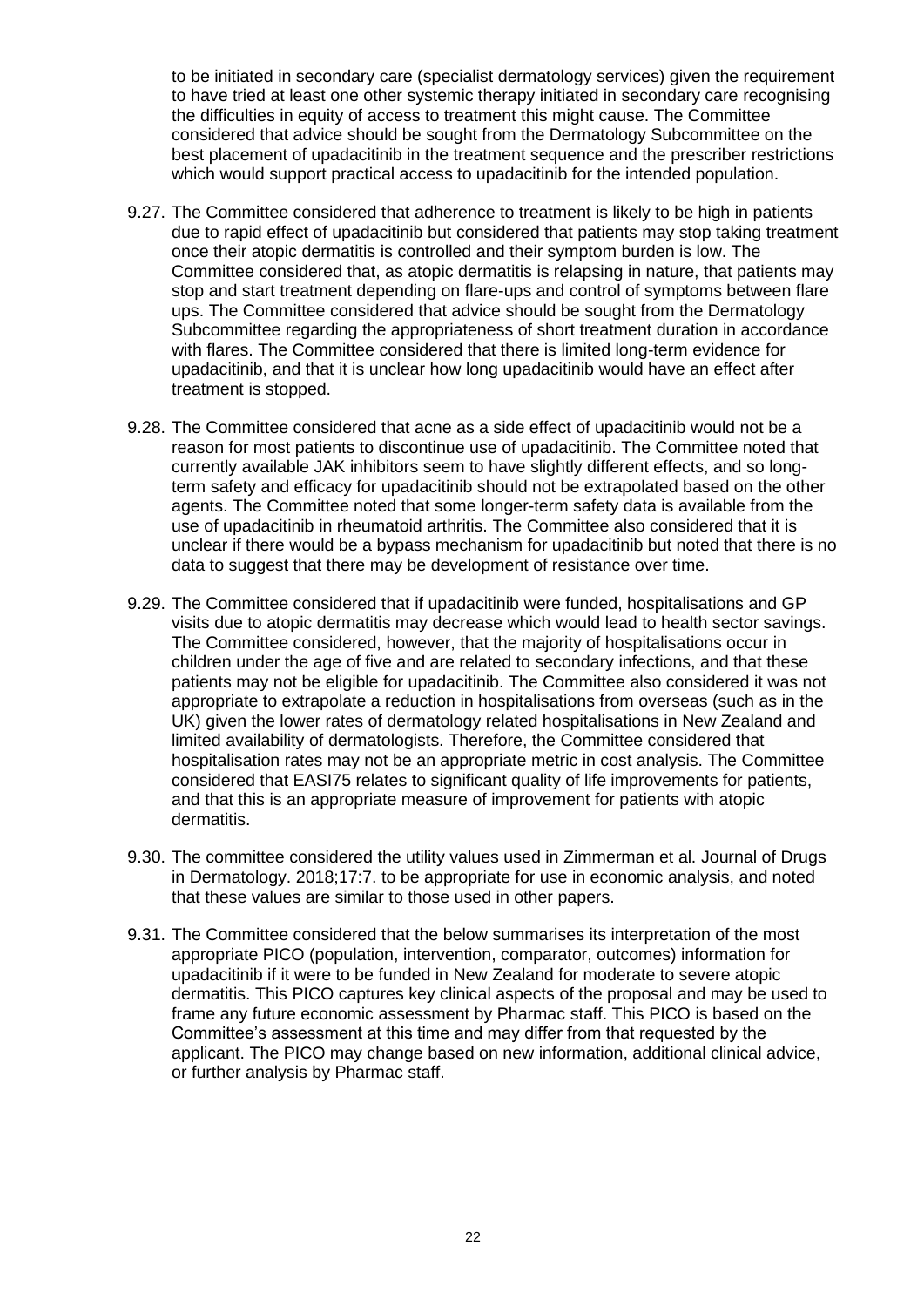| Population                                                                                                                                                                                                                                                                                                                                                         | Patients with moderate to severe atopic dermatitis (AD):<br>AD is considered moderate to severe if the patient has an EASI score of<br>16 or higher and a PGA score of 3 or higher at baseline<br>Patient must have tried and failed or be contraindicated to topical<br>therapies (including TCS OR TCI), for a 28-day trial over a period within the<br>last 6 months, and at least 1 systemic agent (methotrexate, ciclosporin, etc) |  |  |
|--------------------------------------------------------------------------------------------------------------------------------------------------------------------------------------------------------------------------------------------------------------------------------------------------------------------------------------------------------------------|-----------------------------------------------------------------------------------------------------------------------------------------------------------------------------------------------------------------------------------------------------------------------------------------------------------------------------------------------------------------------------------------------------------------------------------------|--|--|
| Intervention                                                                                                                                                                                                                                                                                                                                                       | 15 mg or 30 mg upadacitinib taken once daily. The submission assumes<br>that 67% of patients who initiate treatment would take the 15mg dose, while<br>the remaining 33% would take the 30mg dose.<br>No maximum treatment duration. Treatment would be renewed if the<br>patient achieves an EASI 75 response after 16 weeks of treatment                                                                                              |  |  |
| Comparator(s)                                                                                                                                                                                                                                                                                                                                                      | Best supportive care in the form of optimal skin care (soap-free wash, luke-<br>warm bathing, emollients) with or without the concomitant use of topical<br>corticosteroids and a systemic agent.                                                                                                                                                                                                                                       |  |  |
| Outcome(s)                                                                                                                                                                                                                                                                                                                                                         | Improved quality of life by reducing the severity of atopic dermatitis,<br>as measured by greater rates of patients achieving EASI 75<br>response.<br>Reduced hospitalisations may be associated with improved EASI 75<br>responses; however this reduction is likely to be small given that the<br>majority of AD hospitalisations are patients under age five.                                                                        |  |  |
| Table definitions: Population, the target population for the pharmaceutical; Intervention, details of the intervention<br>pharmaceutical; Comparator, details the therapy(s) that the patient population would receive currently (status<br>quo - including best supportive care); Outcomes, details the key therapeutic outcome(s) and source of outcome<br>data. |                                                                                                                                                                                                                                                                                                                                                                                                                                         |  |  |

# <span id="page-22-0"></span>**10.Elexacaftor/tezacaftor/ivacaftor (ELX/TEZ/IVA) in the treatment of cystic fibrosis patients aged 6 years and older with at least one F508del mutation in the cystic fibrosis transmembrane conductance regulator (CFTR) gene**

# <span id="page-22-1"></span>**Application**

- 10.1.The Committee reviewed the application for elexacaftor/tezacaftor/ivacaftor (ELX/TEZ/IVA) in the treatment of cystic fibrosis (CF) patients aged 6 years and older with at least one F508del mutation in the cystic fibrosis transmembrane conductance regulator (CFTR) gene.
- 10.2.The Committee noted that Pharmac sought advice from the Committee regarding elexacaftor/tezacaftor/ivacaftor for the treatment of people with cystic fibrosis aged 6 years and older in the context of:
	- 10.2.1. a supplier submission received July 2021 from Vertex Pharmaceuticals
	- 10.2.2. correspondence and supporting evidence from Cystic Fibrosis New Zealand
	- 10.2.3.information provided by treaters of cystic fibrosis from Pharmac's former Cystic Fibrosis Panel (disestablished 1 December 2020) to Pharmac in August 2021
	- 10.2.4.the recommendations and considerations from the Respiratory Subcommittee (meeting held 26 August 2021) regarding this application.
- 10.3.The Committee took into account, where applicable, Pharmac's relevant decisionmaking framework when considering this agenda item.

#### <span id="page-22-2"></span>**Recommendation**

10.4.The Committee **recommended** that ELX/TEZ/IVA be listed with a **medium priority** for patients aged 12 years and older who have at least one F508del mutation in the CF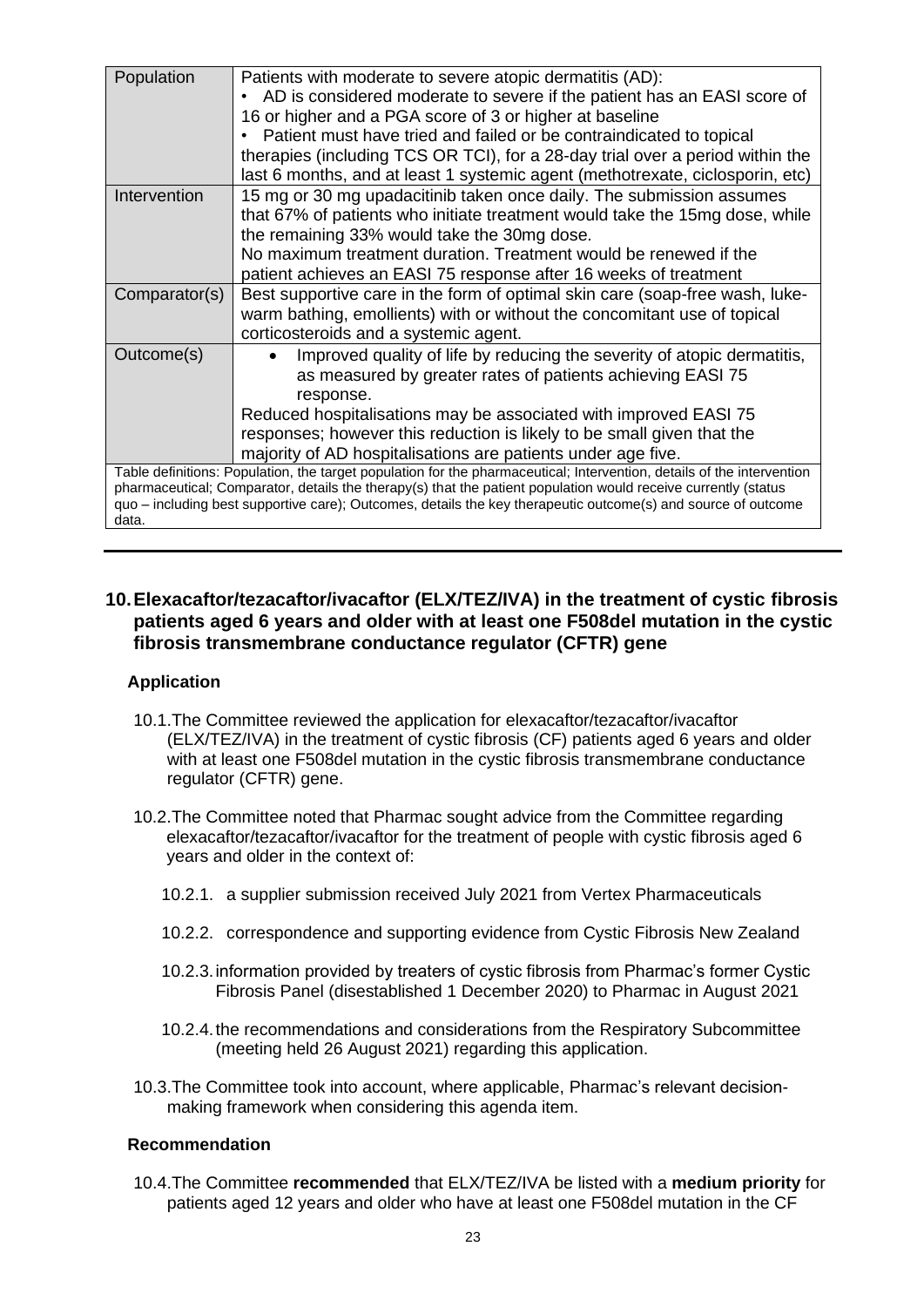transmembrane conductance regulator (CFTR) gene, subject to the following Special Authority criteria:

#### **Initial application**

Applications only from a respiratory specialist. Approvals valid for patients that meet the following criteria:

- 1. Patient has been diagnosed with cystic fibrosis; and
- 2. Patient is 12 years of age or older; and
- 3. Patient must have a F508del mutation in the cystic fibrosis transmembrane conductance regulator (CFTR) gene on at least 1 allele; and
- 4. Patient has a sweat chloride value of at least 60 mmol/L by quantitative pilocarpine iontophoresis or by Macroduct sweat collection system; and
- 5. The treatment must be the sole funded CFTR modulator therapy for this condition; and
- 6. Treatment with elexacaftor/tezacaftor/ivacaftor must be given concomitantly with standard therapy for this condition

**Advice to be sought from the Respiratory Advisory Committee regarding the inclusion of renewal criteria and stopping criteria.**

- 10.5.The Committee **recommended** that ELX/TEZ/IVA for the treatment of CF patients aged less than 12 years of age who have at least one F508del mutation in the CF transmembrane conductance regulator (CFTR) gene be **deferred** pending the availability of further data supporting the evidence of efficacy of ELX/TEZ/IVA for patients less than 12 years of age.
- 10.6.The Committee **recommended** that ELX/TEZ/IVA for the treatment of CF patients for the wide range of mutations with *in vitro* data supporting responsiveness to ELX/TEZ/IVA (Eligible mutations are listed on table 5 of [FDA highlights of prescribing information June](https://www.accessdata.fda.gov/drugsatfda_docs/label/2021/212273s004lbl.pdf)  [2021](https://www.accessdata.fda.gov/drugsatfda_docs/label/2021/212273s004lbl.pdf) and [www.cftr2.org\)](http://www.cftr2.org/) be **deferred** pending *in vivo* efficacy data supporting the efficacy of ELX/TEZ/IVA for patients with these mutations in the CFTR gene.
- 10.7.In making these recommendations the Committee considered:
	- 10.7.1.The high health need of this population and the apparent rapid benefit of ELX/TEZ/IVA for CF patients, however considered that there is a lack of longer-term evidence of benefit in this patient group.
	- 10.7.2.The insufficient evidence supporting the efficacy of ELX/TEZ/IVA for CF patients less than 12 years of age or in patients with mutations responsive *in vitro* to ELX/TEZ/IVA.
	- 10.7.3.The substantial cost of this treatment for this patient group and the impact that funding this treatment may have on the Combined Pharmaceutical Budget.
- 10.8.The Committee also noted that there is a structural inequity in CF testing at the genotype level and considered that it may be necessary to investigate additional resourcing to identify disease genotypes in Māori and Pacific people to ensure eligibility and improve equity for these patients.
- <span id="page-23-0"></span>10.9.The Committee considered that further advice should be sought from the Respiratory Advisory Committee regarding:
	- 10.9.1. whether a phenotypic definition of CF may be a more appropriate than genotypic criteria for access
	- 10.9.2.appropriate stopping criteria for the Special Authority if a phenotypic definition were appropriate to include, noting the difficulty in establishing a true baseline from which to compare against.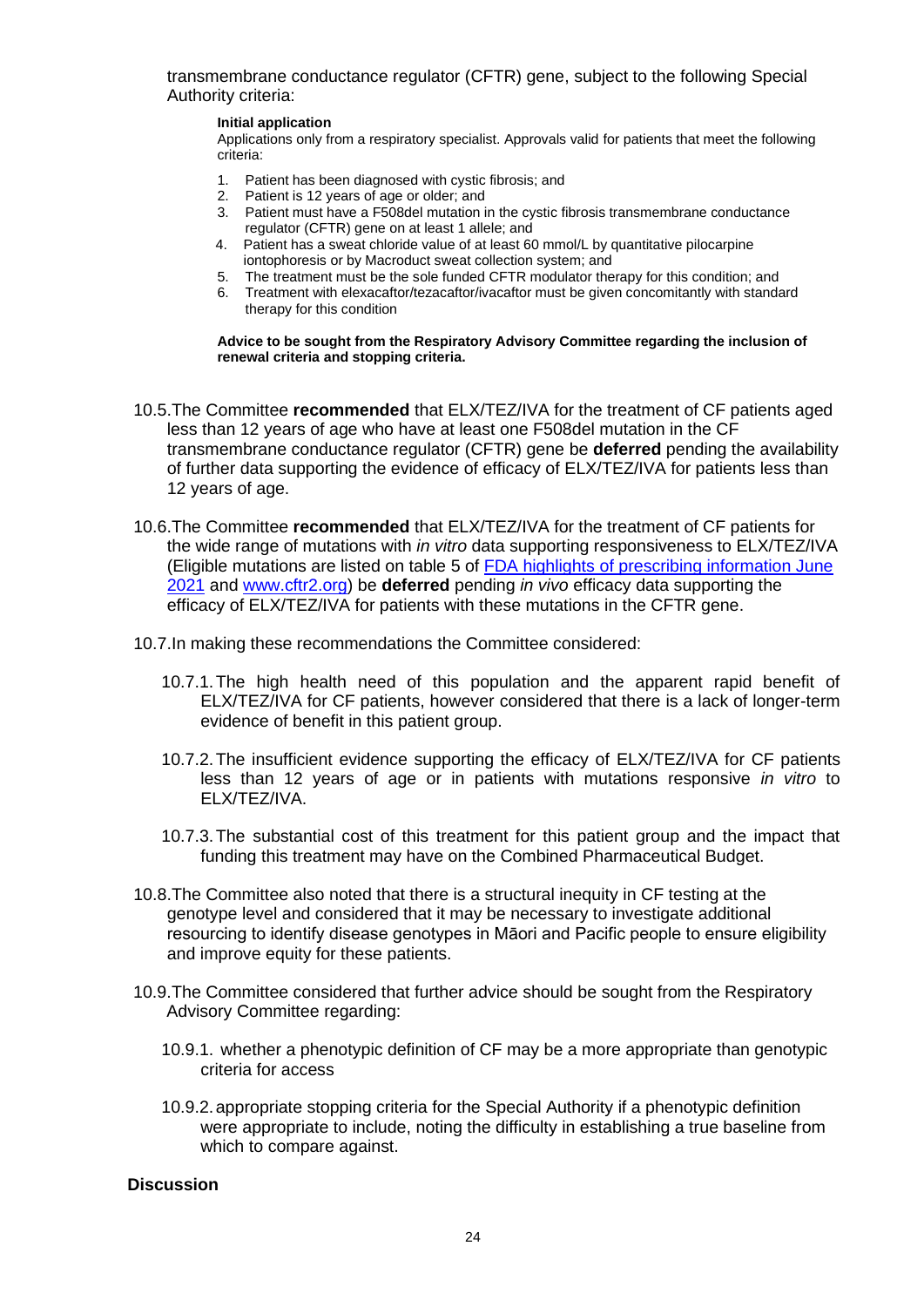# *Māori impact*

10.10. The Committee noted that there is a structural inequity in the investigation of new treatments for cystic fibrosis and testing at the genotype level and considered that it may be necessary to investigate additional resourcing to identify disease genotypes in Māori to ensure eligibility and improve equity for these patients. The Committee noted that there is insufficient evidence relating to Māori patients with cystic fibrosis to determine if they are overrepresented or have worse outcomes than the non-Māori cystic fibrosis patient population. However, the Committee noted the Respiratory Subcommittee consideration that it was likely that Māori with cystic fibrosis would experience worse outcomes than non-Māori. Treatment of cystic fibrosis falls under the Government health priority of child wellbeing, as well being a chronic respiratory disease, which is one of the Government Health Priority conditions. Respiratory health is Māori health area of focus identified in Te Whaioranga.

- 10.11. The Committee noted that the Respiratory Subcommittee reviewed the application for ELX/TEZ/IVA for the treatment for CF at its [August 2021](https://pharmac.govt.nz/assets/2021-08-26-Respiratory-Subcommittee-record-.pdf) meeting, where it was recommended for funding with a high priority. The Committee noted that the Respiratory Subcommittee recommended access for patients greater than 6 years of age for a wide range of patients to align with FDA eligible mutations (listed on table 5 of [FDA highlights](https://www.accessdata.fda.gov/drugsatfda_docs/label/2021/212273s004lbl.pdf)  [of prescribing information June 2021\)](https://www.accessdata.fda.gov/drugsatfda_docs/label/2021/212273s004lbl.pdf) and considered that this criteria included eligibility for patients with mutations for which benefit is not currently supported by evidence of benefit in patients.
- 10.12. The Committee noted that cystic fibrosis (CF) is a rare, genetic and progressive disease which causes multisystem organ impairment and premature death as a result of a defective CFTR protein. This defective CFTR protein results in defective transport of chloride and other ions across the surface of epithelial cells and causes a disruption in fluid homeostasis. The Committee noted that this leads to the production and retention of thick secretions in multiple organ systems and that this build-up of secretions has serious clinical consequences for multiple organs including the lungs, pancreas, liver, intestine, and reproductive system. The Committee also noted that psychological problems for patients also arise, due to the high associated symptom and treatment burden, and living with a terminal illness from a young age.
- 10.13. The Committee noted that advances in best supportive care over the last decade have improved life expectancy for patients with CF by 10-15 years, and that the current life expectancy of patients with CF in New Zealand is approximately 35-45 years. The Committee noted that CF is a disease with a variable rate of progression over time, but that the health need for patients may increase as they age due to accumulating symptom and treatment burden and associated lung and organ dysfunction over time.
- 10.14. The Committee noted that patients' day-to-day symptom burden is high and includes cough and high production of sputum, frequent infections, loss of lung function over time, as well as having to regularly take time off school or work, and that some patients are restricted to part time education or work as a result. The Committee also noted that caregivers of CF patients also regularly must take time off work to support their dependents. The Committee also noted that the daily treatment burden of CF is high and increases with age and disease severity and that daily treatment can include three to four hours of nebulised treatments, in addition to regular clinical visits with specialists, regular hospitalisations, and having to take multiple other medications daily. The Committee also noted that the CF Registry (maintained by Cystic Fibrosis New Zealand) contains substantial information on patient level outcomes from CF [\(Port CF Data Registry, 2017](https://www.cfnz.org.nz/assets/Uploads/cf3fb19c08/Port-CF-2017-NZ-CF-Data-Registry-1-v2.1.pdf)  [Registry Report, Cystic Fibrosis NZ\)](https://www.cfnz.org.nz/assets/Uploads/cf3fb19c08/Port-CF-2017-NZ-CF-Data-Registry-1-v2.1.pdf). The Committee considered that it would be useful to obtain the relevant clinical considerations for patients with CF in New Zealand from the CF registry.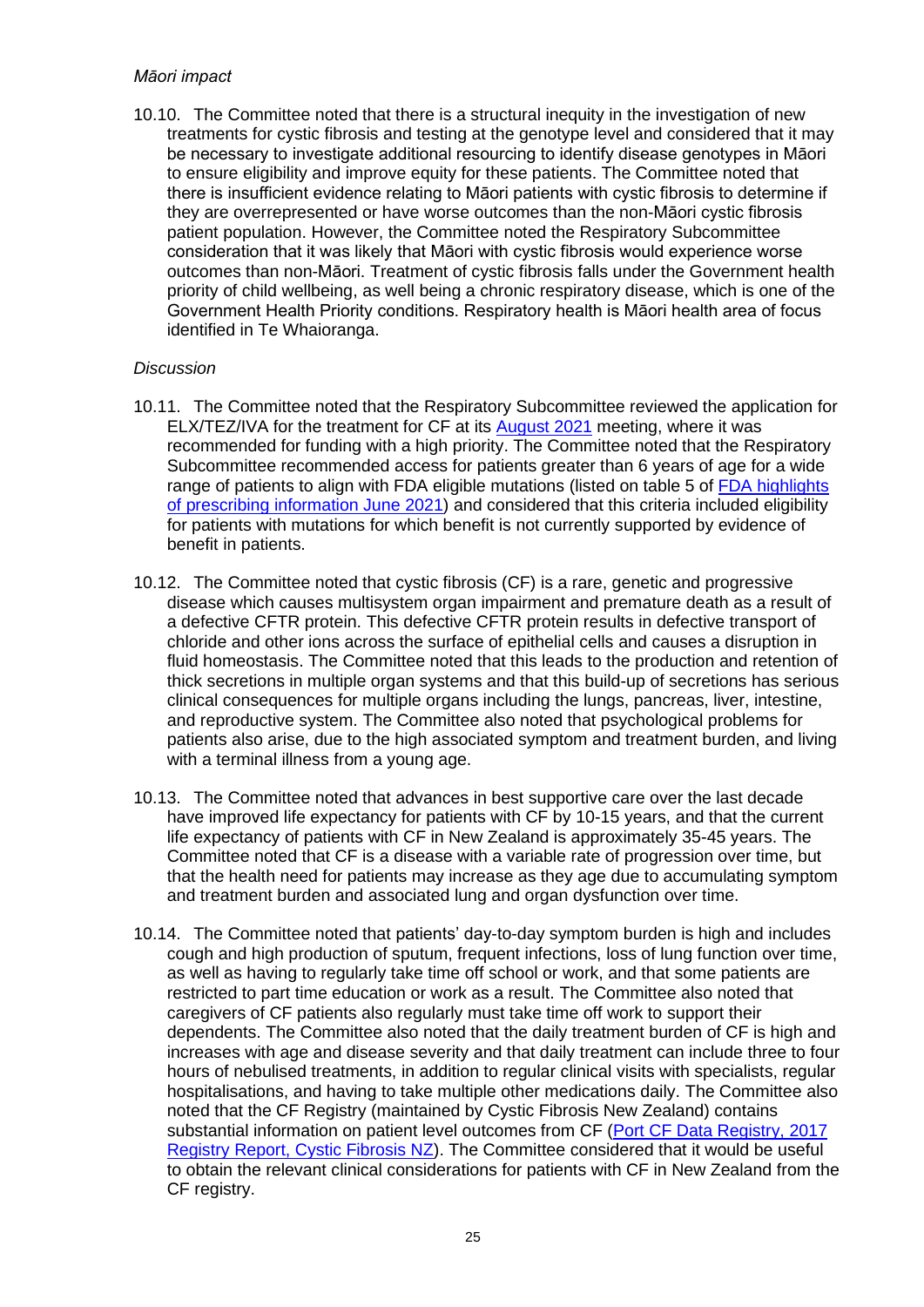- 10.15. The Committee noted that the New Zealand Cystic Fibrosis Registry from 2017 cites that there are 498 CF patients in New Zealand but that this excludes those who have undergone lung transplant. The Committee also noted that the Respiratory Subcommittee referenced a prevalence of 540 patients with CF in New Zealand and noted that it was unclear how this population estimate was provided. The Committee noted that due to the way in which the data is presented in the CF Registry reports it is difficult to extrapolate exactly how many children aged 6 and under have CF in New Zealand, however the Committee, based on the CF registry data, estimated approximately 390 patients would be over the age of 7 and would expect a slightly larger patient number for those over 6 years.
- 10.16. The Committee noted further information from the CF Registry outlining further health needs of patients and their whānau, including that over half of CF patients are infected with Staphylococcus aureus, approximately a third of adults with CF and approximately 11% of children with CF have CF related diabetes
- 10.17. The Committee noted that CF can be caused by various mutations which can be grouped into classes (protein production, protein processing, gating, conduction, and insufficient protein), which pertain to specific defects, but which sometimes overlap. The Committee noted that diagnostic assays for CF and the reporting of CFTR variant frequencies are optimised for European populations and may contribute to underrepresentation of CF incidence and prevalence worldwide in non-European populations, for example that the F508del mutation is absent from populations with predominantly East Asian ancestry though CF is still prevalent in these populations [\(Bell](https://pubmed.ncbi.nlm.nih.gov/31570318/)  [et al. Lancet Respir Med. 2020;8:65-124\)](https://pubmed.ncbi.nlm.nih.gov/31570318/). The Committee considered that variations in genotype by ethnicity in New Zealand are unknown at this time.
- 10.18. The Committee noted that there is insufficient evidence relating to Māori and Pacific patients with CF to determine if they are overrepresented or have worse outcomes than the non-Māori CF patient population. The Committee noted a study by McGarry et al. which found that patients with CF from minority groups are less likely to have mutations what would make them eligible for CFTR modulator treatment (McGarry et al. Pediatr [Pulmonol. 2021;56:1496-1503\)](https://pubmed.ncbi.nlm.nih.gov/33470563/). The Committee also noted that McGarry et al. reported that the FEV1 percentage for minority groups who were not eligible for CFTR modulators was similar to that of non-Hispanic white patients who were eligible for CFTR modulators and considered that this could indicate that genotypes ineligible for CFTR modulators may have similar disease phenotypes. The Committee noted that there is a concern regarding certain mutations not consistently representing a phenotype.
- 10.19. The Committee noted that there are a number of therapeutics in development for CF, including CFTR modulator therapies, therapies for mucociliary clearance, antiinflammatory treatments, anti-infectives, gene therapies, and nutritional support. The Committee noted that there seems to be a shift in CF therapeutics development from highly specific targets to more generalised off-target CFTR effects.
- 10.20. The Committee noted that ELX/TEZ/IVA is a CFTR modulator which binds to different sites on normal and F508del-CFTR proteins to increase processing and trafficking to the epithelial cell surface, as well as potentiating the functioning of CTFR protein by increasing channel gating and enhancing chloride transport.
- 10.21. The Committee noted the following published trials relating to the use of ELX/TEZ/IVA in the treatment of CF in patients with at least one F508del mutation:
	- 10.21.1. Study 102 [\(Middleton et al. N Engl J Med. 2019;381:1809-19,](https://www.ncbi.nlm.nih.gov/pmc/articles/PMC7282384/) [Jain et al. Pediatr](https://www.cochranelibrary.com/central/doi/10.1002/central/CN-01987255/full)  [Pulmonol. 2019;54:346-47](https://www.cochranelibrary.com/central/doi/10.1002/central/CN-01987255/full) [conference abstract], [Fajac et al. Thorax.](https://thorax.bmj.com/content/76/Suppl_1/A40.2)  [2021;76:A40-1](https://thorax.bmj.com/content/76/Suppl_1/A40.2) [conference abstract]): a phase III randomised, double-blind, active-controlled, parallel-group study that included 405 stable CF patients aged 12 years and older with ppFEV1 between 40% and 90% and who were heterozygous for the F508del in the CFTR gene with a MF mutation (F/MF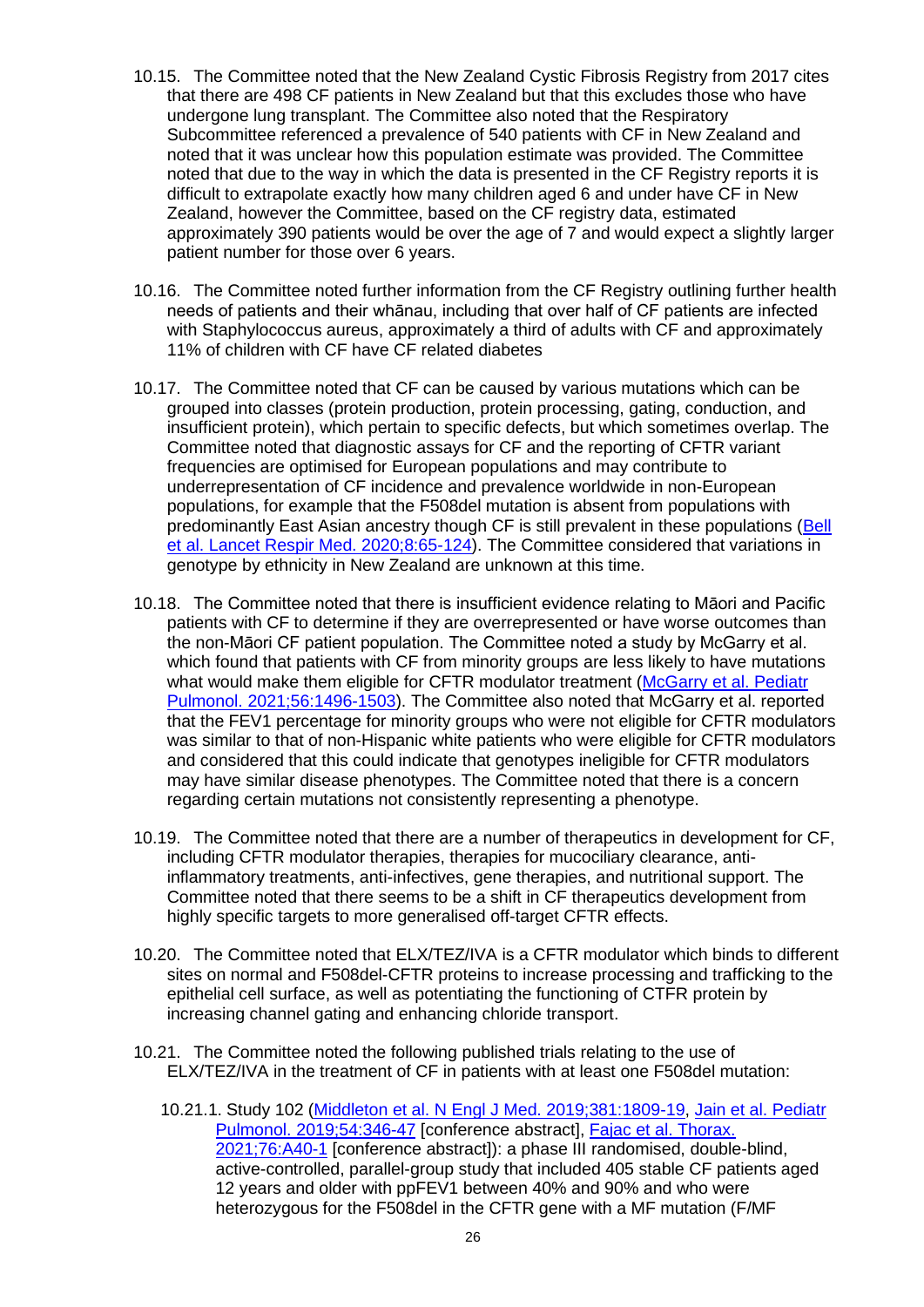patients). Patients were treated with either with ELX/TEZ/IVA (n=201) or placebo (n=204) over 24 weeks. At week 24, the mean absolute change in ppFEV1 between the two treatment groups from baseline was 14.3 (95% CI 12.7 to 15.8; p<0.001), and the mean absolute change in sweat chloride between the two treatment groups from baseline was -41.8 mmol/L (95% CI -44.4 to -39.3; p<0.001). Pulmonary exacerbations decreased by 63% in the ELX/TEZ/IVA treated group (rate ratio 0.37; 95% CI 0.25 to 0.55; p<0.001) and CFQ-R Respiratory Domain score increased by 20 points (least squares mean difference 20.2 between ELX/TEZ/IVA and placebo; 95% CI 17.5 to 23.0; p<0.001).

- 10.21.2. Study 103 [\(Heijerman et al. Lancet. 2019;394:1940-48\)](https://www.ncbi.nlm.nih.gov/pmc/articles/PMC7571408/): a phase III randomised, double-blind, active-controlled, parallel-group study that included 113 stable CF patients aged 12 years and older homozygous for F508del-CFTR mutation (F/F patients) with ppFEV1 between 40% and 90%. Patients were treated with either ELX/TEZ/IVA (n=56) or TEZ/IVA (n=52) over 4 weeks. At week 4, the mean absolute change in ppFEV1 between the two treatment groups from baseline was 10.0 (95% CI 7.4 to 12.6; p<0.0001) and the mean absolute change in sweat chloride between the two treatment groups from baseline was -45.1 mmol/L (95% CI -50.1 to -40.1; p<0.0001). CFQ-R Respiratory Domain score increased by 16.0 points in the ELX/TEZ/IVA treated group versus a decrease of 1.4 in the TEZ/IVA group (mean difference 17.4 between ELX/TEZ/IVA and TEZ/IVA; 95% CI 11.8 to 23.0; p<0.0001). In Study 103, the health-related quality of life improvements with ELX/TEZ/IVA over TEZ/IVA were seen in 7 of the 11 CFQ-R non-RD scores, including vitality, physical functioning, and health perceptions.
- 10.21.3. Study 104 [\(Barry et al. N Engl J Med. 2021;385:815-25\)](https://pubmed.ncbi.nlm.nih.gov/34437784/), a phase III double-blind, randomised, active-controlled trial involving 258 CF patients aged 12 years or older who are heterozygous for F508del and a gating or residual function mutation (F/G and F/RF genotypes) treated with either ELX/TEZ/IVA (n=132) or active control (either IVA or TEZ/IVA n=126) for 8 weeks. Patients treated with ELZ/TEZ/IVA had a ppFEV1 mean absolute change from baseline of 3.7 (95% CI 2.8 to 4.6) compared with 0.2 in the active control group (95% CI -0.7 to 1.1; between group difference 3.5; 95% CI 2.2 to 4.7; p<0.001). The sweat chloride concentration had a mean change from baseline of -22.3 mmol/L in the ELZ/TEZ/IVA treated group (95% CI -24.5 to -20.2) compared with 0.7 mmol/L in the active control group (95% CI -1.4 to 2.8; between-group difference -23.1 mmol/L; 95% CI -26.1 to -20.1; p<0.001). The ELX/TEZ/IVA treated group achieved a mean difference of 10.3 in CFQ-R respiratory domain score (95% CI 8.0 to 12.7) compared with 1.6 in the active control group (95% CI -0.8 to 4.1; between-group difference 8.7; 95% CI 5.3 to 12.1). Subgroup analyses of patients with F/G and F/RF genotypes were consistent with the results of the primary overall group analysis.
- 10.21.4. Study 106 [\(Zemanick et al. Am J Respir Crit Care Med. 2021;203:1522-32\)](https://www.atsjournals.org/doi/10.1164/rccm.202102-0509OC?url_ver=Z39.88-2003&rfr_id=ori%3Arid%3Acrossref.org&rfr_dat=cr_pub++0pubmed&): a phase III 24-week open-label study that included 66 stable CF patients aged 6 to 11 years homozygous for F508del (F/F genotype) or heterozygous for F508del and an MF mutation that is not responsive to IVA and TEZ/IVA (F/MF genotype). Patients were treated with ELX/TEZ/IVA for 24 weeks. F/F patients had a mean absolute change from baseline in ppFEV1 of 12.2 (95% CI 7.2 to 15.2;  $p < 0.0001$ ), a mean absolute change in sweat chloride of -70.4 mmol/L (95% CI -75.6 to -63.3; p<0.0001), a mean absolute change from baseline in CFQ-R Respiratory Domain Score of 7.0 points (95% CI 3.9 to 10.1), and a mean absolute change from baseline in lung clearance index (LCI2.5) of -1.64 (95% CI -2.34 to -0.94). Patients with F/MF mutations had mean absolute change from baseline in ppFEV1 of 9.1 (95% CI 7.2 to 15.2; p<0.0001), a mean absolute change in sweat chloride of -55.1 mmol/L (95% CI -59.0 to -51.2; p<0.0001), a mean absolute change from baseline in CFQ-R Respiratory Domain Score of 6.9 points (95% CI 3.2 to 10.6; p=0.0005), and a mean absolute change from baseline in LCI2.5 of 1.72 (95% CI -2.11, -1.33; p<0.0001). Overall, in Study 106 the mean absolute change from baseline in ppFEV1 for all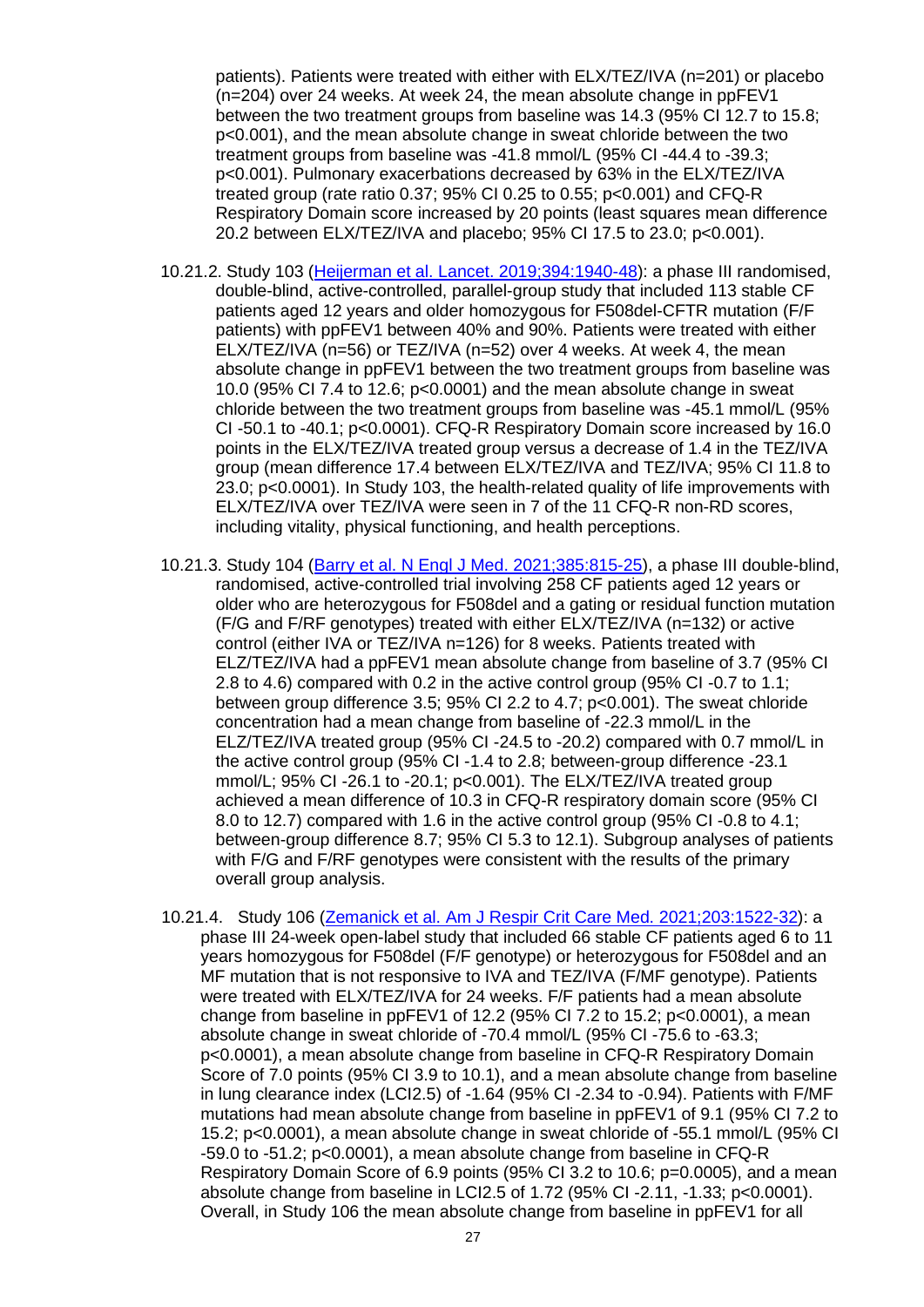patients was 10.2 (95% CI 7.9 to 12.6; p<0.0001), the mean absolute change in sweat chloride from baseline was -60.9 mmol/L (95% CI -63.7, -58.2; p<0.0001), the mean absolute change from baseline in CFQ-R Respiratory Domain Score was 7.0 points (95% CI 4.7 to 9.2; p<0.0001), and the mean absolute change from baseline in LCI2.5 was -1.71 (95% CI -2.11 to -1.33; p<0.0001).

- 10.22. The Committee also noted the following studies relating to the use of ELX/TEZ/IVA in the treatment of CF:
	- 10.22.1. Study 105 (unpublished, ClinicalTrials.gov Identifier: [NCT03525574\)](https://clinicaltrials.gov/ct2/show/record/NCT03525574?term=NCT03525574&draw=2&rank=1): 96-week results from patients enrolled in studies 102 and 103, where all patients were treated with ELX/TEZ/IVA.
	- 10.22.2. Study 116 (unpublished, ClinicalTrials.gov Identifier: [NCT04353817\)](https://clinicaltrials.gov/ct2/show/record/NCT04353817?term=NCT04353817&draw=2&rank=1): a phase III randomised, double-blind, active-controlled, parallel-group study that included 121 stable CF patients aged 6 to 11 years who were heterozygous for F508del in the CFTR gene with a MF mutation (F/MF patients) treated with ELX/TEZ/IVA or placebo over 24 weeks.
	- 10.22.3. Study 107 (ClinicalTrials.gov Identifier: [NCT04183790\)](https://clinicaltrials.gov/ct2/show/record/NCT04183790?term=NCT04183790&draw=2&rank=1): a roll-over study from Study 106 investigating the long-term safety, tolerability, efficacy, and pharmacodynamics of ELX/TEZ/IVA in patients with CF aged between 6 and 11 years.
- 10.23. The Committee noted that there is no long-term published data available past 24 weeks in patients over the age of 12, and that there is no published data for the use of ELX/TEZ/IVA in those under the age of 6 years. The Committee considered the strength and quality of evidence to be good overall but noted the lack of longer-term evidence and the variation between trial designs, specifically with regard to eligibility criteria and treatment run-in periods. The Committee considered that ppFEV1 is an important clinical outcome for these patients but that it does not comprehensively inform on a patient's overall lung function, and that 4-week studies are too short in duration to accurately measure any change. The Committee noted that there were few patients who discontinued ELX/TEZ/IVA due to adverse events, and that reported adherence rates were high for ELX/TEZ/IVA.
- 10.24. The Committee noted that the only currently available CFTR modulator in New Zealand is ivacaftor, which is available for less than 10% of the New Zealand CF population as it targets a specific subset of mutations. The Committee noted that the comparator treatment to ELX/TEZ/IVA for the majority of the New Zealand CF patient population is best supportive care. The Committee noted that approximately 87% of the current CF patient population have at least one F508del mutation [\(Port CF Data](https://www.cfnz.org.nz/assets/Uploads/cf3fb19c08/Port-CF-2017-NZ-CF-Data-Registry-1-v2.1.pdf)  [Registry, 2017 Registry Report, Cystic Fibrosis NZ\)](https://www.cfnz.org.nz/assets/Uploads/cf3fb19c08/Port-CF-2017-NZ-CF-Data-Registry-1-v2.1.pdf) and would be eligible for ELX/TE/IVA if it were to be funded in New Zealand, without accounting for age as an eligibility criterion. The Committee noted that funding of ELX/TEZ/IVA would expand the patient population eligible for CFTR modulator treatment.
- 10.25. The Committee considered that the risks and benefits of treating those aged 6-11 years or 12 years and over would be similar in that treatment would be expected to alter the baseline progression of disease for all age groups. The Committee noted, however, that those aged 12 years or over are more likely to be symptomatic at the time of treatment initiation, and will thus have a more measurable improvement, whereas those aged 6-11 years will have a less measurable improvement having not yet experienced significant disease progression in line with the considerations of the Respiratory Subcommittee. The Committee noted that there is insufficient data on the use of ELX/TEZ/IVA in CF patient aged under 6 years but considered that treating this younger age group with CFTR modulators may prevent or delay disease worsening over time, which may prevent or delay the development of CF related comorbidities such as pancreatic insufficiency or malabsorption.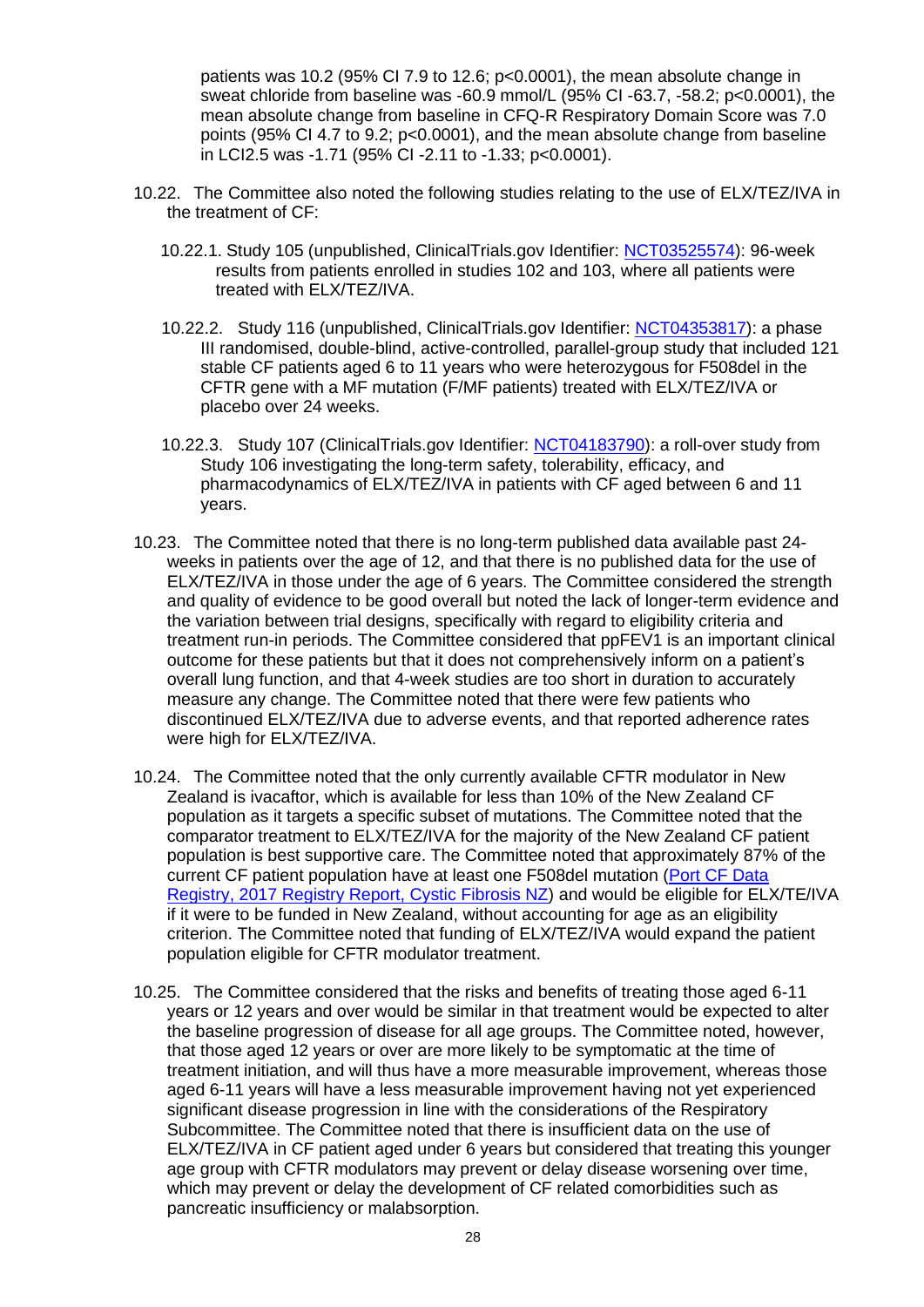- 10.26. There Committee considered that there is significant uncertainty around the efficacy of ELX/TEZ/IVA for some genotypes and classes of mutations. The Committee noted that while the pivotal trials were open to a large and variable panel of mutations, there is no information on which mutations were actually present in those enrolled in the studies and noted that not all mutations could have been represented as there were more eligible mutations listed in the trial protocol than there were participants in the trials themselves. The Committee considered that it is likely that there are common phenotypes within mutation classes as opposed to mutation specific phenotypes.
- 10.27. The Committee noted that the Special Authority criteria suggested by the Respiratory Subcommittee for ELX/TEZ/IVA included all mutations listed in Table 5 of the FDA [highlights of prescribing information June 2021,](https://www.accessdata.fda.gov/drugsatfda_docs/label/2021/212273s004lbl.pdf) which includes mutations for which there is only *in vitro* evidence of effect and which requires extrapolation for efficacy *in vivo.* The Committee noted that this seems to be a normal practice in CF treatment research, but also noted that there is active debate in the literature as to whether all *in vitro* benefits translate into *in vivo* benefit in CFTR mutations. The Committee noted that the Respiratory Subcommittee also recommended funding for patients with cystic fibrosiscausing genes, including F508del, G551D and other mutations listed as cystic-fibrosis causing at [www.cftr2.org.](http://www.cftr2.org/) The Committee noted that the FDA is allowing access to patients with mutations which have had an *in vitro* response to ELX/TEZ/IVA, but that European agencies are less permissive only allowing access to those who have mutations with a proven *in vivo* benefit. The Committee noted that while there is a common effect within a class of mutations, it is possible that approximately 20% of European CF patients may not be eligible for CFTR modulator therapy due to unproven benefits in rare mutations, and that approximately 10% of all patients with a CF phenotype may not have any CFTR to modulate at all Fajac I. Sermet I. Cells. [2021;10:2793\)](https://pubmed.ncbi.nlm.nih.gov/34685773/).
- 10.28. The Committee considered that advice should be sought from the Respiratory Advisory Committee regarding whether a phenotypic definition of CF may be a more appropriate than genotypic criteria for access, given the desire to achieve equity within the context of potentially inequitable testing and the concerns regarding the extrapolation of benefit from response of certain mutations to ELX/TEZ/IVA in vitro.
- 10.29. The Committee noted that quality of life in the ELX/TEZ/IVA pivotal studies was measured using CFQ-R respiratory domain scores. The Committee noted that the minimally clinically important difference (MCID) in CFQ-R score on treatment compared to baseline is approximately 8-10 points for exacerbations and approximately 4 points in a stable state [\(Quittner et al. Chest. 2009;135:1610-18\)](https://pubmed.ncbi.nlm.nih.gov/19447923/). The Committee noted that all studies reported a CFQ-R respiratory domain score above the MCID and considered these scores to be clinically meaningful. The Committee considered, based on the clinically meaningful improvement in CFQ-R, the health utility of patients taking ELX/TEZ/IVA would similarly improve.
- 10.30. The Committee considered it reasonable to assume (in line with the Respiratory Subcommittee) that there would be a reduction in the number of pulmonary exacerbations in the 6–11-year-old age group after receiving ELX/TEZ/IVA. The Committee noted that patients under the age of 6 are unlikely to be symptomatic and considered that treatment with ELX/TEZ/IVA may not coincide as directly with a reduction in exacerbations. The Committee considered that while longer term data is expected for all age groups for whom funding has been requested, at this time, there is insufficient data to assess long-term outcomes from treatment with ELX/TEZ/IVA. The Committee considered ppFEV1 to not be an evidenced surrogate for ongoing exacerbations from the published trial data, in that Study 102 provided the only published data to support a reduction in exacerbations. The Committee considered that this would become known with longer follow up data from the other clinical trials.
- 10.31. The Committee noted an indirect treatment comparison conducted by the supplier which compared the efficacy of ELX/TEZ/IVA over 24-weeks to other relevant treatment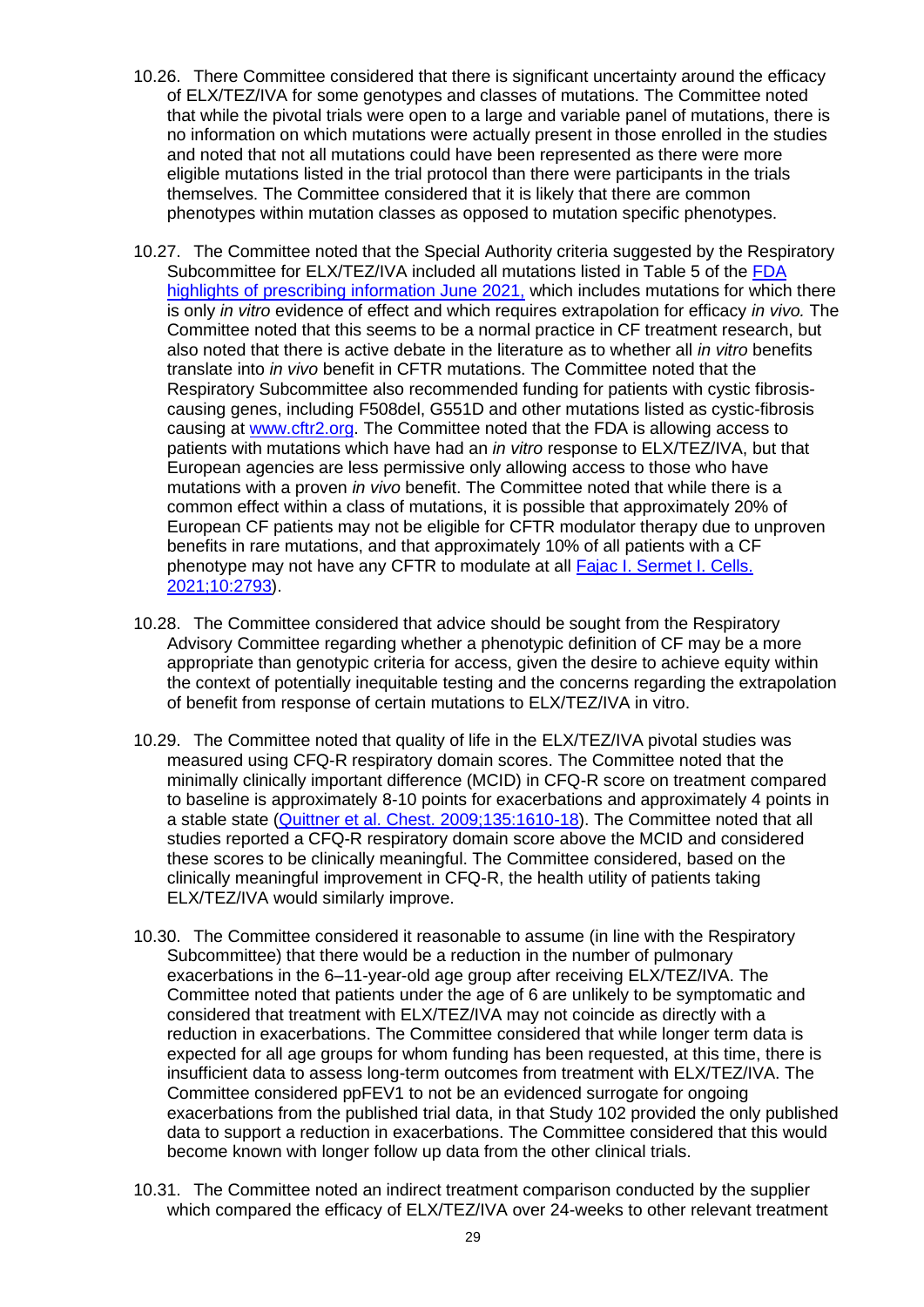options in patients with F508del homozygous or heterozygous mutations. The Committee noted that all of the studies had run in periods and differences in baseline measurements such as ppFEV1. The Committee noted that the indirect treatment comparison used data from Study 109 (ClinicalTrials.gov Identifier: [NCT04105972\)](https://clinicaltrials.gov/ct2/show/record/NCT04105972?term=NCT04105972&draw=2&rank=1), which has not yet been published, and considered that this put the validity of the indirect comparison to question, as it is not clear if the patient population in study 109 is an appropriate representation of the F508del homozygous population.

- 10.32. The Committee considered that there was uncertainty around the long-term consequences of using CFTR modulator therapies, and if CF patients will in fact experience near-normal lifespans. The Committee considered that it was unknown if incidence of CF-related comorbidities such CF-related diabetes or infertility would decrease. The Committee considered that there are no non-clinical features of the ELX/TEZ/IVA tablet that may impact on use, either by the patient, by family, or by healthcare workers, but noted that liquid formulations may need to be available if data emerges for efficacy in patients under the age of 6 years.
- 10.33. The Committee considered that it was unclear if medical service costs for CF patients would change if patients were receiving ELX/TEZ/IVA compared to best supportive care. The Committee considered that there was uncertainty regarding the magnitude of impact on the healthcare utilisation if ELX/TEZ/IVA funded and that this would be driven by extrapolation and uncertain assumptions. The Committee considered that the modelling put forth by the Institute for Clinical and Economic Review (ICER) to reasonably reflect the health benefit of ELX/TEZ/IVA over time [\(Tice et al. Modulator Treatments for Cystic](https://icer.org/wp-content/uploads/2020/08/ICER_CF_Evidence_Report_042720.pdf)  [Fibrosis: Effectiveness and Value; Evidence Report. Institute for Clinical and Economic](https://icer.org/wp-content/uploads/2020/08/ICER_CF_Evidence_Report_042720.pdf)  [Review, April 27, 2020\)](https://icer.org/wp-content/uploads/2020/08/ICER_CF_Evidence_Report_042720.pdf).
- 10.34. The Committee considered that overall, ELX/TEZ/IVA has strong biological plausibility for efficacy and very promising short-term data. However, the Committee also considered that the available data is very limited, and that there is not enough information available to extrapolate the magnitude of long-term benefit.
- 10.35. The Committee noted that there may need to be an effective way of managing access for these patients and that a permissive Special Authority criterion may not effectively target treatment to those patients for whom a benefit would be expected. The Committee considered that it would be useful to seek further advice from the Respiratory Advisory Committee regarding the inclusion of renewal criteria that would effectively manage the uncertainty that exists in the data (eg reduction in exacerbations from baseline), in order to confirm benefit, and to consider whether a phenotypic criteria rather than one based on genotypes would enable more equitable access for this patient group. The Committee considered that it would be useful to investigate whether or not such access criteria exist in other jurisdictions.
- 10.36. The Committee noted that the cost of ELX/TEZ/IVA was substantial and would impact the ability to fund other medicines from the Combined Pharmaceutical Budget. The Committee considered that this was an important factor in the context of the lack of long term follow up data that exists.
- 10.37. The Committee considered that the below summarises its interpretation of the most appropriate PICO (population, intervention, comparator, outcomes) information for ELX/TEZ/IVA if it were to be funded in New Zealand for the treatment of CF in patients over the age of 12 with at least one F508del mutation. This PICO captures key clinical aspects of the proposal and may be used to frame any future economic assessment by Pharmac staff. This PICO is based on the Committee's assessment at this time and may differ from that requested by the applicant. The PICO may change based on new information, additional clinical advice, or further analysis by Pharmac staff.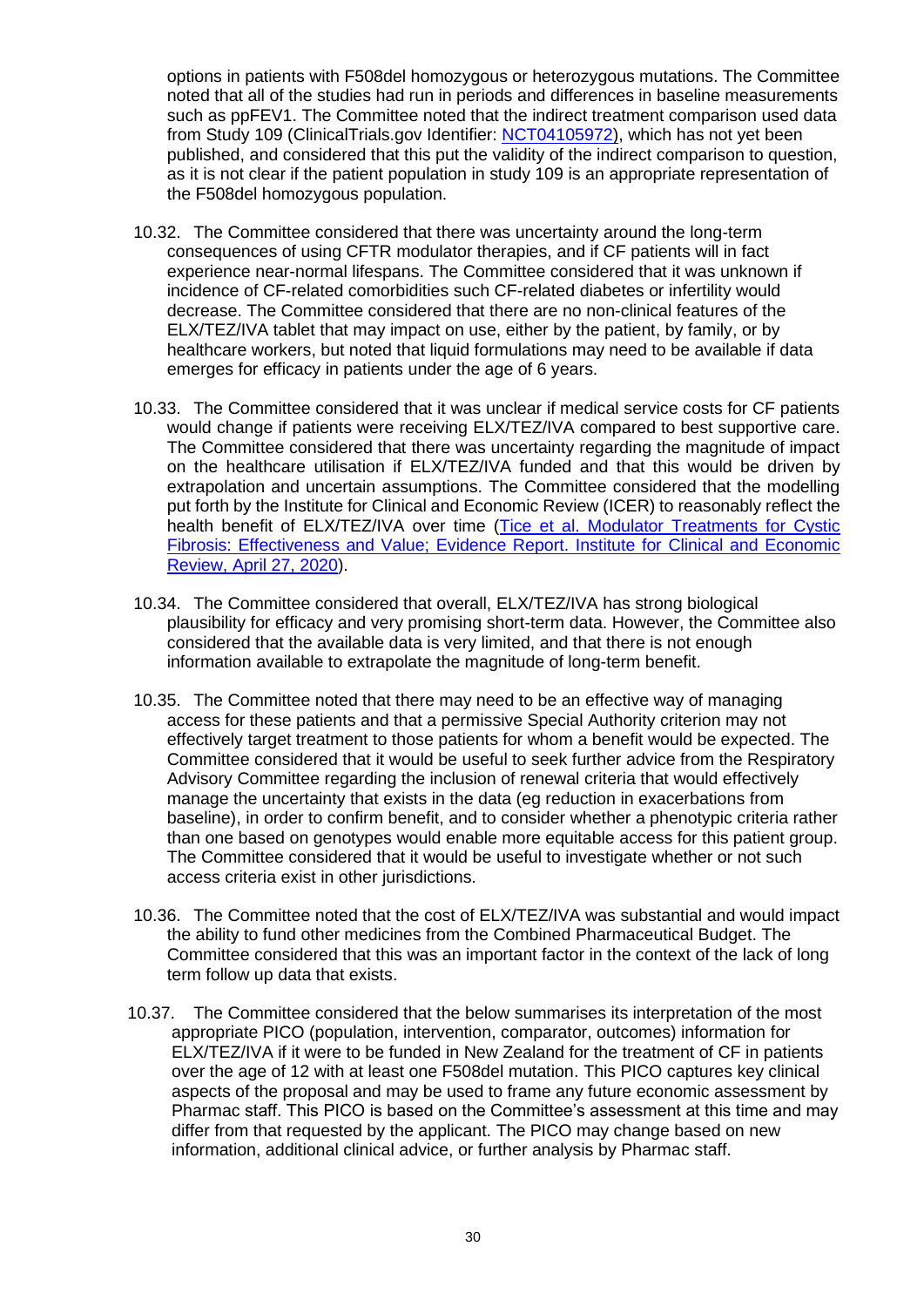| Population                                                                                                             | Cystic fibrosis patients 12 years and over with at least one F508del (F) mutation in the cystic                                                               |  |  |  |  |
|------------------------------------------------------------------------------------------------------------------------|---------------------------------------------------------------------------------------------------------------------------------------------------------------|--|--|--|--|
|                                                                                                                        | fibrosis transmembrane conductance regulator (CFTR) gene.                                                                                                     |  |  |  |  |
|                                                                                                                        | F/F                                                                                                                                                           |  |  |  |  |
|                                                                                                                        | F/MF                                                                                                                                                          |  |  |  |  |
|                                                                                                                        | F/RF                                                                                                                                                          |  |  |  |  |
|                                                                                                                        | F/G                                                                                                                                                           |  |  |  |  |
|                                                                                                                        | <b>F/R117H</b>                                                                                                                                                |  |  |  |  |
|                                                                                                                        | F/not yet characterised                                                                                                                                       |  |  |  |  |
| Intervention                                                                                                           | ELX/TEZ/IVA                                                                                                                                                   |  |  |  |  |
|                                                                                                                        | Patients <30kg one tablet in the morning containing 50mg (ELX), 25mg (TEZ),<br>$\bullet$<br>37.5mg (IVA) and one tablet in the evening containing 75mg (IVA). |  |  |  |  |
|                                                                                                                        | Patients >30kg one tablet in the morning containing 100mg (ELX), 50mg (TEZ),<br>$\bullet$<br>75mg (IVA) and one tablet in the evening containing 150mg (IVA). |  |  |  |  |
| Comparator(s)                                                                                                          | Patients with at least one F mutation - BSC                                                                                                                   |  |  |  |  |
|                                                                                                                        | Patients with at least one F mutation and one gating mutation $(F/G)$ – Ivacaftor + BSC                                                                       |  |  |  |  |
| Outcome(s)                                                                                                             | Lung function (in terms of ppFEV)<br>$\bullet$                                                                                                                |  |  |  |  |
|                                                                                                                        | Weight-for-age z-score.                                                                                                                                       |  |  |  |  |
|                                                                                                                        | Reduced pulmonary exacerbation (PEx) rates.                                                                                                                   |  |  |  |  |
|                                                                                                                        | Reduction in long term decline in ppFEV.<br>$\bullet$                                                                                                         |  |  |  |  |
|                                                                                                                        | Improved quality of life.                                                                                                                                     |  |  |  |  |
|                                                                                                                        | Health sector savings (lung transplants and inpatient costs).                                                                                                 |  |  |  |  |
|                                                                                                                        | Improved survival.<br>$\bullet$                                                                                                                               |  |  |  |  |
| Table definitions: Population, the target population for the pharmaceutical; Intervention, details of the intervention |                                                                                                                                                               |  |  |  |  |
| pharmaceutical; Comparator, details the therapy(s) that the patient population would receive currently (status         |                                                                                                                                                               |  |  |  |  |
| quo - including best supportive care); Outcomes, details the key therapeutic outcome(s) and source of outcome          |                                                                                                                                                               |  |  |  |  |
| data.                                                                                                                  |                                                                                                                                                               |  |  |  |  |

# <span id="page-30-0"></span>**11.Lanthanum carbonate for adult chronic kidney disease (CKD) patients with hyperphosphataemia who are on dialysis and are not adequately controlled on calcium**

# <span id="page-30-1"></span>**Application**

- 11.1.The Committee reviewed the application from Takeda New Zealand Limited for the treatment of adult chronic kidney disease (CKD) patients with hyperphosphataemia who are on dialysis and are not adequately controlled on calcium.
- 11.2.The Committee took into account, where applicable, Pharmac's relevant decision-making framework when considering this agenda item.

# <span id="page-30-2"></span>**Recommendation**

- 11.3.The Committee **recommended** that the funding application for lanthanum carbonate be **declined**. In making this recommendation, the Committee considered:
	- the evidence that was consistent with only a modest clinically meaningful health  $\bullet$ benefit of lanthanum carbonate with some difficulty in translating into the New Zealand setting
	- the high-quality evidence that shows no benefit of lanthanum carbonate over calcium carbonate
- 11.4.The Committee requested advice from the Nephrology Advisory Committee regarding interpretation of evidence, specifically regarding the health benefit of lanthanum carbonate versus sevelamer carbonate, and whether there is a subgroup of individuals who would benefit from lanthanum carbonate, such as those contraindicated to using, or refractory to, calcium carbonate, including patient number estimates for this population.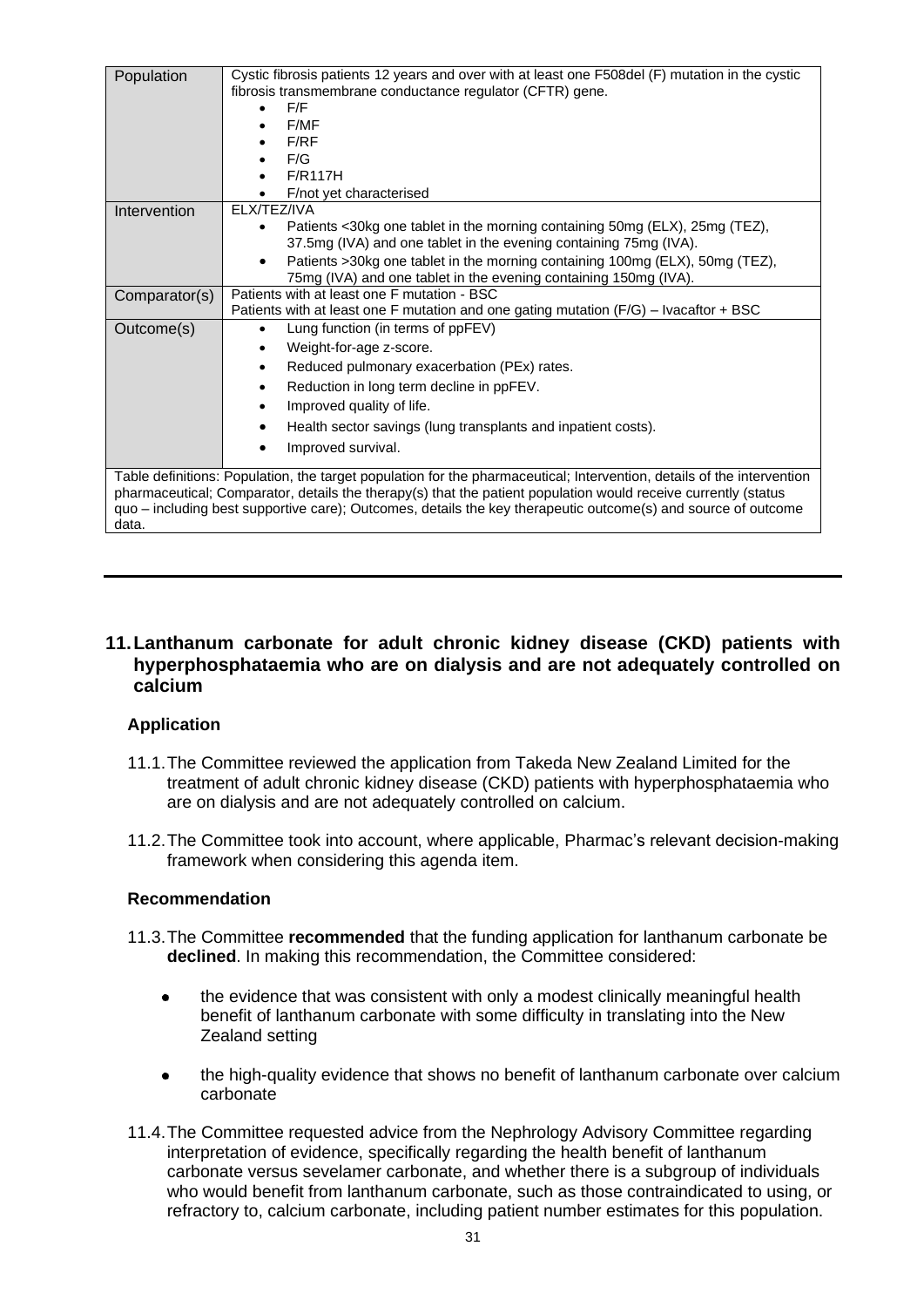# <span id="page-31-0"></span>**Discussion**

# *Māori impact*

11.5.The Committee considered that hyperphosphataemia in adult CKD patients who are on dialysis and are not adequately controlled on calcium disproportionally affect Māori.

- 11.6.The Committee noted that Pharmac have received funding applications for [sevelamer](https://connect.pharmac.govt.nz/apptracker/s/application-public/a102P000008ptpJ/p000029)  [hydrochloride](https://connect.pharmac.govt.nz/apptracker/s/application-public/a102P000008ptpJ/p000029) and [sevelamer carbonate](https://connect.pharmac.govt.nz/apptracker/s/application-public/a102P000008ptrP/p000099) for the treatment of hyperphosphataemia in patients with CKD.
- 11.7.The Committee noted that PTAC and the Nephrology Advisory Committee reviewed an application and a number of resubmissions for sevelamer hydrochloride (submitted by Sanofi New Zealand) on several occasions [\(PTAC February 2013,](https://www.pharmac.govt.nz/assets/ptac-minutes-2013-02.pdf) PTAC November [2013,](https://www.pharmac.govt.nz/assets/ptac-minutes-2013-11.pdf) [Nephrology Subcommittee December 2014\)](https://www.pharmac.govt.nz/assets/ptac-nephrology-subcommittee-minutes-2014-12.pdf). The Committee noted that PTAC and the Nephrology Advisory Committee both recommended the application be declined due to poor quality evidence and safety concerns. At that time, PTAC and the Nephrology Advisory Committee noted that the carbonate formulation of sevelamer could have a better safety profile than the hydrochloride formulation and suggested that a funding application for sevelamer carbonate be submitted.
- 11.8.The Committee noted that an application for sevelamer carbonate was received from Sanofi in August 2016. The Committee noted that sevelamer carbonate is currently under assessment, and that the Nephrology Advisory Committee recommended the application for medium priority, and PTAC recommended the application for low priority.
- 11.9.The Committee noted that hyperphosphataemia is defined as having serum phosphorous levels of greater than 1.46mmol/L (>4.5mg/dL), which may present as clinically asymptomatic or symptomatic. The Committee noted that the most common symptoms include bone pain, fractures, joint pain, pruritus, or rash, and that prolonged hyperphosphataemia in CKD patients can lead to cardiovascular calcification, metabolic bone disease, and the development of secondary hyperparathyroidism. The Committee noted that these symptoms contribute to a reduced quality of life, which worsens with increasing CKD severity grade, and is significantly influenced by age, gender, diabetes and history of cardiovascular co-morbidities [\(Mujais et al. Clin J Am Soc Nephrol.](https://cjasn.asnjournals.org/content/4/8/1293.long)  [2009;4:1293-301\)](https://cjasn.asnjournals.org/content/4/8/1293.long).
- 11.10. The Committee noted that there is a well-established association between hyperphosphataemia and increased morbidity and mortality in patients with CKD and undergoing dialysis [\(Askar et al. Saudi Med J. 2015;36:13-9;](https://www.ncbi.nlm.nih.gov/pmc/articles/PMC4362181/) Cozzolino [et al. Toxins](https://www.mdpi.com/2072-6651/11/4/213)  (Basel). [2019;11:213;](https://www.mdpi.com/2072-6651/11/4/213) [Haider et al. PLoS One. 2015;10;](https://www.ncbi.nlm.nih.gov/pmc/articles/PMC4529074/) [Palmer et al. JAMA](https://www.ncbi.nlm.nih.gov/pubmed?term=21406649)  [2011;305:1119-27\)](https://www.ncbi.nlm.nih.gov/pubmed?term=21406649). The Committee noted that hyperphosphataemia is considered inevitable among patients with end stage renal disease (ESRD) due to the extent of renal impairment associated with this condition and is present in the majority of dialysis patients [\(Hutchison. Kidney Int. 2009;75:906-14\)](https://www.sciencedirect.com/science/article/pii/S0085253815538246?via%3Dihub), therefore adjunct treatment with a phosphate-binding agent is generally required (Achinger et al. Kidney International. [2005;67:S28-S32\)](https://www.sciencedirect.com/science/article/pii/S0085253815508041?via%3Dihub). The Committee noted that dialysis patients in general are in extremely poor health, with significantly reduced survival relative to the general population. Overall, the Committee considered there is a high health need for this patient group.
- 11.11. The Committee noted that Data from the Australia and New Zealand Dialysis and Transplant Registry (ANZDATA) reported that there were 2,855 patients (2000 on haemodialysis, 855 on peritoneal dialysis) receiving dialysis in New Zealand in 2019 (ANZDATA 43rd [Annual Report 2020\)](https://www.anzdata.org.au/report/anzdata-43rd-annual-report-2020-data-to-2019/). The Committee noted that ANZDATA survival data is not stratified by the presence of hyperphosphataemia, however, between 75% and 90% of patients on dialysis are treated with phosphate binders, suggesting that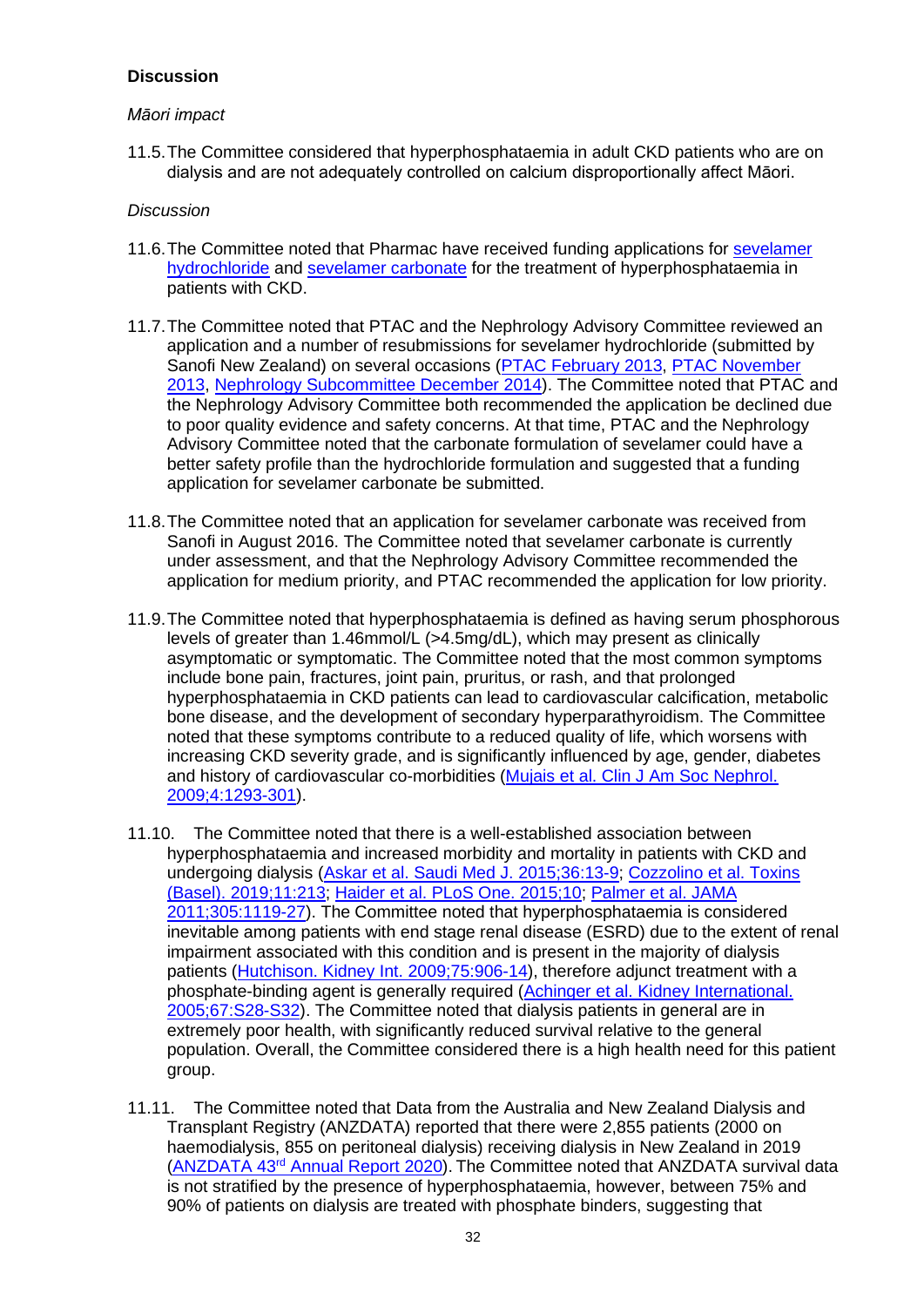approximately 2,500 individuals on dialysis will receive treatment for hyperphosphataemia each year in New Zealand [\(St Peter, et al. Am J Kidney Dis.](https://www.ncbi.nlm.nih.gov/pubmed/29195858)  [2018;71:246-53;](https://www.ncbi.nlm.nih.gov/pubmed/29195858) [Lopes et al. Am J Kidney Dis. 2012;60:90-101\)](https://www.ncbi.nlm.nih.gov/pmc/articles/PMC3901075/). The Committee considered this patient estimate to be appropriate. The Committee also noted that ANZDATA estimates a median survival of between 7.6 years (in patients aged 25 to 44) to 1.7 years (in patients aged 85 and above) among dialysis patients in New Zealand between 2010 to 2019 (ANZDATA 43<sup>rd</sup> [Annual Report 2020\)](https://www.anzdata.org.au/report/anzdata-43rd-annual-report-2020-data-to-2019/).

- 11.12. The Committee noted that CKD disproportionally affects Māori [\(Walker 2019 et al.](https://linkinghub.elsevier.com/retrieve/pii/S0270-9295(19)30017-8)  [Semin Nephrol. 2019;39:297-299\)](https://linkinghub.elsevier.com/retrieve/pii/S0270-9295(19)30017-8), which was previously acknowledged by PTAC in their evaluation of sevelamer carbonate [\(August 2019 PTAC minutes, paragraph 11.9\)](https://connect.pharmac.govt.nz/apptracker/s/application-public/a102P000008ptrP/p000099). The Committee noted that Māori also experience a higher incidence of diabetic and hypertensive ESRD, which cannot be fully explained by the underlying CKD prevalence [\(Walker 2019 et al. Semin Nephrol. 2019;39:297-299\)](https://linkinghub.elsevier.com/retrieve/pii/S0270-9295(19)30017-8). The Committee also noted that between 2015 and 2019 Māori people were three to four times more likely to be on dialysis than non-Māori, non-Pacific peoples [\(ANZDATA 43](https://www.anzdata.org.au/report/anzdata-43rd-annual-report-2020-data-to-2019/)rd Annual Report 2020). The Committee noted that other factors that may contribute to this difference in incidence are socio-economic disadvantage, which is a known risk factor for ESRD, and underutilisation of medical services [\(Walker 2019 et al. Semin Nephrol. 2019;39:297-](https://linkinghub.elsevier.com/retrieve/pii/S0270-9295(19)30017-8) [299\)](https://linkinghub.elsevier.com/retrieve/pii/S0270-9295(19)30017-8). The Committee also noted that Pacific peoples, people living in rural and remote areas, as well as people with a low socioeconomic status are disproportionately affected by CKD and in turn hyperphosphataemia. Members considered that access to medication may also influence the outcomes in these patient populations.
- 11.13. The Committee noted that hyperphosphataemia in patients with CKD and on dialysis is currently treated with phosphate-binding agents in conjunction with dietary phosphate restriction or limiting dietary phosphate intake alone. The Committee noted that there are two phosphate binding products funded in New Zealand: aluminium hydroxide and calcium carbonate, however, aluminium hydroxide is not recommended as there are concerns regarding the toxicity of absorbed aluminium. The Committee noted that other treatments that are not currently funded in New Zealand include sevelamer (hydrochloride and carbonate), calcium acetate, lanthanum carbonate, and sucroferric oxyhydroxide [\(Chan et al. Aust Prescri. 2017;40:10-14\)](https://www.ncbi.nlm.nih.gov/pmc/articles/PMC5313253/). Given the currently funded treatment options, the Committee considered that there may be an unmet health need for those who are contraindicated to using or inadequately controlled on calcium carbonate, however, were unsure of the number of individuals this would apply to.
- 11.14. The Committee noted that lanthanum carbonate is a non-aluminium, non-calciumbased phosphate binder that forms insoluble lanthanum phosphate complexes that pass through the gastrointestinal (GI) tract unabsorbed, reducing phosphate absorption. The Committee noted that [lanthanum carbonate is Medsafe approved](https://www.medsafe.govt.nz/regulatory/ProductDetail.asp?ID=20148) for the treatment of CKD patients with hyperphosphataemia on dialysis. The Committee noted that dosing is individualised to achieve acceptable serum phosphate levels, with a recommended starting dose of 750mg daily, titrated every 2-3 weeks up to a maximum of 3750mg daily, and that most patients will require a dose of between 1500mg to 3000mg daily.
- 11.15. The Committee noted that the key evidence for lanthanum carbonate in the treatment of hyperphosphataemia in patients with CKD comes from four clinical trials:
	- 11.15.1. The Committee noted that the NCT01578200 (Ogata 2021) trial was an openlabel, randomized, parallel-group clinical trial which investigated lanthanum carbonate compared to calcium carbonate in 2309 patients with CKD, hyperphosphataemia, and one or more risk factors for vascular calcification. The Committee noted that after a median duration of follow up of 3.16 years, composite cardiovascular events occurred in 13.8% of those in the lanthanum carbonate group versus 12.5% of those in the calcium carbonate group, and overall there was no significant difference in all cause death [\(Ogata et al. JAMA.](https://pubmed.ncbi.nlm.nih.gov/34003226/)  [2021;18:1946-1954.\)](https://pubmed.ncbi.nlm.nih.gov/34003226/).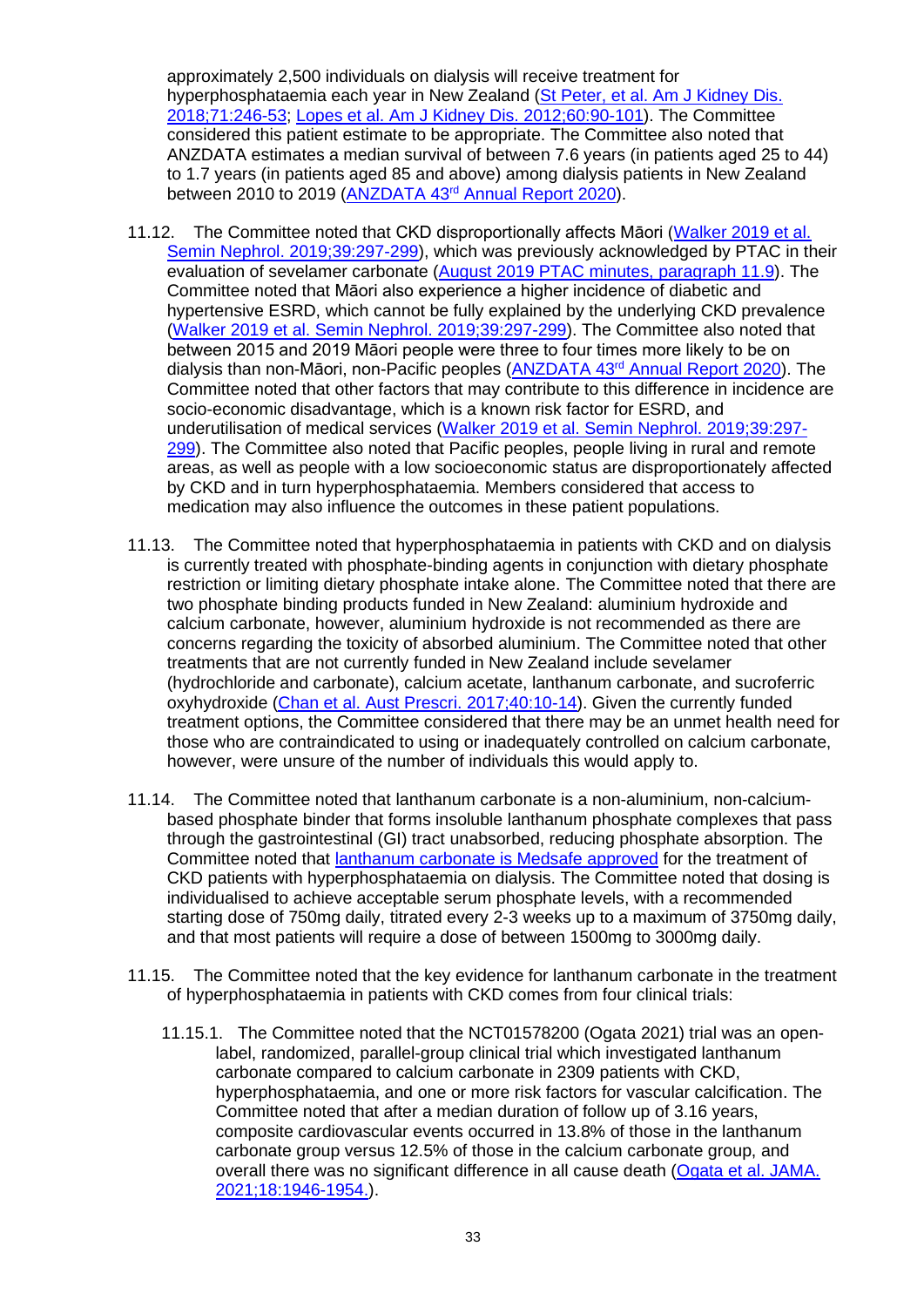- 11.15.2. The Committee noted that the NCT00441545 (Sprague 2009) trial was a prospective, multicentre, open-label, randomised, cross-over study which investigated lanthanum carbonate compared to sevelamer hydrochloride in 182 patients with CKD undergoing stable haemodialysis 2-3 times weekly for at least two months. The Committee noted that after four weeks of randomised crossover treatment, serum phosphorus levels had decreased by  $1.7 \pm 0.1$  mg/dl in the lanthanum carbonate group versus a decrease of  $1.4 \pm 0.1$ mg/dl in the sevelamer hydrochloride group. The Committee noted that serum calcium had a mean increase of  $0.1 \pm 0.1$  mg/dl in the lanthanum carbonate group versus a mean decrease of  $0.1 \pm 0.1$  mg/dl in the sevelamer carbonate group (P=0.025), and that intact parathyroid hormone (iPTH) had a mean increase of 296.1  $\pm$  16.4pg/mL in the lanthanum carbonate group versus a mean increase of  $286.9 \pm 16.4$  pg/mL in the sevelamer hydrochloride group (P=0.552) [\(Sprague et al. Clin Nephrol.](https://pubmed.ncbi.nlm.nih.gov/19825330/)  [2009;72:252-258.\)](https://pubmed.ncbi.nlm.nih.gov/19825330/).
- 11.15.3. The Committee noted that the Kasai 2012 trial is a prospective, randomised, open blinded, endpoint (PROBE), crossover study which investigated lanthanum carbonate compared to sevelamer hydrochloride in 41 patients undergoing haemodialysis for at least three months. The Committee noted that after 13 weeks of randomised crossover treatment, the mean difference in serum phosphate was −0.3mg/dL (95% CI not reached [NR]; P=0.09), the mean difference in serum calcium was 0.1mg/dL (95% CI NR; P=0.47), and the mean difference in iPTH was 14.3pg/mL (95% CI NR; P=0.48), where a mean difference of <0 favours lanthanum carbonate [\(Kasai et al. Ther Apher Dial. 2012; 16:341-349.\)](https://pubmed.ncbi.nlm.nih.gov/22817122/).
- 11.15.4. The Committee noted that the EPISODE trial is a randomised, open label, multicentre, interventional trial which investigated lanthanum carbonate compared to sucroferric oxyhydroxide in 160 patients on dialysis. The Committee noted that after 12 months of treatment, 14.5% of the lanthanum carbonate group showed decreased coronary artery calcification (CAC) scores versus 28.3% in the sucroferric oxyhydroxide group, however that there was no significant difference in percentage change in CAC between the two groups. The Committee noted that serum phosphate levels had decreased by  $0.57 \pm 1.45$  mg/dL in the lanthanum carbonate group versus a decrease of  $0.82 \pm 1.33$  mg/dL in the sucroferric oxyhydroxide group [\(Isaka et al. J Am Soc Nephrol. 2021;32:723-735.\)](https://pubmed.ncbi.nlm.nih.gov/33547218/).
- 11.15.5. The Committee noted that the adverse events reported across the various trials were predominantly GI-related. The Committee noted that in the Ogata 2021 trial, 25.7% of patients in the lanthanum carbonate group experienced GI-related side effects versus 23.4% in the calcium carbonate group. The Committee noted that other common adverse effects included infections and infestations (16.0% versus 13.9%), skin and subcutaneous tissue disorders (14.5% versus 17.0%), and metabolism and nutrition disorders (10.6% versus 18.5%) in the lanthanum carbonate and calcium carbonate groups respectively. The Committee also noted that the lanthanum carbonate group had a higher risk of cardiovascular death (HR 1.51) and a higher all-cause mortality (HR 1.10) than the calcium carbonate group. [\(Ogata et al. JAMA. 2021;18:1946-1954.\)](https://pubmed.ncbi.nlm.nih.gov/34003226/).
- 11.16. The Committee considered that the evidence provided shows that lanthanum carbonate does not provide a strong additional health benefit over the comparators investigated. The Committee considered the following during their critical appraisal of the evidence:
	- 11.16.1. The Committee considered that the Ogata 2021 trial provided strong quality of evidence, however that this evidence showed numerically worse outcomes in lanthanum carbonate compared to calcium carbonate.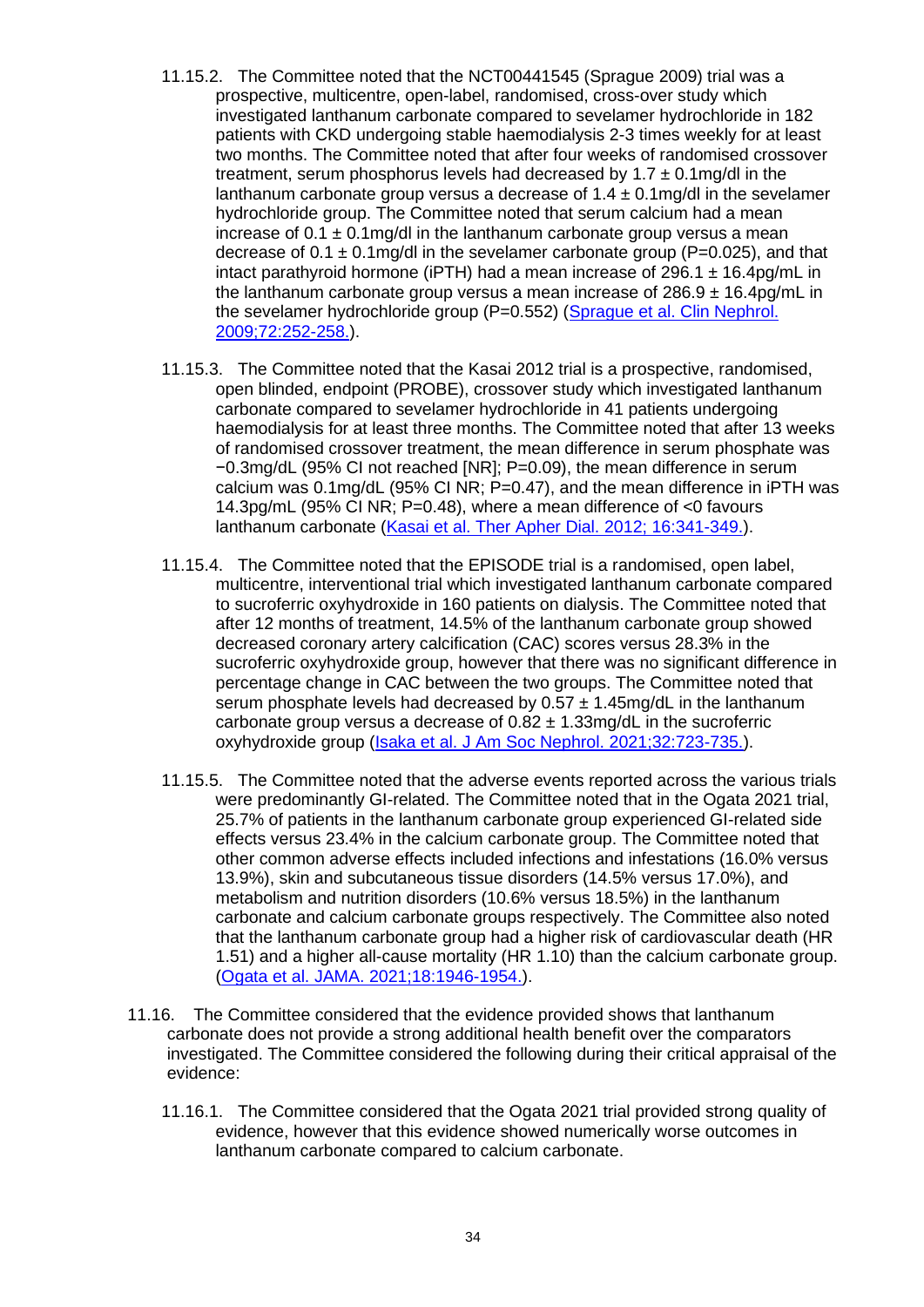- 11.16.2. The Committee considered that the results of the Sprague 2009 trial showed that both lanthanum carbonate and sevelamer hydrochloride reduce phosphate levels, but that neither treatment was superior.
- 11.16.3. The Committee considered that although the EPISODE and Kasai 2012 trials showed that lanthanum carbonate provided a moderate improvement versus comparators, they are of weak quality and have poor generalisation to the New Zealand population. The Committee considered that the results of these studies are difficult to translate to the New Zealand population as both trials were conducted in a Japanese population with low rates of diabetes, and the comparators (sucroferric oxyhydroxide and sevelamer hydrochloride) are not currently available treatments in New Zealand. Additionally, the Committee considered that the outcome measured in the EPISODE trial (percentage change in CAC score) is difficult to interpret in terms of clinically meaningful outcomes in the New Zealand setting in people with ESRD, and that the small population size in the Kasai 2012 trial (n=41) leads to low statistical power.
- 11.17. The Committee was made aware of the ongoing PHOSPHATE trial: A randomised, interventional trial investigating whether reduction of serum phosphate concentration toward the normal level with phosphate-lowering medications reduces the risk of cardiovascular death or non-fatal major cardiovascular events; improves physical health, fatigue, and patient satisfaction in kidney failure patients receiving dialysis; and is costeffective. The Committee noted that the trial includes 3600 participants in Australia, New Zealand, Canada and UK (600 in Australia and New Zealand) with kidney failure and on dialysis aged over 45 years or over 18 years with diabetes [\(Australasia Kidney Trials](https://aktn.org.au/phosphate-trial/)  [Network\)](https://aktn.org.au/phosphate-trial/). The Committee considered it would be appropriate to follow the results of this trial to help inform future funding decisions in this area.
- 11.18. The Committee noted that lanthanum carbonate is provided as a chewable tablet, and therefore provides a suitability benefit for patients with swallowing difficulties and those with restricted fluid intake. The Committee noted that there is currently no Medsafe-approved chewable tablet for sevelamer carbonate, therefore lanthanum carbonate also provides benefit over this product.
- 11.19. The Committee noted that lanthanum carbonate is more expensive than calcium carbonate, with no additional health benefit over this currently available treatment. The Committee considered that there may be changes in health sector expenditure, however that it was not possible to accurately define what these would be compared to currently funded treatments. The Committee also considered that the uptake of lanthanum carbonate would be the patient group who are uncontrolled on calcium carbonate.
- 11.20. The Committee considered that the table below summarises its interpretation of the most appropriate PICO (population, intervention, comparator, outcomes) information for lanthanum carbonate if it were to be funded in New Zealand for CKD patients with hyperphosphataemia. This PICO captures key clinical aspects of the proposal and may be used to frame any future economic assessment by Pharmac staff. This PICO is based on the Committee's assessment at this time and may differ from that requested by the applicant. The PICO may change based on new information, additional clinical advice, or further analysis by Pharmac staff.